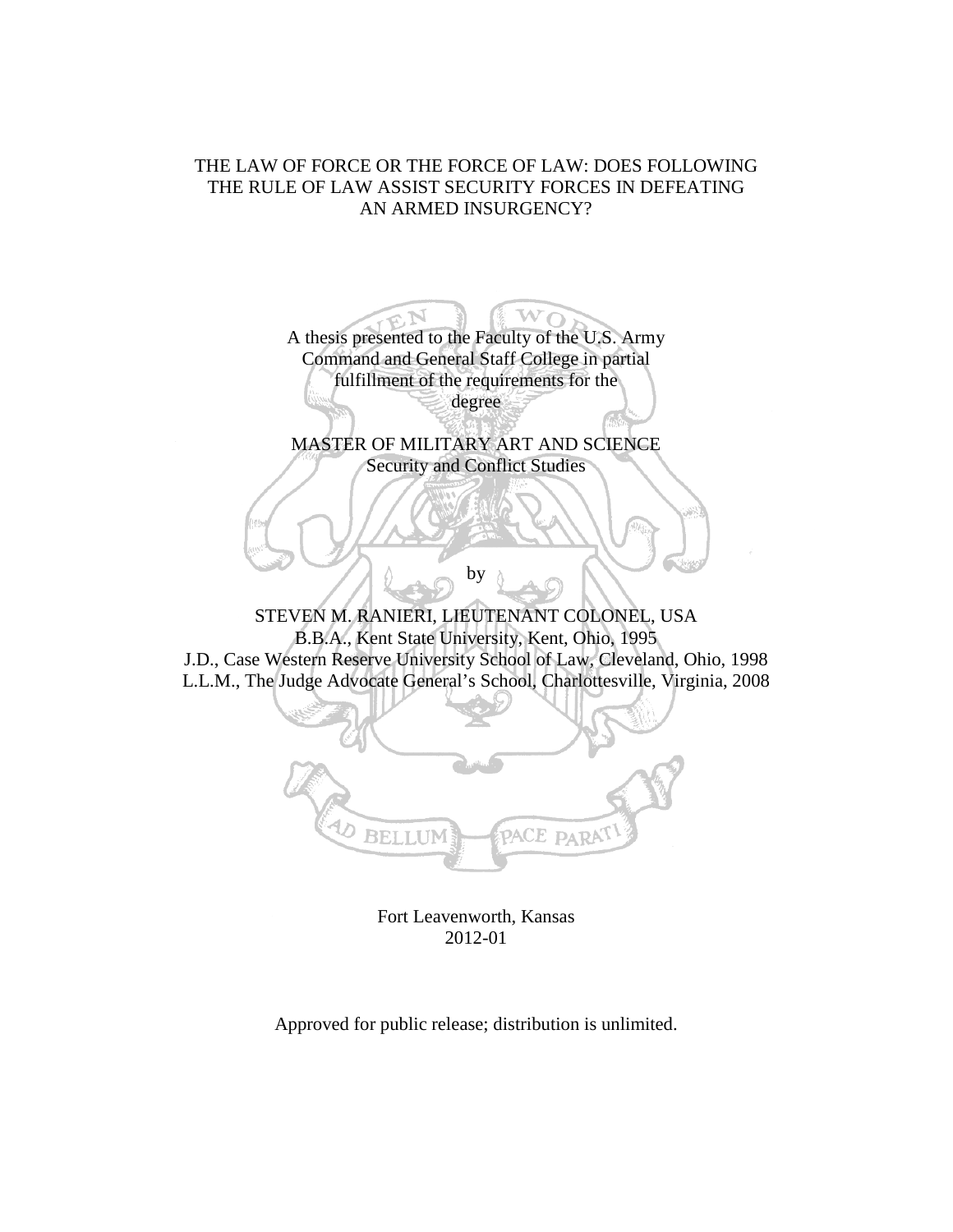|                                                                                                                                                                                                                                        | <b>REPORT DOCUMENTATION PAGE</b>                                                                                     | Form Approved                                     |                       |                 |                                                                                                                                                                                                                                                                                                                                                                                                                                                                                                                                                                                                                                                                                                                                                                                                                                                                                                   |  |  |  |
|----------------------------------------------------------------------------------------------------------------------------------------------------------------------------------------------------------------------------------------|----------------------------------------------------------------------------------------------------------------------|---------------------------------------------------|-----------------------|-----------------|---------------------------------------------------------------------------------------------------------------------------------------------------------------------------------------------------------------------------------------------------------------------------------------------------------------------------------------------------------------------------------------------------------------------------------------------------------------------------------------------------------------------------------------------------------------------------------------------------------------------------------------------------------------------------------------------------------------------------------------------------------------------------------------------------------------------------------------------------------------------------------------------------|--|--|--|
|                                                                                                                                                                                                                                        |                                                                                                                      |                                                   |                       |                 | OMB No. 0704-0188                                                                                                                                                                                                                                                                                                                                                                                                                                                                                                                                                                                                                                                                                                                                                                                                                                                                                 |  |  |  |
|                                                                                                                                                                                                                                        | number. PLEASE DO NOT RETURN YOUR FORM TO THE ABOVE ADDRESS.                                                         |                                                   |                       |                 | Public reporting burden for this collection of information is estimated to average 1 hour per response, including the time for reviewing instructions, searching existing data<br>sources, gathering and maintaining the data needed, and completing and reviewing this collection of information. Send comments regarding this burden estimate or any other<br>aspect of this collection of information, including suggestions for reducing this burden to Department of Defense, Washington Headquarters Services, Directorate for<br>Information Operations and Reports (0704-0188), 1215 Jefferson Davis Highway, Suite 1204, Arlington, VA 22202-4302. Respondents should be aware that notwithstanding<br>any other provision of law, no person shall be subject to any penalty for failing to comply with a collection of information if it does not display a currently valid OMB control |  |  |  |
|                                                                                                                                                                                                                                        | 1. REPORT DATE (DD-MM-YYYY)                                                                                          |                                                   | <b>2. REPORT TYPE</b> |                 | 3. DATES COVERED (From - To)                                                                                                                                                                                                                                                                                                                                                                                                                                                                                                                                                                                                                                                                                                                                                                                                                                                                      |  |  |  |
| 08-06-2012                                                                                                                                                                                                                             |                                                                                                                      |                                                   | Master's Thesis       |                 | AUG 2011 - JUN 2012                                                                                                                                                                                                                                                                                                                                                                                                                                                                                                                                                                                                                                                                                                                                                                                                                                                                               |  |  |  |
| <b>4. TITLE AND SUBTITLE</b>                                                                                                                                                                                                           |                                                                                                                      |                                                   |                       |                 | <b>5a. CONTRACT NUMBER</b>                                                                                                                                                                                                                                                                                                                                                                                                                                                                                                                                                                                                                                                                                                                                                                                                                                                                        |  |  |  |
|                                                                                                                                                                                                                                        |                                                                                                                      |                                                   |                       |                 |                                                                                                                                                                                                                                                                                                                                                                                                                                                                                                                                                                                                                                                                                                                                                                                                                                                                                                   |  |  |  |
|                                                                                                                                                                                                                                        | The Law of Force or The Force of Law: Does Following The<br>Rule of Law Assist Security Forces in Defeating an Armed | <b>5b. GRANT NUMBER</b>                           |                       |                 |                                                                                                                                                                                                                                                                                                                                                                                                                                                                                                                                                                                                                                                                                                                                                                                                                                                                                                   |  |  |  |
|                                                                                                                                                                                                                                        |                                                                                                                      | <b>5c. PROGRAM ELEMENT NUMBER</b>                 |                       |                 |                                                                                                                                                                                                                                                                                                                                                                                                                                                                                                                                                                                                                                                                                                                                                                                                                                                                                                   |  |  |  |
| Insurgency?                                                                                                                                                                                                                            |                                                                                                                      |                                                   |                       |                 |                                                                                                                                                                                                                                                                                                                                                                                                                                                                                                                                                                                                                                                                                                                                                                                                                                                                                                   |  |  |  |
| 6. AUTHOR(S)                                                                                                                                                                                                                           |                                                                                                                      |                                                   |                       |                 | <b>5d. PROJECT NUMBER</b>                                                                                                                                                                                                                                                                                                                                                                                                                                                                                                                                                                                                                                                                                                                                                                                                                                                                         |  |  |  |
|                                                                                                                                                                                                                                        | Steven M. Ranieri, Lieutenant Colonel, USA                                                                           | <b>5e. TASK NUMBER</b>                            |                       |                 |                                                                                                                                                                                                                                                                                                                                                                                                                                                                                                                                                                                                                                                                                                                                                                                                                                                                                                   |  |  |  |
|                                                                                                                                                                                                                                        |                                                                                                                      |                                                   |                       |                 | <b>5f. WORK UNIT NUMBER</b>                                                                                                                                                                                                                                                                                                                                                                                                                                                                                                                                                                                                                                                                                                                                                                                                                                                                       |  |  |  |
|                                                                                                                                                                                                                                        | 7. PERFORMING ORGANIZATION NAME(S) AND ADDRESS(ES)                                                                   | <b>8. PERFORMING ORG REPORT</b>                   |                       |                 |                                                                                                                                                                                                                                                                                                                                                                                                                                                                                                                                                                                                                                                                                                                                                                                                                                                                                                   |  |  |  |
|                                                                                                                                                                                                                                        | U.S. Army Command and General Staff College                                                                          |                                                   |                       |                 | <b>NUMBER</b>                                                                                                                                                                                                                                                                                                                                                                                                                                                                                                                                                                                                                                                                                                                                                                                                                                                                                     |  |  |  |
|                                                                                                                                                                                                                                        | <b>ATTN: ATZL-SWD-GD</b>                                                                                             |                                                   |                       |                 |                                                                                                                                                                                                                                                                                                                                                                                                                                                                                                                                                                                                                                                                                                                                                                                                                                                                                                   |  |  |  |
|                                                                                                                                                                                                                                        | Fort Leavenworth, KS 66027-2301                                                                                      |                                                   |                       |                 |                                                                                                                                                                                                                                                                                                                                                                                                                                                                                                                                                                                                                                                                                                                                                                                                                                                                                                   |  |  |  |
|                                                                                                                                                                                                                                        | 9. SPONSORING / MONITORING AGENCY NAME(S) AND ADDRESS(ES)                                                            | <b>10. SPONSOR/MONITOR'S</b><br><b>ACRONYM(S)</b> |                       |                 |                                                                                                                                                                                                                                                                                                                                                                                                                                                                                                                                                                                                                                                                                                                                                                                                                                                                                                   |  |  |  |
|                                                                                                                                                                                                                                        |                                                                                                                      |                                                   |                       |                 | 11. SPONSOR/MONITOR'S REPORT<br><b>NUMBER(S)</b>                                                                                                                                                                                                                                                                                                                                                                                                                                                                                                                                                                                                                                                                                                                                                                                                                                                  |  |  |  |
| <b>12. DISTRIBUTION / AVAILABILITY STATEMENT</b>                                                                                                                                                                                       |                                                                                                                      |                                                   |                       |                 |                                                                                                                                                                                                                                                                                                                                                                                                                                                                                                                                                                                                                                                                                                                                                                                                                                                                                                   |  |  |  |
| Approved for Public Release; Distribution is Unlimited                                                                                                                                                                                 |                                                                                                                      |                                                   |                       |                 |                                                                                                                                                                                                                                                                                                                                                                                                                                                                                                                                                                                                                                                                                                                                                                                                                                                                                                   |  |  |  |
| <b>13. SUPPLEMENTARY NOTES</b>                                                                                                                                                                                                         |                                                                                                                      |                                                   |                       |                 |                                                                                                                                                                                                                                                                                                                                                                                                                                                                                                                                                                                                                                                                                                                                                                                                                                                                                                   |  |  |  |
| <b>14. ABSTRACT</b>                                                                                                                                                                                                                    |                                                                                                                      |                                                   |                       |                 | Does following the rule of law assist security forces in defeating an armed insurgency? If so, what factors assist or<br>prevent security forces from conducting operations in accordance with rule of law principles? Counterinsurgency<br>literature and U.S. Army doctrine favor a population-centric approach to counterinsurgency, of which the primary<br>objective is controlling the population. Both insurgent and counterinsurgent have two instruments in the struggle                                                                                                                                                                                                                                                                                                                                                                                                                 |  |  |  |
| for control and support of the populace: a credible power to coerce and popular perceptions of legitimacy. I<br>examine the theoretical basis of counterinsurgency and the rule of law, and find that adherence to the rule of law is  |                                                                                                                      |                                                   |                       |                 |                                                                                                                                                                                                                                                                                                                                                                                                                                                                                                                                                                                                                                                                                                                                                                                                                                                                                                   |  |  |  |
|                                                                                                                                                                                                                                        |                                                                                                                      |                                                   |                       |                 | a major factor supporting these two instruments. Thus, I conclude that following the rule of law assists security                                                                                                                                                                                                                                                                                                                                                                                                                                                                                                                                                                                                                                                                                                                                                                                 |  |  |  |
|                                                                                                                                                                                                                                        |                                                                                                                      |                                                   |                       |                 |                                                                                                                                                                                                                                                                                                                                                                                                                                                                                                                                                                                                                                                                                                                                                                                                                                                                                                   |  |  |  |
| forces in defeating an armed insurgency. Given this conclusion, it follows intuitively that foreign and host nation<br>security forces conducting counterinsurgency operations would conduct operations in accordance with the rule of |                                                                                                                      |                                                   |                       |                 |                                                                                                                                                                                                                                                                                                                                                                                                                                                                                                                                                                                                                                                                                                                                                                                                                                                                                                   |  |  |  |
|                                                                                                                                                                                                                                        |                                                                                                                      |                                                   |                       |                 |                                                                                                                                                                                                                                                                                                                                                                                                                                                                                                                                                                                                                                                                                                                                                                                                                                                                                                   |  |  |  |
| law. Yet, we know empirically that security forces often do not. I identify several hidden causal factors act that                                                                                                                     |                                                                                                                      |                                                   |                       |                 |                                                                                                                                                                                                                                                                                                                                                                                                                                                                                                                                                                                                                                                                                                                                                                                                                                                                                                   |  |  |  |
| influence security forces to conduct operations that both support and conflict with rule of law principles. I describe                                                                                                                 |                                                                                                                      |                                                   |                       |                 |                                                                                                                                                                                                                                                                                                                                                                                                                                                                                                                                                                                                                                                                                                                                                                                                                                                                                                   |  |  |  |
| these factors and categorize them by causal logic, e.g., institutional, structural, ideational, and psychological. My                                                                                                                  |                                                                                                                      |                                                   |                       |                 |                                                                                                                                                                                                                                                                                                                                                                                                                                                                                                                                                                                                                                                                                                                                                                                                                                                                                                   |  |  |  |
| findings imply that security forces must follow the rule of law and that commanders must consider these complex                                                                                                                        |                                                                                                                      |                                                   |                       |                 |                                                                                                                                                                                                                                                                                                                                                                                                                                                                                                                                                                                                                                                                                                                                                                                                                                                                                                   |  |  |  |
| causal influences during the planning and conduct of operations in order to better conduct counterinsurgency                                                                                                                           |                                                                                                                      |                                                   |                       |                 |                                                                                                                                                                                                                                                                                                                                                                                                                                                                                                                                                                                                                                                                                                                                                                                                                                                                                                   |  |  |  |
| operations.                                                                                                                                                                                                                            |                                                                                                                      |                                                   |                       |                 |                                                                                                                                                                                                                                                                                                                                                                                                                                                                                                                                                                                                                                                                                                                                                                                                                                                                                                   |  |  |  |
| <b>15. SUBJECT TERMS</b>                                                                                                                                                                                                               |                                                                                                                      |                                                   |                       |                 |                                                                                                                                                                                                                                                                                                                                                                                                                                                                                                                                                                                                                                                                                                                                                                                                                                                                                                   |  |  |  |
|                                                                                                                                                                                                                                        |                                                                                                                      |                                                   |                       |                 | Rule of Law, Insurgency, Counterinsurgency, Legitimate Governance, Security Force Assistance,                                                                                                                                                                                                                                                                                                                                                                                                                                                                                                                                                                                                                                                                                                                                                                                                     |  |  |  |
|                                                                                                                                                                                                                                        | Causal Logic, Coercive Power<br><b>16. SECURITY CLASSIFICATION OF:</b>                                               |                                                   | <b>17. LIMITATION</b> | 18. NUMBER      | 19a. NAME OF RESPONSIBLE PERSON                                                                                                                                                                                                                                                                                                                                                                                                                                                                                                                                                                                                                                                                                                                                                                                                                                                                   |  |  |  |
|                                                                                                                                                                                                                                        |                                                                                                                      |                                                   | OF ABSTRACT           | <b>OF PAGES</b> |                                                                                                                                                                                                                                                                                                                                                                                                                                                                                                                                                                                                                                                                                                                                                                                                                                                                                                   |  |  |  |
| a. REPORT                                                                                                                                                                                                                              | <b>b. ABSTRACT</b>                                                                                                   | c. THIS PAGE                                      |                       |                 | 19b. PHONE NUMBER (include area code)                                                                                                                                                                                                                                                                                                                                                                                                                                                                                                                                                                                                                                                                                                                                                                                                                                                             |  |  |  |
| (U)                                                                                                                                                                                                                                    | (U)                                                                                                                  | (U)                                               | (U)                   | 76              |                                                                                                                                                                                                                                                                                                                                                                                                                                                                                                                                                                                                                                                                                                                                                                                                                                                                                                   |  |  |  |

Г

**Standard Form 298 (Rev. 8-98) Prescribed by ANSI Std. Z39.18**

٦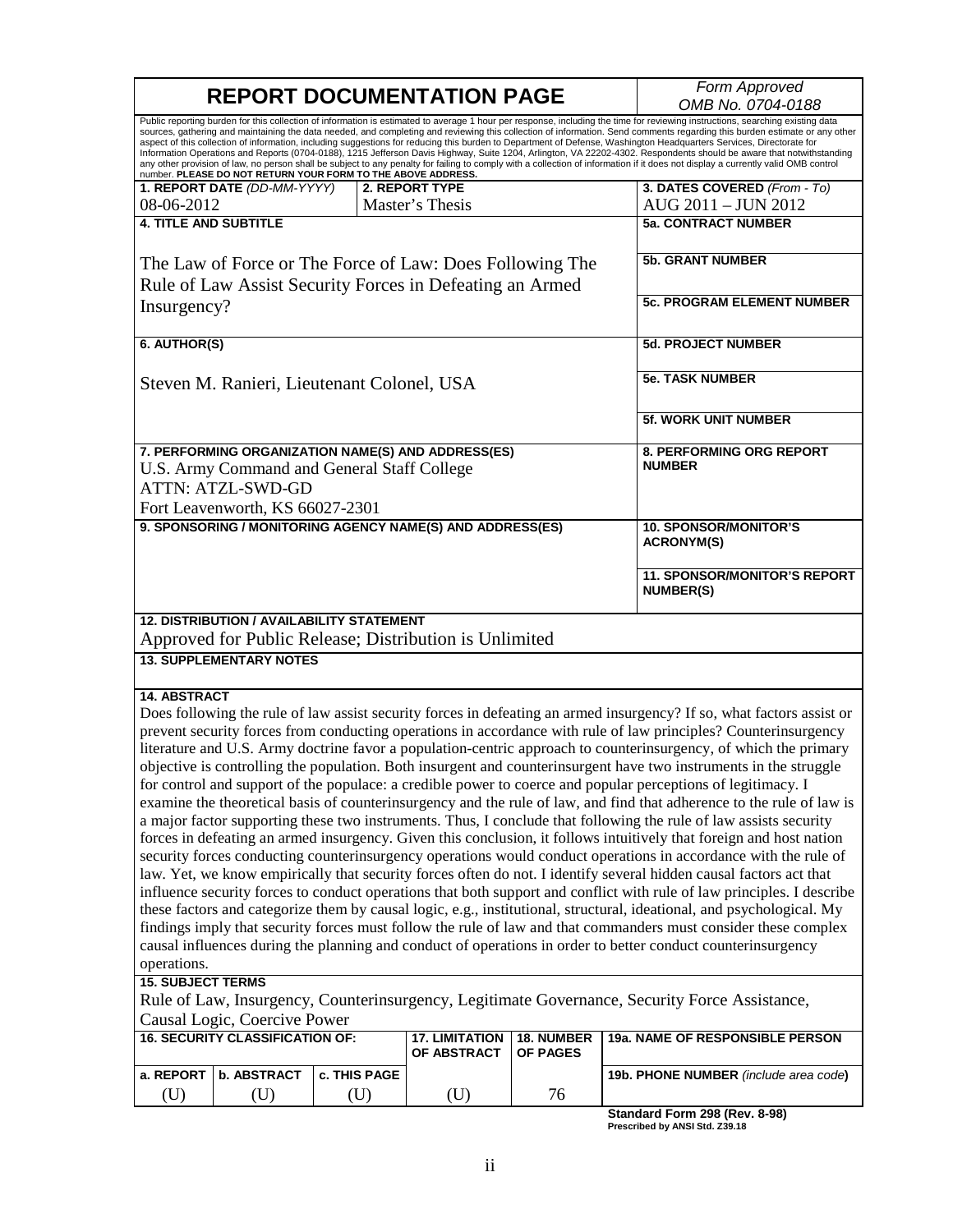## MASTER OF MILITARY ART AND SCIENCE

## THESIS APPROVAL PAGE

Name of Candidate: Lieutenant Colonel Steven M. Ranieri

Thesis Title: The Law of Force or The Force of Law: Does Following The Rule of Law Assist Security Forces in Defeating an Armed Insurgency?

Approved by:

, Thesis Committee Chair LTC Celestino Perez, Jr., Ph.D.

**Member**, Member Richard A. McConnell, M.A.

Member LTC Charles L. Pritchard, Jr., J.D.

Accepted this 8th day of June 2012 by:

, Director, Graduate Degree Programs Robert F. Baumann, Ph.D.

The opinions and conclusions expressed herein are those of the student author and do not necessarily represent the views of the U.S. Army Command and General Staff College or any other governmental agency. (References to this study should include the foregoing statement.)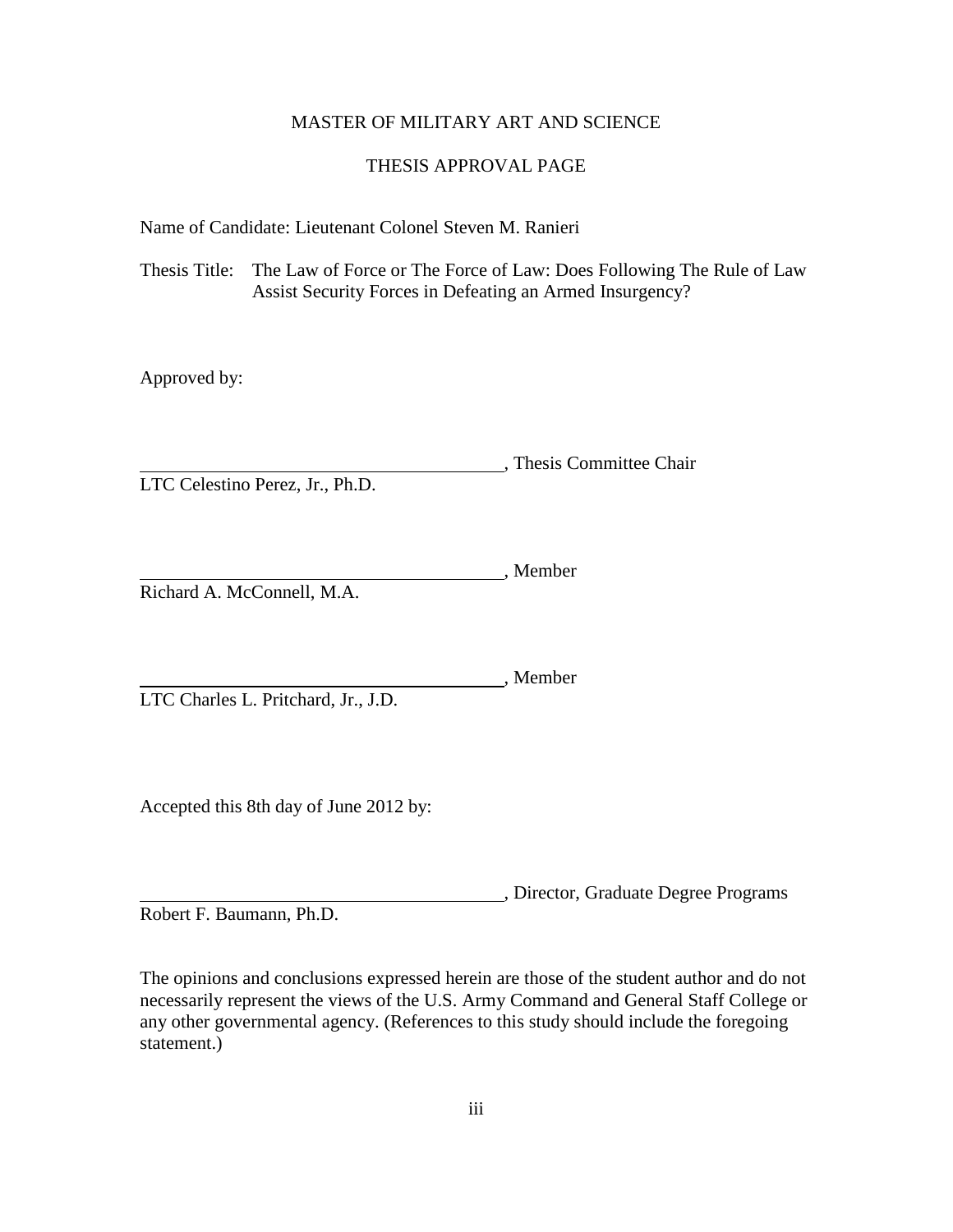## ABSTRACT

## THE LAW OF FORCE OR THE FORCE OF LAW: DOES FOLLOWING THE RULE OF LAW ASSIST SECURITY FORCES IN DEFEATING AN ARMED INSURGENCY?, by Steven M. Ranieri, 76 pages.

Does following the rule of law assist security forces in defeating an armed insurgency? If so, what factors assist or prevent security forces from conducting operations in accordance with rule of law principles? Counterinsurgency literature and U.S. Army doctrine favor a population-centric approach to counterinsurgency, of which the primary objective is controlling the population. Both insurgent and counterinsurgent have two instruments in the struggle for control and support of the populace: a credible power to coerce and popular perceptions of legitimacy. I examine the theoretical basis of counterinsurgency and the rule of law, and find that adherence to the rule of law is a major factor supporting these two instruments. Thus, I conclude that following the rule of law assists security forces in defeating an armed insurgency. Given this conclusion, it follows intuitively that foreign and host nation security forces conducting counterinsurgency operations would conduct operations in accordance with the rule of law. Yet, we know empirically that security forces often do not. I identify several hidden causal factors act that influence security forces to conduct operations that both support and conflict with rule of law principles. I describe these factors and categorize them by causal logic, e.g., institutional, structural, ideational, and psychological. My findings imply that security forces must follow the rule of law and that commanders must consider these complex causal influences during the planning and conduct of operations in order to better conduct counterinsurgency operations.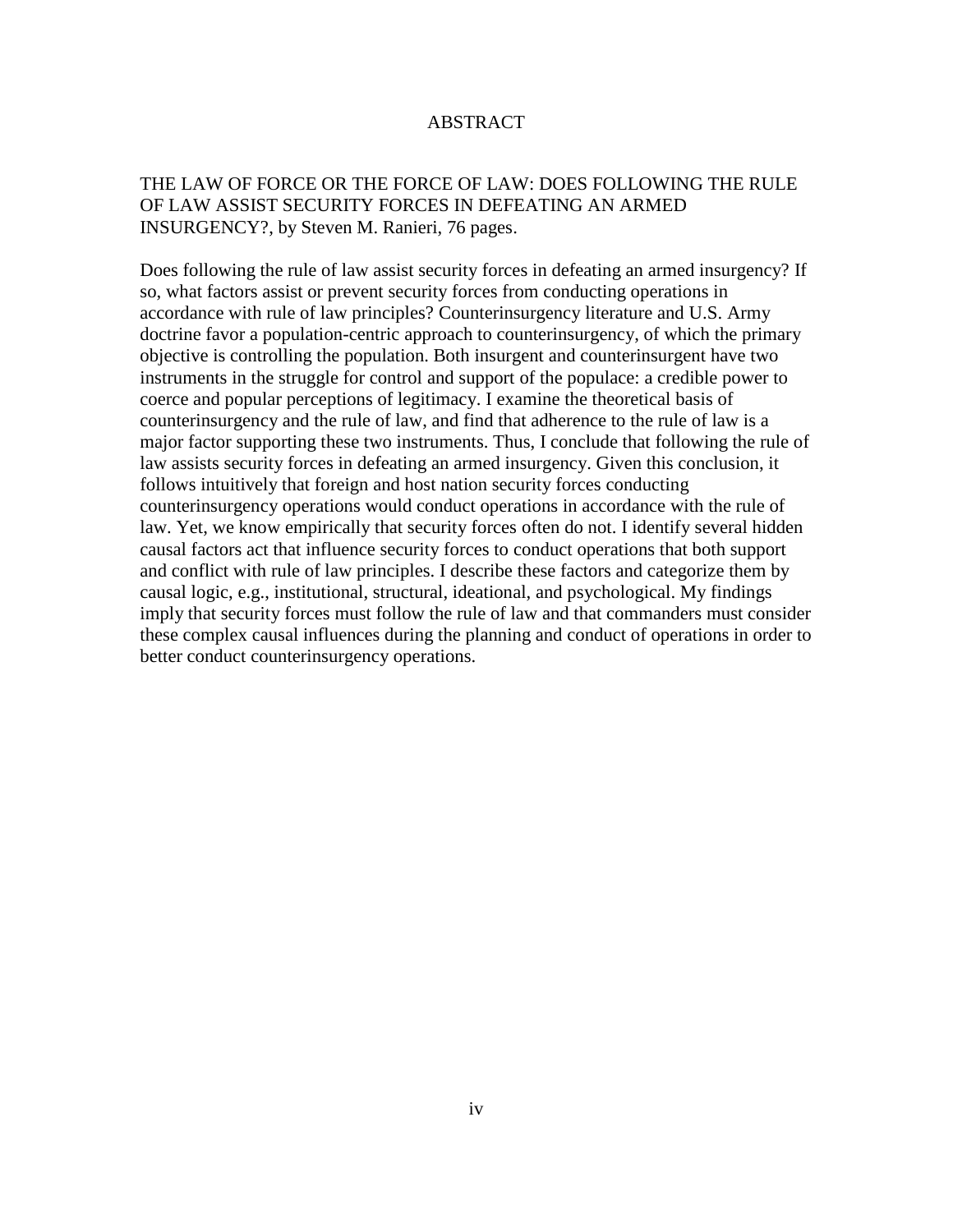### ACKNOWLEDGMENTS

This thesis is the product of the guidance and support of many. I would like to thank my thesis committee LTC Celestino Perez, Mr. Richard McConnell, and LTC Charles Pritchard, for their guidance and assistance. In particular, I would like to thank LTC Perez, who also served as the instructor for the Local Dynamics of War Scholars Program. The Scholars Program was an enriching experience that provided the intellectual foundation for exploring the questions I address in this thesis. Likewise, I would like to thank my fellow Local Dynamics of War scholars, whose positive attitude and camaraderie made the writing of this thesis and the rest of my studies enjoyable. Lastly, I particularly thank my wife, Jeni, and son, Jon, whose support and encouragement were instrumental.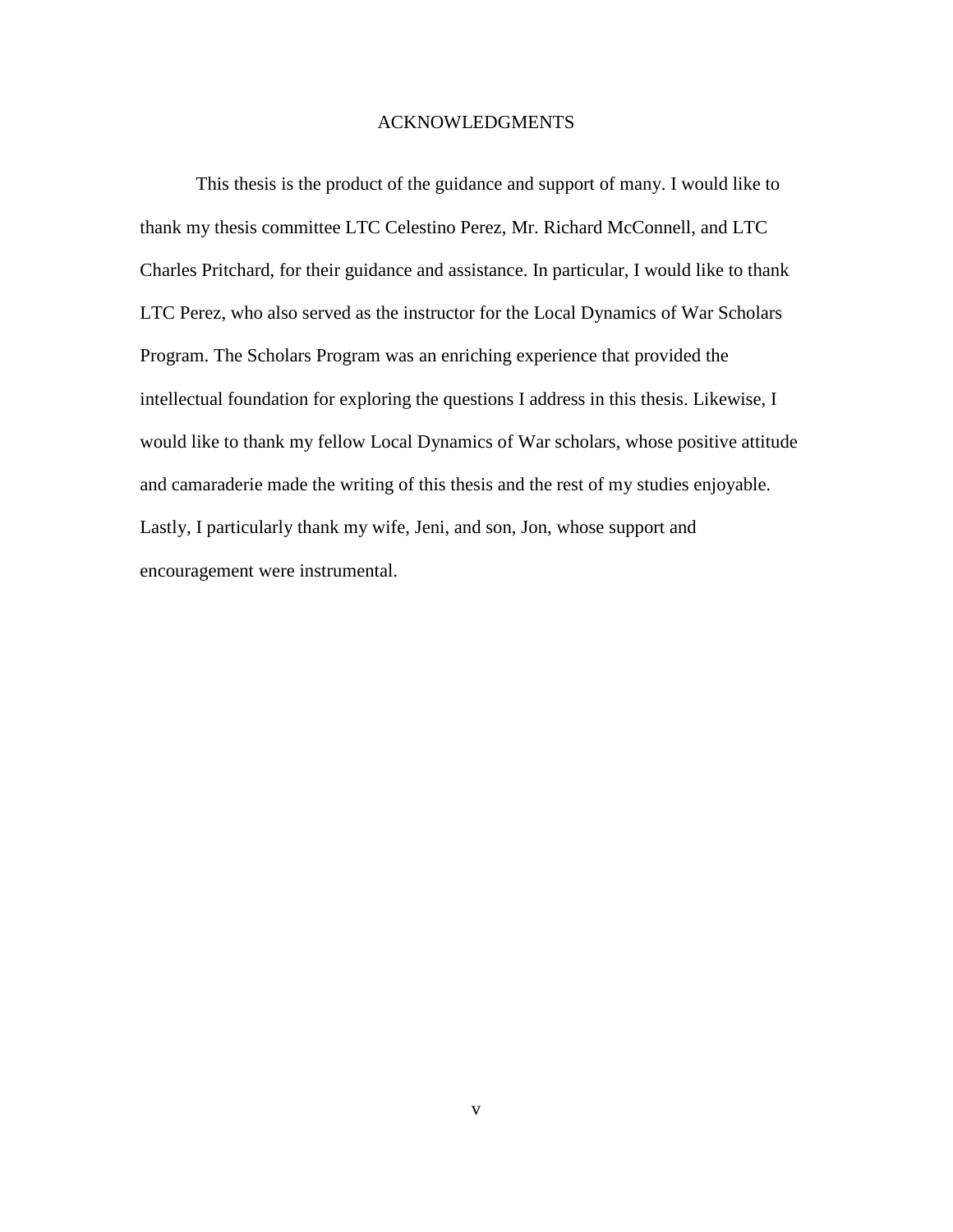# **TABLE OF CONTENTS**

|                                                                                                                                                         | Page |
|---------------------------------------------------------------------------------------------------------------------------------------------------------|------|
| MASTER OF MILITARY ART AND SCIENCE THESIS APPROVAL PAGE  iii                                                                                            |      |
|                                                                                                                                                         |      |
|                                                                                                                                                         |      |
|                                                                                                                                                         |      |
|                                                                                                                                                         |      |
|                                                                                                                                                         |      |
|                                                                                                                                                         |      |
|                                                                                                                                                         |      |
|                                                                                                                                                         |      |
|                                                                                                                                                         |      |
| Following the Rule of Law Assists Security Forces Defeat Armed Insurgency  36<br>Factors Influencing Whether Security Forces Follow the Rule of Law  43 |      |
|                                                                                                                                                         |      |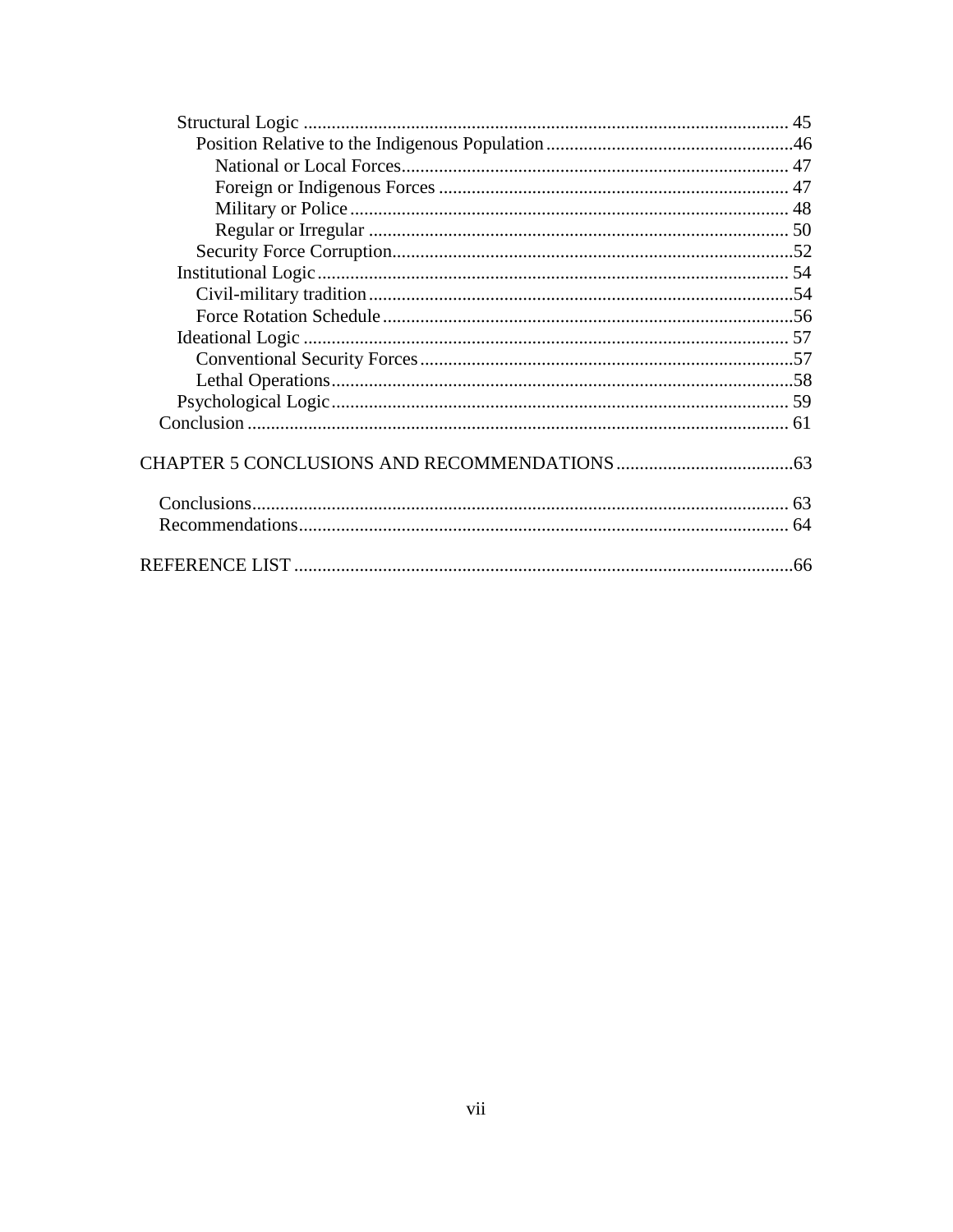#### CHAPTER 1

#### **INTRODUCTION**

Much has been written about the need to establish the rule of law in failing or failed states. Additionally, much has been written regarding counterinsurgency theory in light of the recent wars in Iraq and Afghanistan. Notwithstanding the large contributions made by scholars and practitioners in these areas, little has been written regarding a particular area in which these fields intersect. Scholars addressing this intersection primarily do so in the context of nation-building or post-conflict reconstruction. In other words, they focus their attention on the civilian justice institutions; namely, establishing and maintaining the civilian law enforcement, judicial, and corrections systems. Government civilian and military practitioners do the same and, unsurprisingly, this focus manifests in their doctrine.

Nevertheless, when security forces conduct counterinsurgency operations they are by their presence within the state, action against the insurgents, and interactions with the indigenous population impacting the rule of law within that state. Thus, it becomes apparent that security forces should consider whether or not adhering to the rule of law while conducting counterinsurgency operations is beneficial to defeating the insurgency. If following the rule of law is beneficial, it then follows that security forces should consider what factors assist or prevent them from conducting operations in accordance with rule of law principles. Scholars have yet to directly address these issues and, given the rich body of literature in both counterinsurgency and the rule of law, the lack of attention is unfortunate. I attempt stimulate the discussion with this thesis.

1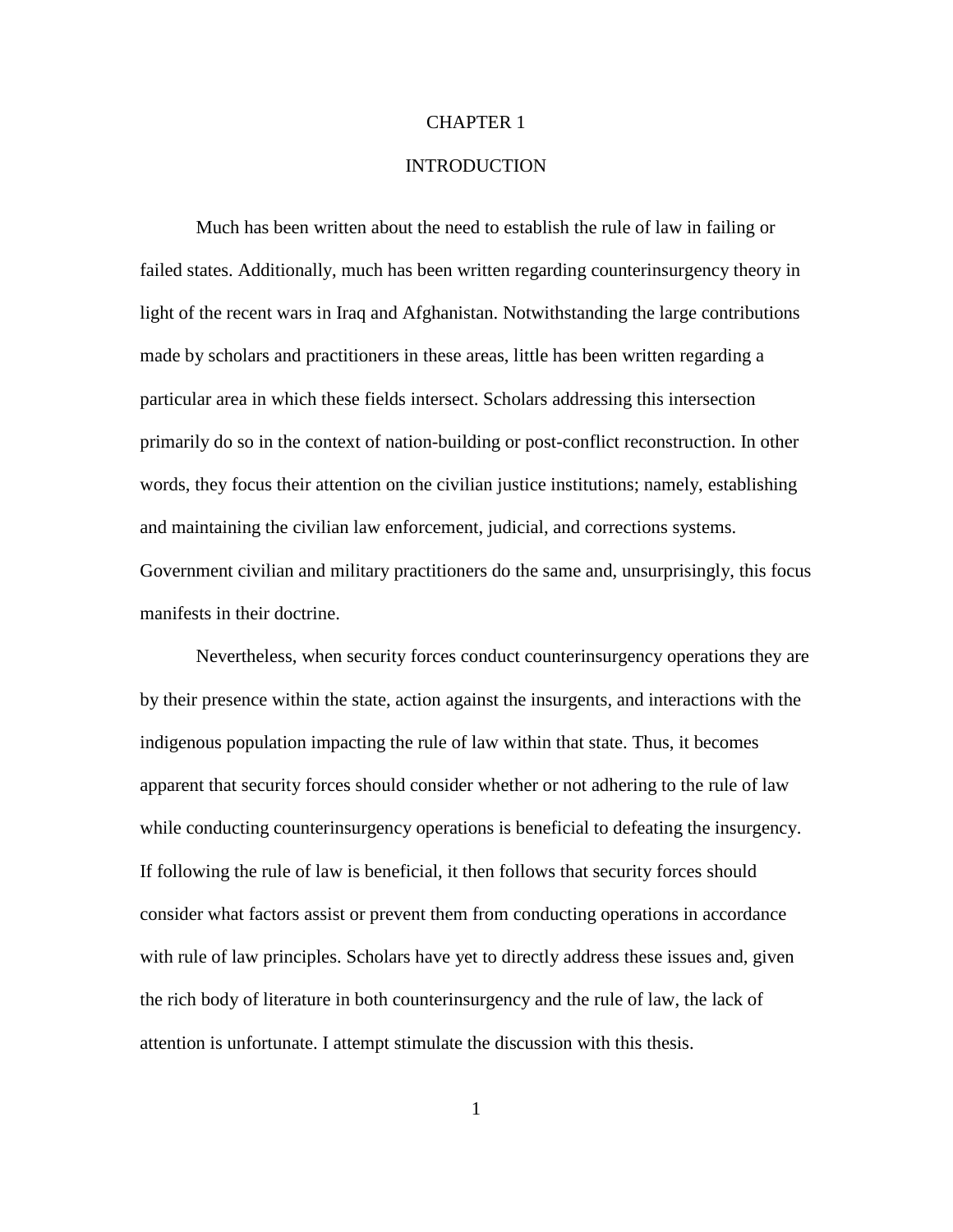This thesis in comprised of five chapters. I present in chapter 1 a brief recitation of the counterinsurgency and rule of law concepts that I explore in more detail later. I also frame the research problem and explain its scope. I conduct a detailed review of the counterinsurgency and rule of law literature in chapter 2. I also introduce the causal framework that I later employ to analyze possible causal influences that prevent or hinder security forces from conducting operations in accordance with rule of law principles. Chapter 3 briefly explains that this thesis is a theoretic undertaking and that my methodology is comprised of a detailed review of counterinsurgency and rule of law theory.

I present my analysis in chapter 4 in three parts. First, I examine the current U.S. Army counterinsurgency rule of law framework and conclude that it is less suitable for use in counterinsurgency than the rule of law framework appearing elsewhere in U.S. Army doctrine. Second, I analyze counterinsurgency and rule of law theory and conclude that security forces that conduct operations in accordance with the rule of law are more likely to succeed at counterinsurgency. Third, I identify and examine several hidden or counterintuitive causal factors that assist or prevent security forces from following the rule of law during counterinsurgency.

I conclude in chapter 5 by making recommendations to modify current U.S. Army counterinsurgency and rule of law doctrine. I also identify areas where further research and consideration would be beneficial.

#### Background

In conventional war, military action is generally the principal way to achieve a political goal and politics as an instrument of war becomes secondary to armed battle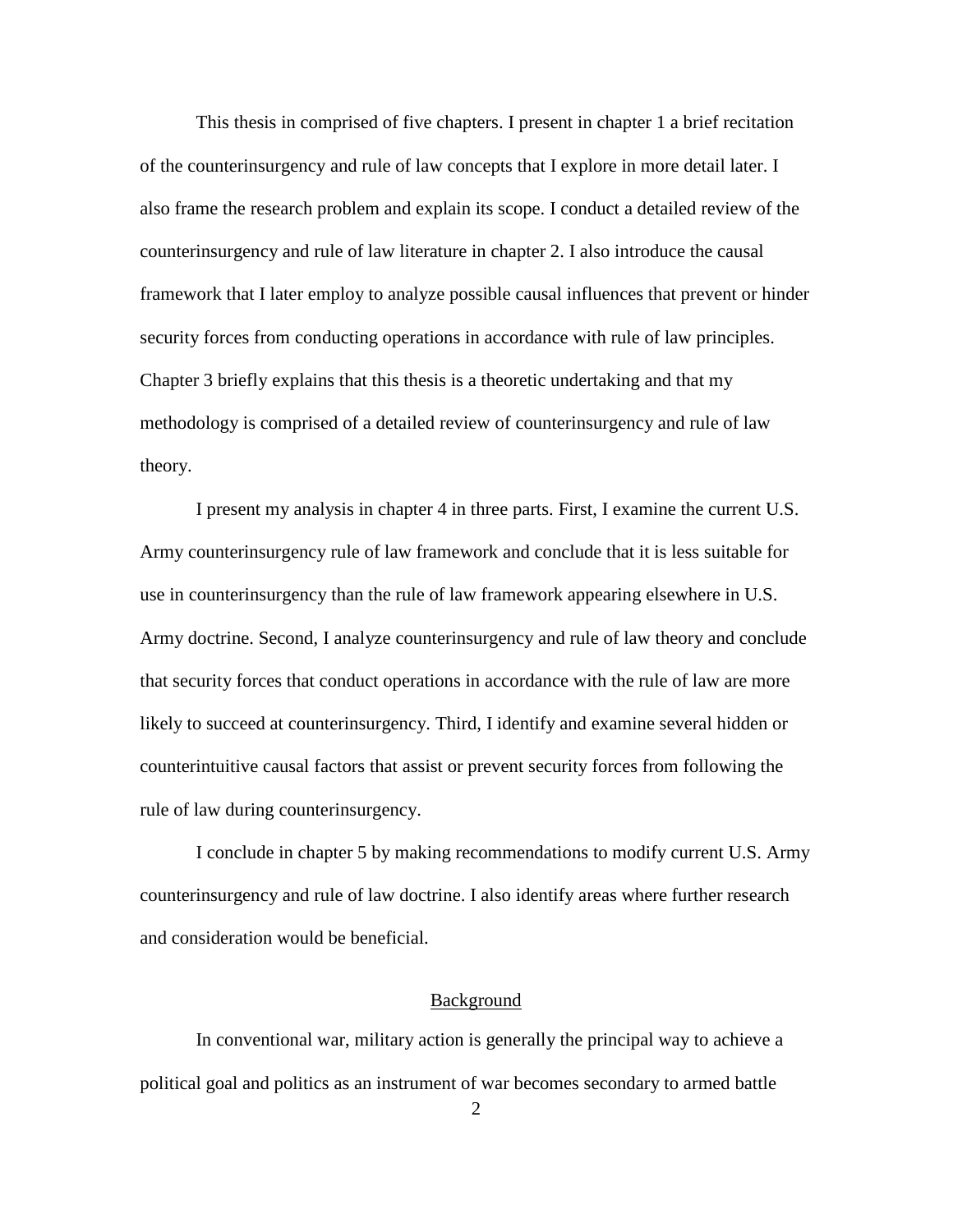between opponents. However, the nature of insurgency is political. This is an important distinction, because it leads security forces to place the indigenous population at the forefront of their concern. Both insurgent and counterinsurgent conduct operations to win the population's support or, at least, keep them submissive. These operations are essentially political in nature with politics an active instrument of the operations.

As might be expected, this is not an easy task. States with advantages in material, resources, population, territory, and economic power often find themselves at a disadvantage in small wars when the comparative strength of the opponents is not measured by these criteria. Operations become more difficult when a state's objective is to obtain political concessions or lack of resolve on the part of the enemy rather than the defeat of his armed forces.

As a result, scholars and practitioners have devised two counterinsurgency theories that address these factors. One is enemy-centric theory, which focuses on opposing the insurgents with violence by annihilating the popular base of insurgency, isolating the population from the insurgents, or selectively eradicating the insurgents and their leaders. The other is population-centric theory, which focuses on protecting the population and gaining their support. Though security forces may combine both approaches in various degrees, the U.S. Army's doctrine and practice favors populationcentric theory. Thus, I focus predominately on population-centric theory throughout this thesis.

Counterinsurgency scholars contend that both the insurgent and counterinsurgent have two ways in which to compete for the support of the indigenous population. First, they can wield coercive power through the use of force. But, force has the potential to

3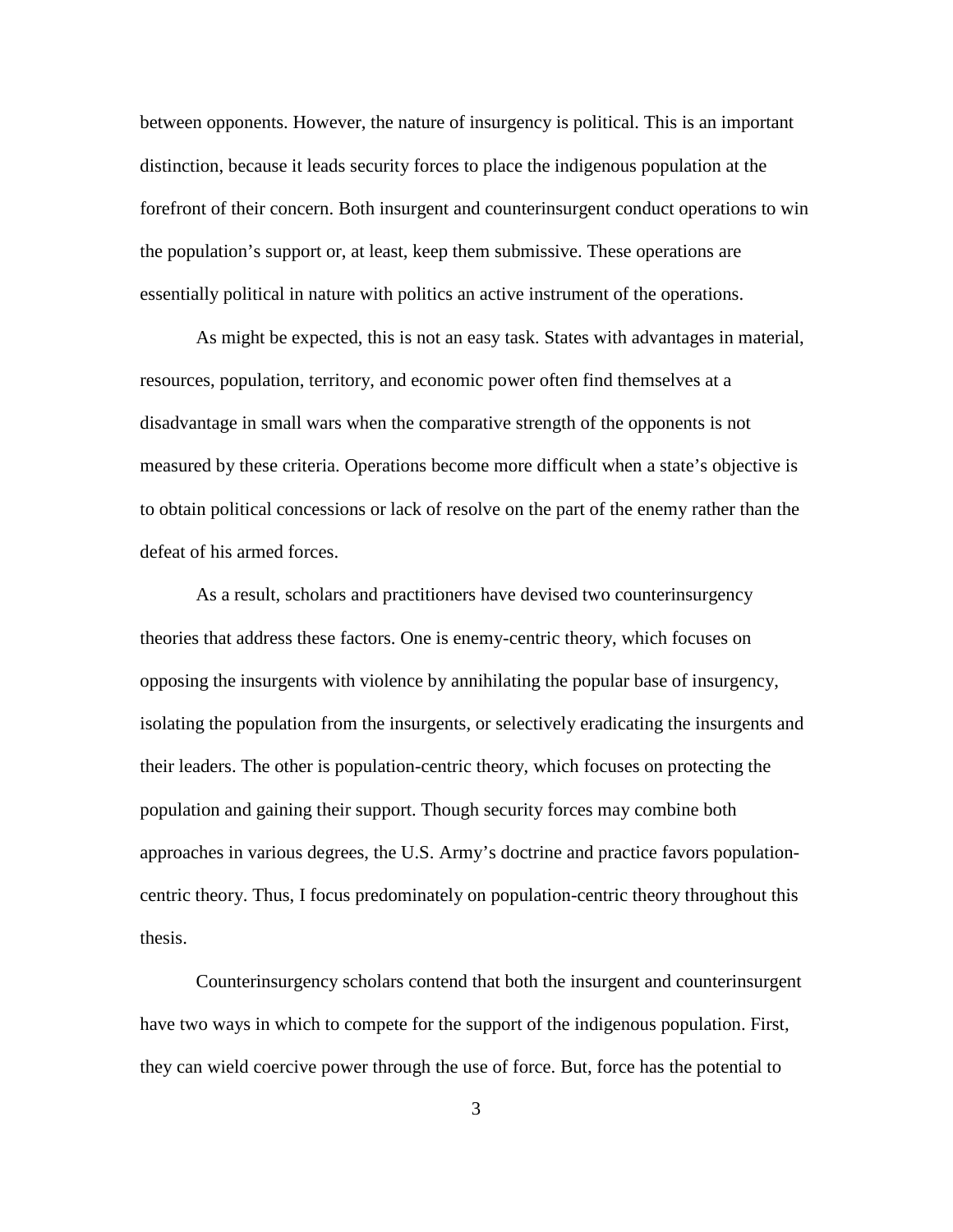strengthen or weaken an insurgency; therefore, security forces must wield force only as an extension of credible coercive power. Second, insurgents and counterinsurgency compete for support of the population by fostering perceptions of legitimacy. This requires security forces to practice rectitude and employ force discriminately to intervene successfully in an insurgency.

Similarly, rule of law theorists insist that the rule of law is essential to the success of any intervention in a failed or fragile state. Yet, there is significant divergence regarding its meaning. Some theorists advocate a rule of law focused on rules and procedures rather than the substantive content of laws. As expected, others insist that the rule of law requires substantive commitments, although there is must disagreement over the type and extent of these commitments, e.g., should the rule of law protect basic human rights or do more such as promote democracy. Still others advocate for a synergistic approach that emphasizes the importance of reforming toward particular goals and not simply building rule of law institutions.

Notwithstanding the variance in rule of law theory, there is popular agreement regarding several basic tenets that together describe the rule of law. These tenets are thoroughly addressed in some U.S. Army doctrine, but somewhat incongruent in Army Field Manual (FM) 3-24.

### Statement of the Problem

Counterinsurgency literature and U.S. Army doctrine favor a population-centric approach to counterinsurgency, of which the primary objective is to foster effective governance by a legitimate host nation government. This approach further prescribes that adherence to the rule of law is a major factor in assessing a government's legitimacy. I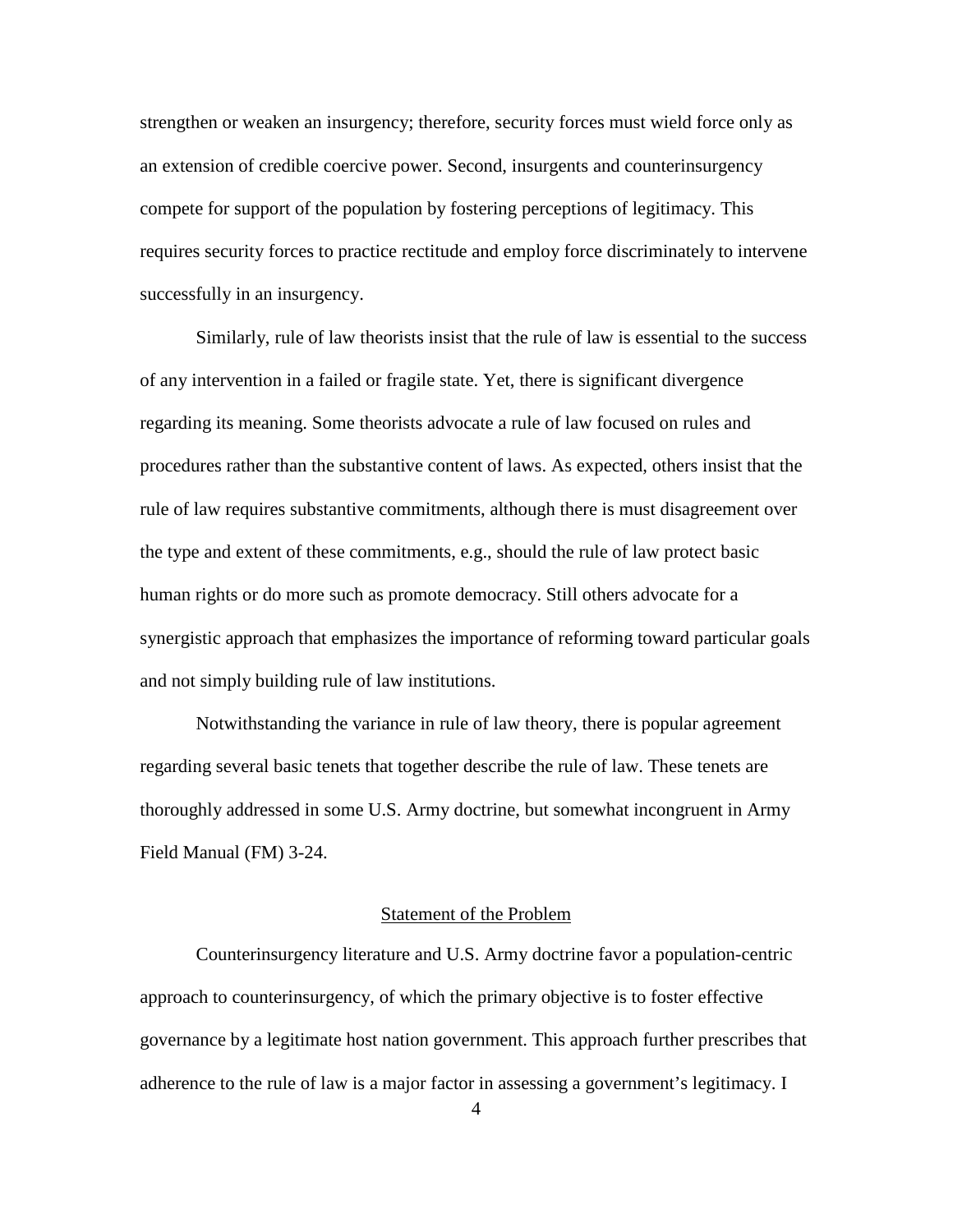examine the theoretical basis of counterinsurgency and the rule of law, to determine if following the rule of law assists security forces in defeating armed insurgency. In other words, it is possible that practitioners assume that adhering to the rule of law supports counterinsurgency efforts; however, a close examination of the theoretical basis for this conclusion is warranted.

Moreover, if following the rule of law assists security forces in defeating armed insurgency, it follows intuitively that foreign and host nation security forces conducting counterinsurgency operations would conduct operations in accordance with the rule of law in order to enhance government legitimacy. Yet, the literature implies that several hidden causal factors act to influence security forces to conduct operations that that both support and conflict with rule of law principles. The areas of incongruity reduce government legitimacy and hinder counterinsurgency efforts. I describe these factors and categorize them by causal logic, e.g., institutional, structural, ideational, and psychological.

#### Research Questions

Does following the rule of law assist security forces in defeating an armed insurgency? Secondary Questions that support the answer to the primary question are the following:

- 1. How does insurgency and counterinsurgency differ from conventional war?
- 2. What are the theories of counterinsurgency and how do they assist in understanding insurgency?
- 3. What are the theories of the rule of law?
- 4. What is the relationship between counterinsurgency and the rule of law?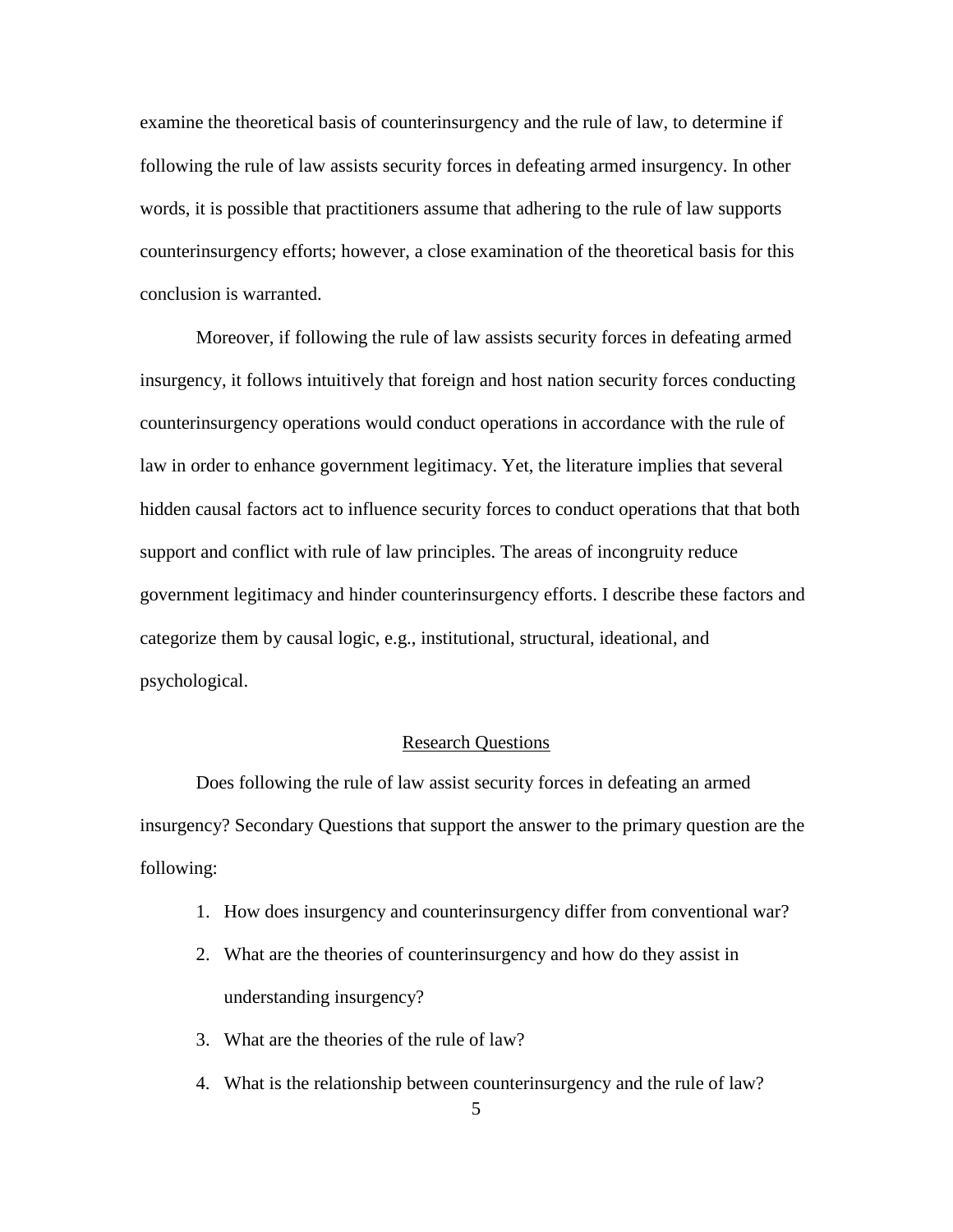If following the rule of law assists security forces in defeating an armed insurgency, what factors assist or prevent security forces from conducting operations in accordance with rule of law principles? Are their novel and useful ways of identifying and describing these factors?

#### Limitations

This is a theoretical study of insurgency and the rule of law. I present only the aspects of insurgency, counterinsurgency, and the rule of law relevant to understanding why security forces conduct operations in accordance or discordance with the rule of law. I focus on the political nature of insurgency in order to afterward explain the relevance of the rule of law to counterinsurgency operations. I describe the two preeminent counterinsurgency theories, population-centric and enemy-centric, to illustrate that current U.S. doctrine and practice favors the population-centric theory. I identify and describe the pertinent aspects of the competing rule of law theories in order to discuss a rule of law framework applicable for use by security forces conducting counterinsurgency operations. I further limit the review of doctrine to current U.S. Army doctrine, particularly that concerning the rule of law, counterinsurgency, and stability operations.

#### Delimitations

Several topics of interest pertinent to the subject of counterinsurgency and the rule of law fall outside the scope of this study. As explained more fully in chapter 2, I discuss enemy-centric counterinsurgency and counterterrorism only for the purpose of illustrating that U.S. Army doctrine and practice favors population-centric theory. I do not examine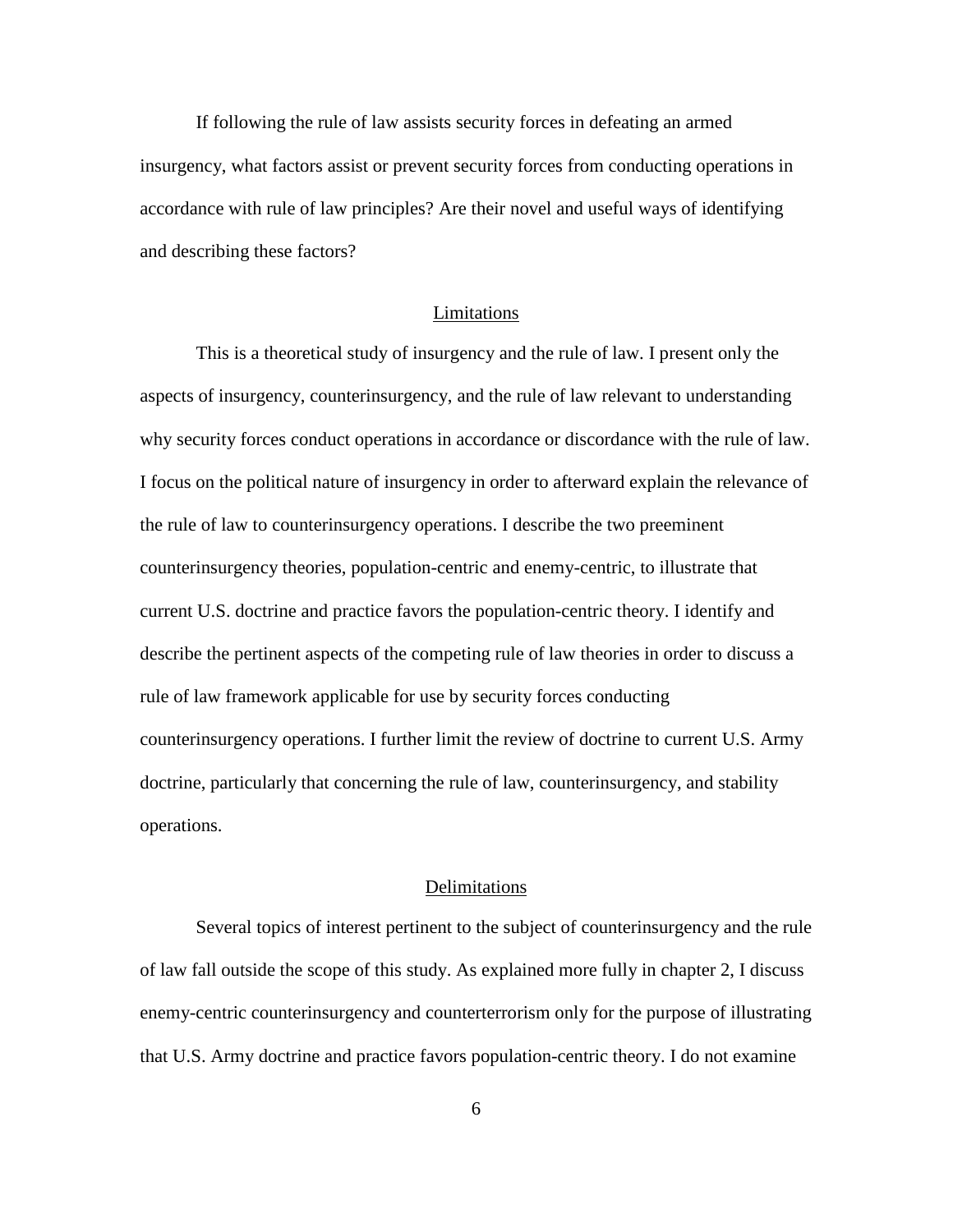the relative merits of population-centric and enemy-centric counterinsurgency theory, nor do I engage in a review of the less prominent counterinsurgency theories. Although I explore and describe the relationship between counterinsurgency and counterterrorism, I limit my analysis to counterinsurgency. I acknowledge that the analysis may be relevant to other military operations.

Additionally, I frame the rule of law discussion by reviewing the minimalist, substantive, and synergistic approaches to the rule of law. However, I do not address the merits of these competing theories other than to identify rule of law principles relevant to counterinsurgency.

Lastly, I identify and explore factors that assist or hinder security forces from following the rule of law and I acknowledge that there may be numerous relevant factors. However, I limit my examination to only those factors that I consider hidden or counterintuitive.

#### Significance of Thesis

The significance of counterinsurgency and the rule of law is apparent from the attention paid to them in scholarly publications and military doctrine. Further these areas are particularly significant given the recent protracted wars in Iraq and Afghanistan, in which these concepts, theories, and practices were widely employed. This thesis is significant because it address a gap in the current literature regarding this subject matter. Specifically, much has been written about counterinsurgency and the rule of law. Yet, little have been written directly examining the theoretical basis for whether following the rule of law actually assists security forces in conducting counterinsurgency and how this may or may not be so. Moreover, if doing so does provide assistance, military

7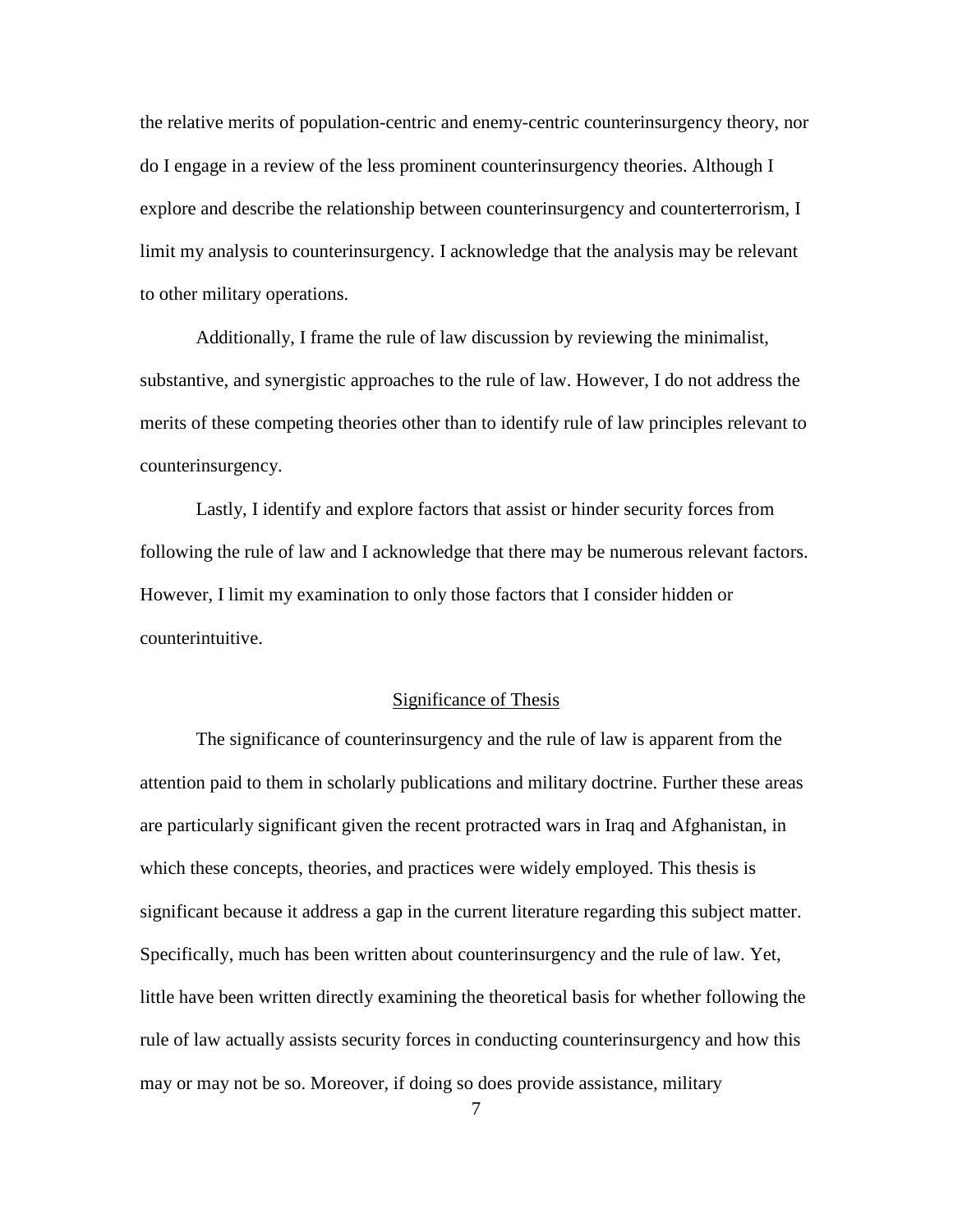commanders and political decision makers would benefit from understanding what causal influences assist or prevent security forces from following the rule of law. This is particularly important given my focus on the hidden and counterintuitive causal factors, which would otherwise go unnoticed or underappreciated.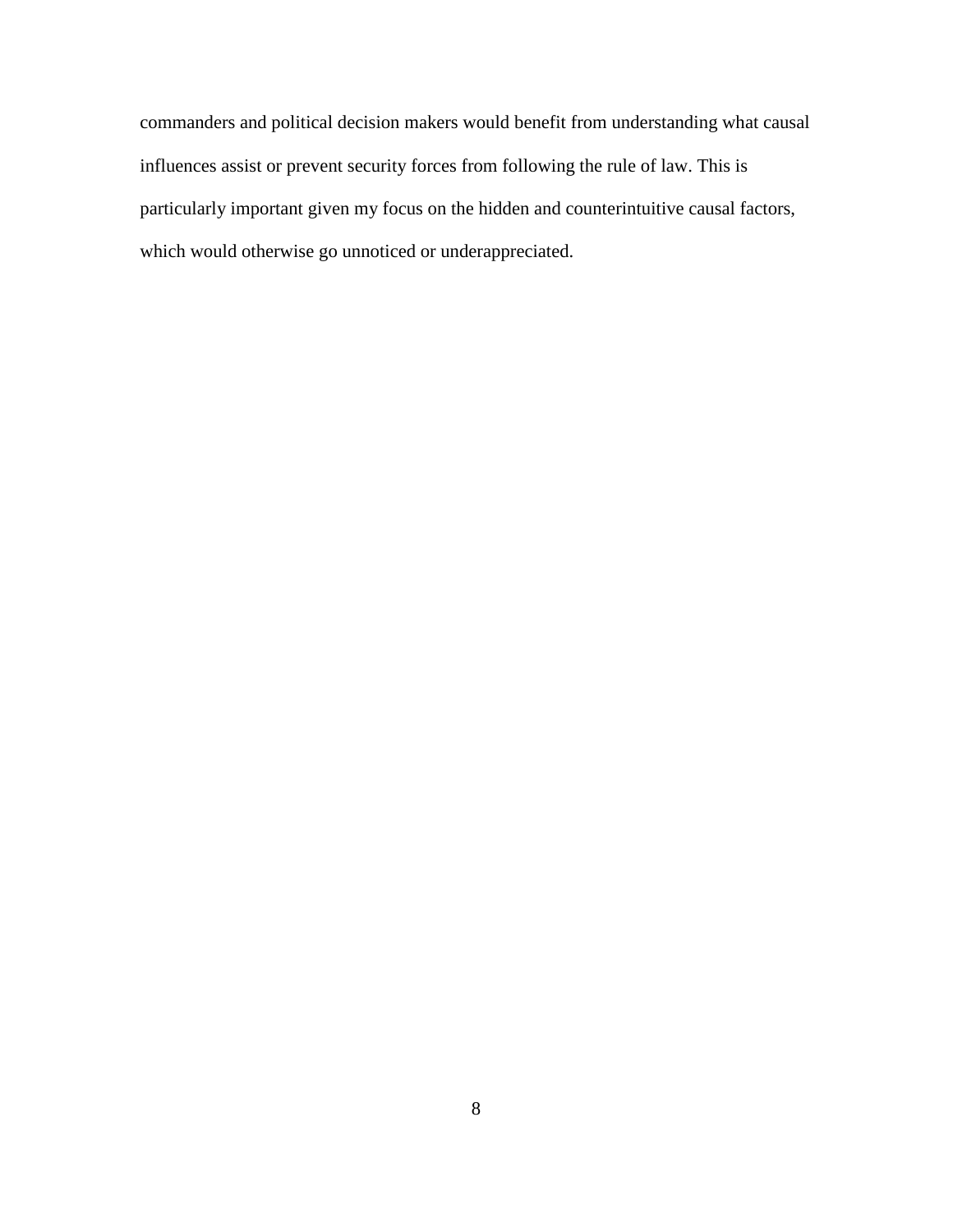#### CHAPTER 2

#### LITERATURE REVIEW

The broad and expanding literature on insurgency and the rule of law is much too large to survey thoroughly here, and so I present only the aspects relevant to understanding why security forces conduct operations in accordance or discordance with the rule of law. First, I focus on the political nature of insurgency in order to later explain the relevance of the rule of law to counterinsurgency operations. Second, I contrast the two preeminent counterinsurgency theories, population-centric and enemy-centric, to illustrate that current U.S. doctrine and practice favors the population-centric theory. Third, I describe how the population-centric counterinsurgency objective of protecting and gaining the support of the local populace is attained through two mechanisms: the use of the security forces' credible power to coerce and their ability to foster perceptions of legitimate governance. Fourth, I identify and describe the pertinent aspects of the competing rule of law theories in order to identify a rule of law framework applicable for use by security forces conducting counterinsurgency operations.

I provide an incrementally narrowing examination of the insurgency literature. This approach serves two purposes. First, it focuses on the relationship between counterinsurgency and the rule of law to allow us to explore in chapter 4 whether security forces benefit from following rule of law principles. Second, it allows causal factors to emerge from the literature, which have yet to be comprehensively identified or examined. These factors assist or prevent security forces to conduct operations in accordance with the rule of law. I identify and analyze these causal factors in chapter 4 to illustrate that hidden or counterintuitive factors influence security forces in conducting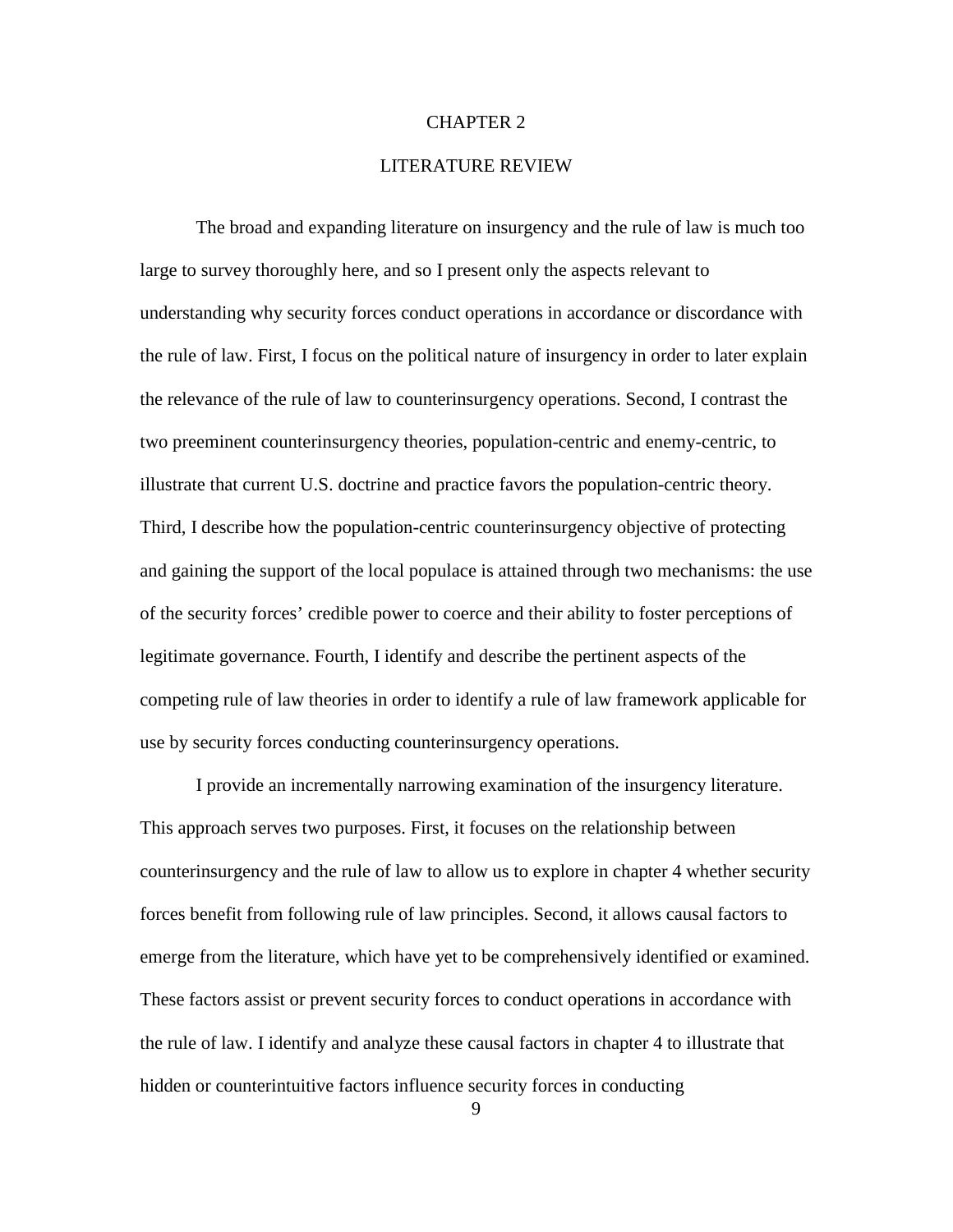counterinsurgency operations. Lastly, I conclude this chapter by describing the framework that I utilize in chapter 4 to identify and analyze these causal factors.

#### The Political Nature of Insurgency

Although there is no universally accepted definition of insurgency, there is enough agreement in the literature to offer a popular definition. Thus, I propose the definition formulated by Brad O'Neill that insurgency is the struggle between a nonruling group and the ruling authorities in which the non-ruling group consciously uses political resources and violence to destroy, reformulate, or sustain the basis of legitimacy of one or more aspects of politics (O'Neill 2005, [1](#page-16-0)5).<sup>1</sup> Importantly, insurgents seek to replace an existing order with one that conforms to their political, economic, ideological, or religious vision (Gompert and Gordon 2008, 23), and use political resources and instruments of violence against the ruling authorities to accomplish their goals. For example, insurgent political activity includes such things as the dissemination of propaganda, protest demonstrations, recruiting personnel, training and infiltrating agents into official institutions, appeals to external powers, financiers, creating support groups, providing services to the populace, and devising strategies (O'Neill 2005, 32).

However, identifying these insurgent political activities does not provide a comprehensive understanding of the political nature of insurgency. Thus, we must contrast insurgency and conventional warfare. Though scholars agree that all wars are

<span id="page-16-0"></span><sup>&</sup>lt;u>1</u> Military doctrine defines insurgency as an organized, protracted politico-military struggle designed to weaken the control and legitimacy of an established government, occupying power, or other political authority while increasing insurgent control (FM 3-24 2006, 1-2).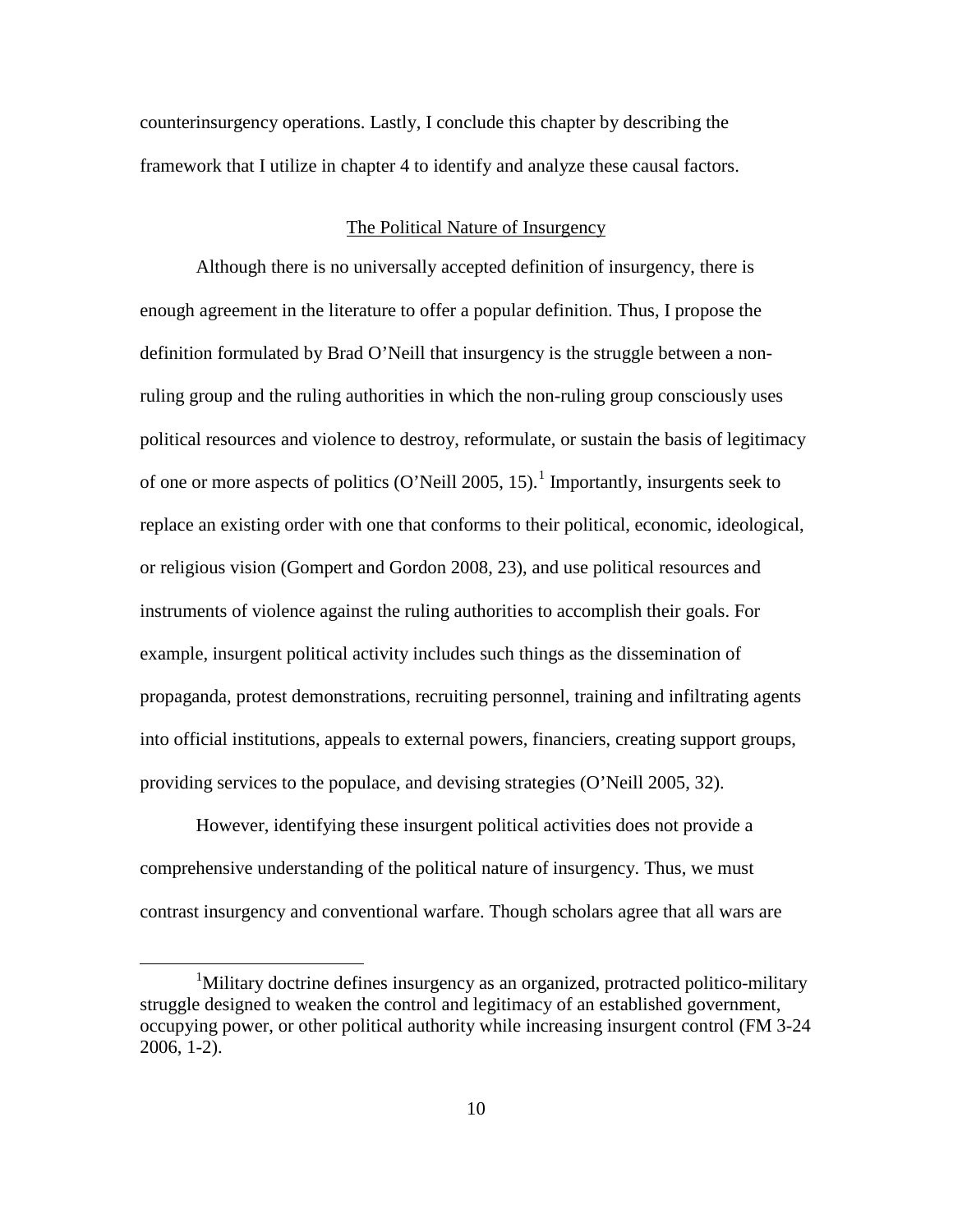fought for political purposes, they distinguish insurgency from conventional war (Galula 1964). In conventional war, military action is generally the principal way to achieve the political goal, but politics as an instrument of war tends to take a back seat and emerges again, as an instrument, when the fighting ends (Galula 1964, 8). Conversely, the very nature of insurgency is political. Writing specifically in regards to revolutionary wars, Galula finds that the object is the population itself with operations designed to win over or to keep the population submissive being essentially of a political nature (Galula 1964, 9). In other words, politics is an active instrument of the operations.

Asymmetry, another significant difference, is a prominent area of existing insurgency research concerned primarily with how and why materially weak non-state actors sometimes defeat strong state actors (Mack 1975). The paradigm in conventional warfare is that the side with the better technology, material resources, superior population, territory, industrial resources, finances, and economic power is the stronger side and has the advantage (Record 2007). However, Record's research contrasts this paradigm to situations where states fight non-state actors, particularly states fighting internal and external insurgencies (Record 2007). Record distinguishes conventional warfare from counterinsurgency on the basis of the asymmetric nature of insurgency. He concludes that most states that lose to insurgencies suffer from some combination of inferior political will, inferior strategy, and an inability to isolate insurgent forces from external support (Record [2](#page-17-0)007).<sup>2</sup> Record's work is informative because he describes the

<span id="page-17-0"></span> $\overline{\phantom{a}2}$  $R$  Record acknowledges that small wars often evolve from asymmetric to symmetric, e.g., revolutions following a Maoist revolutionary war theory.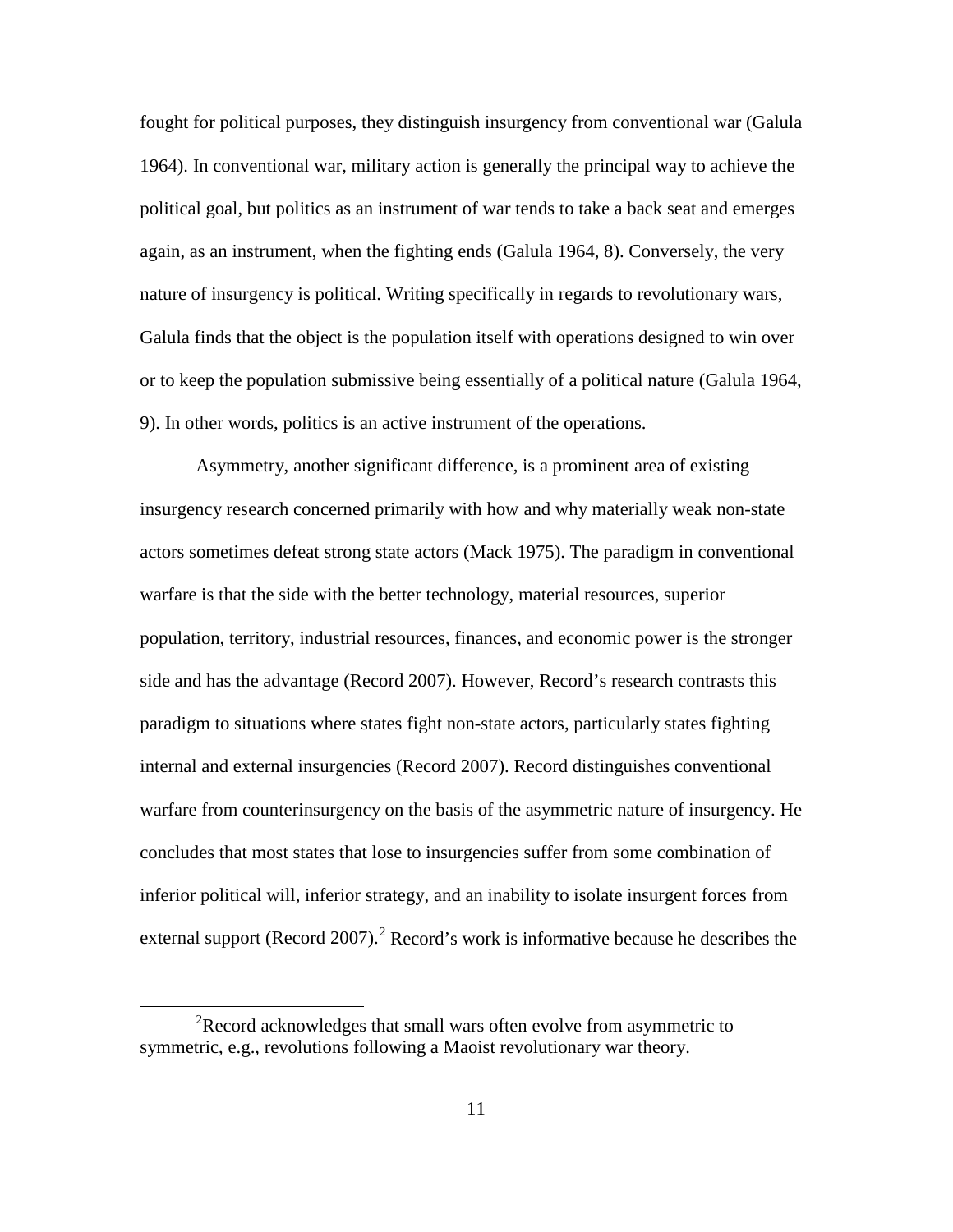political aspects of asymmetrical conflict and takes asymmetry beyond the discussion of resources.

Similarly, Patricia Sullivan focuses on how the nature of a strong state's objectives affects the level of prewar uncertainty about the cost of attaining those objectives through the use of military force (2007, 497). She concludes that the primary determinant of success for strong states in armed conflict is the degree to which preconflict expectations about the cost of attaining objectives match the actual cost incurred during the conflict. Sullivan's work is informative because it shows that accurately assessing the probability of success is more difficult when a state's objective is to obtain political concessions or lack of resolve on the part of the enemy rather than the defeat of his armed forces.

Hence, the insurgency literature allows us to conclude that insurgency differs from conventional armed conflict in several significant ways. Namely, insurgency is political in its nature, in part, because of the means in which it is contested. Moreover, its nature is political because of the structure of the conflict (its asymmetry) and its purpose (controlling the population). As a result, scholars and practitioners have devised counterinsurgency theories that address these factors.

## Counterinsurgency Theories

Scholars divide counterinsurgency theory into two primary perspectives: population-centric and enemy-centric.<sup>[3](#page-18-0)</sup> However, a detailed review of the literature

<span id="page-18-0"></span> $\frac{3}{3}$ For a discussion on an alternative perspective, see Mark Moyar, *A Question of Command: Counterinsurgency from the Civil War to Iraq* (New Haven, CT: Yale University Press, 2009). Moyar defines counterinsurgency as a contest between elites in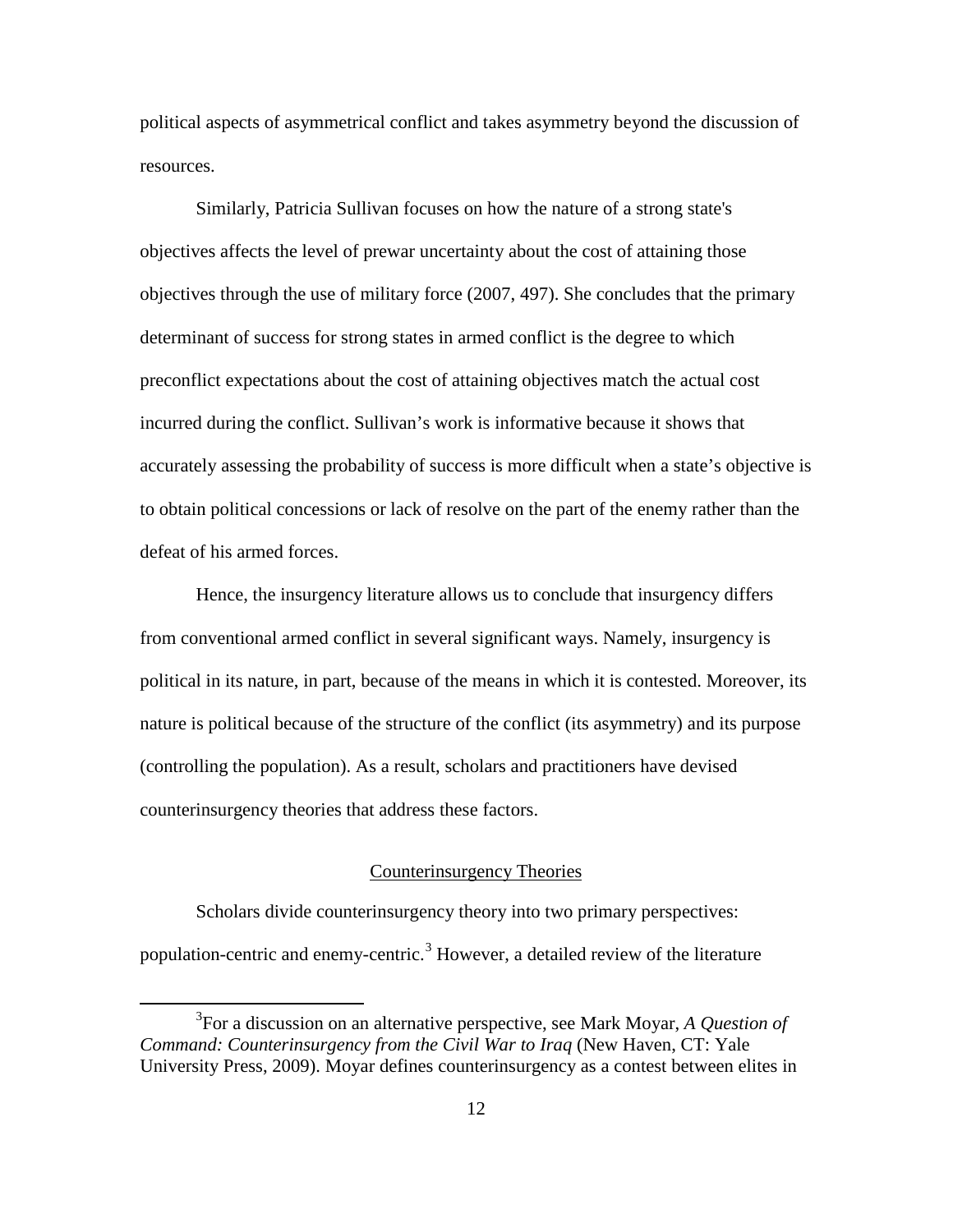reveals that the divisions are more complex and varied than a simple bifurcation. Killcullen explains that the two approaches differ fundamentally because of their primary tasks (2009). Enemy-centric approach assumes killing insurgents is the key task; population-centric approach center focuses on protecting local people and gaining their support (Killcullen 2009, 129-30).

#### Population-centric Counterinsurgency

Population-centric approach is less like conventional warfare and more like police work: police patrolling to prevent violent crime (Killcullen 2009, 130). Of note, population-centric theory assumes that insurgencies represent a contest for the loyalty of the majority of uncommitted populace that could side with either the government or the insurgents. Thus, success requires persuading this uncommitted populace to side with the government or, at the very least, remain neutral.

Gompert and Gordon illustrate the population-centric theory itself is not unified, and suggest three separate approaches: rational actor, hearts and minds, and transformation (2008, 90). Similarly, Austin Long also distinguishes between the rational actor and hearts and minds approach (2006). The rational actor approach seeks to shape the incentives available to both the population and insurgents, i.e., the approach holds that the government can effectively punish bad and reward good behavior. In this way, populations are viewed as rational actors that will respond in more or less predictable

which the elite with superiority in certain leadership attributes usually wins. However, Moyar's perspective is better understood as illustrating how effective leadership in a population-centric counterinsurgency enhances the likelihood of success, rather than leadership as a distinct counterinsurgency theory.

 $\overline{a}$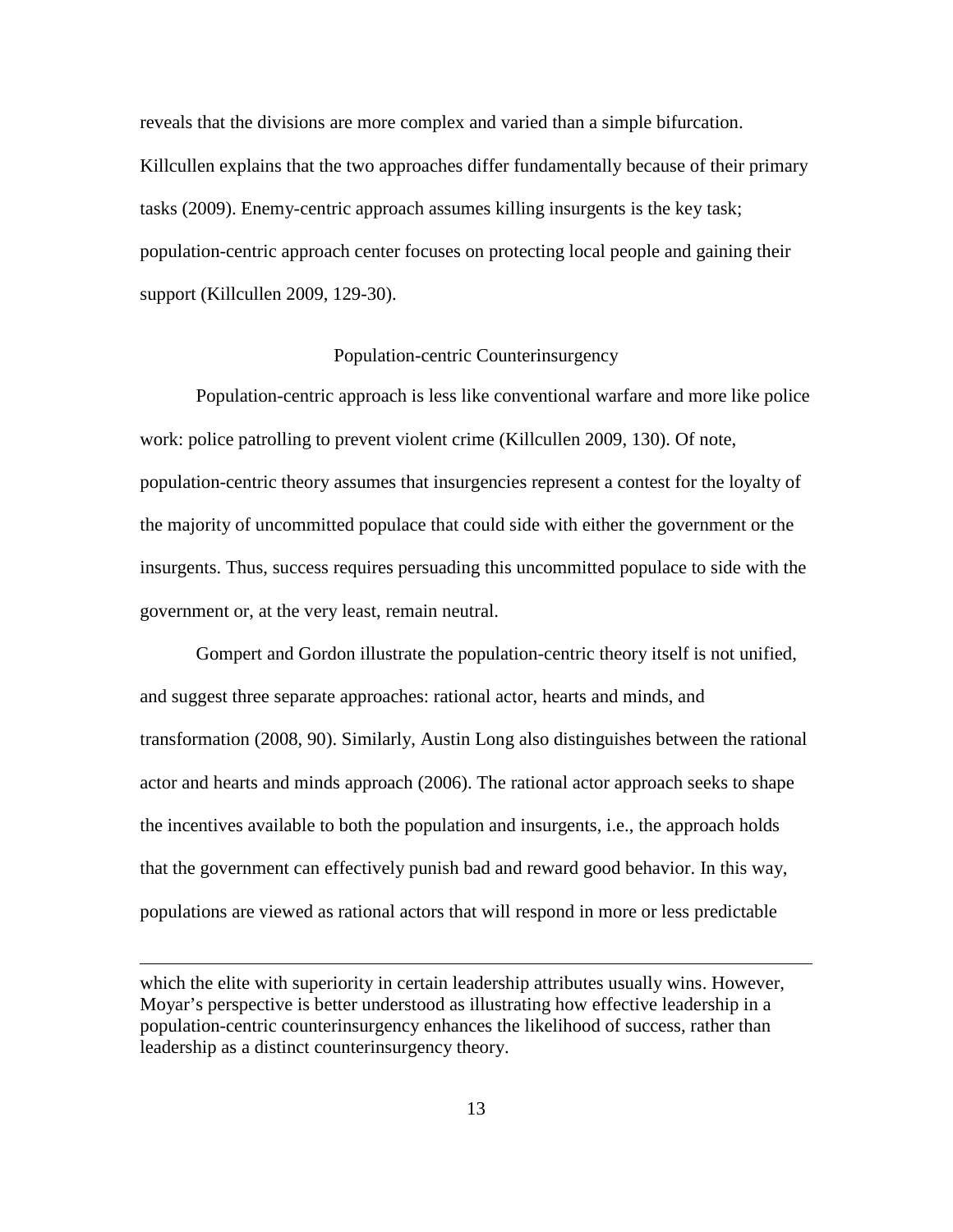ways to incentives and sanctions from the competing insurgents and counterinsurgents (Long 2006, 24-25).

The hearts and minds approach sets out to win the population's allegiance by the government providing the population with the things they want so that a bond forms and the population will shun the insurgents. Long found that developed states had several years to adjust to the negative consequences of economic development; however, rapidly developing states lacked this adjustment period (2006, 25). Thus, government institutions in rapidly developing states could not keep pace with societal change, leading to disorder and instability. Insurgents could take advantage by promising alternative to the incumbent government. The hearts and mind approach provides an answer by offering to restore the hope of the people and gain their support for the government. In order to do this, it provides the people security from predation by insurgent forces. Moreover, it attempts to decrease the negative consequences of development and increasing positive aspects (Long 2006, 22-23).

Lastly, the transformation approach seeks to change the underlying structure of society and governance to make insurgency an irrelevant way of pursuing a grievance. This is accomplished by changing the societal institutions and structures, e.g., the justice system, so that grievances can be accommodated through nonviolent means (Gompert and Gordon 2008, 90-92).

The focus of each of the three aforementioned population-centric approaches remains the population; the difference lies with the way in which the counterinsurgent interprets the environment or conceptualizes the insurgency. Nevertheless, it is reasonable to assume that population-centric counterinsurgency operations would likely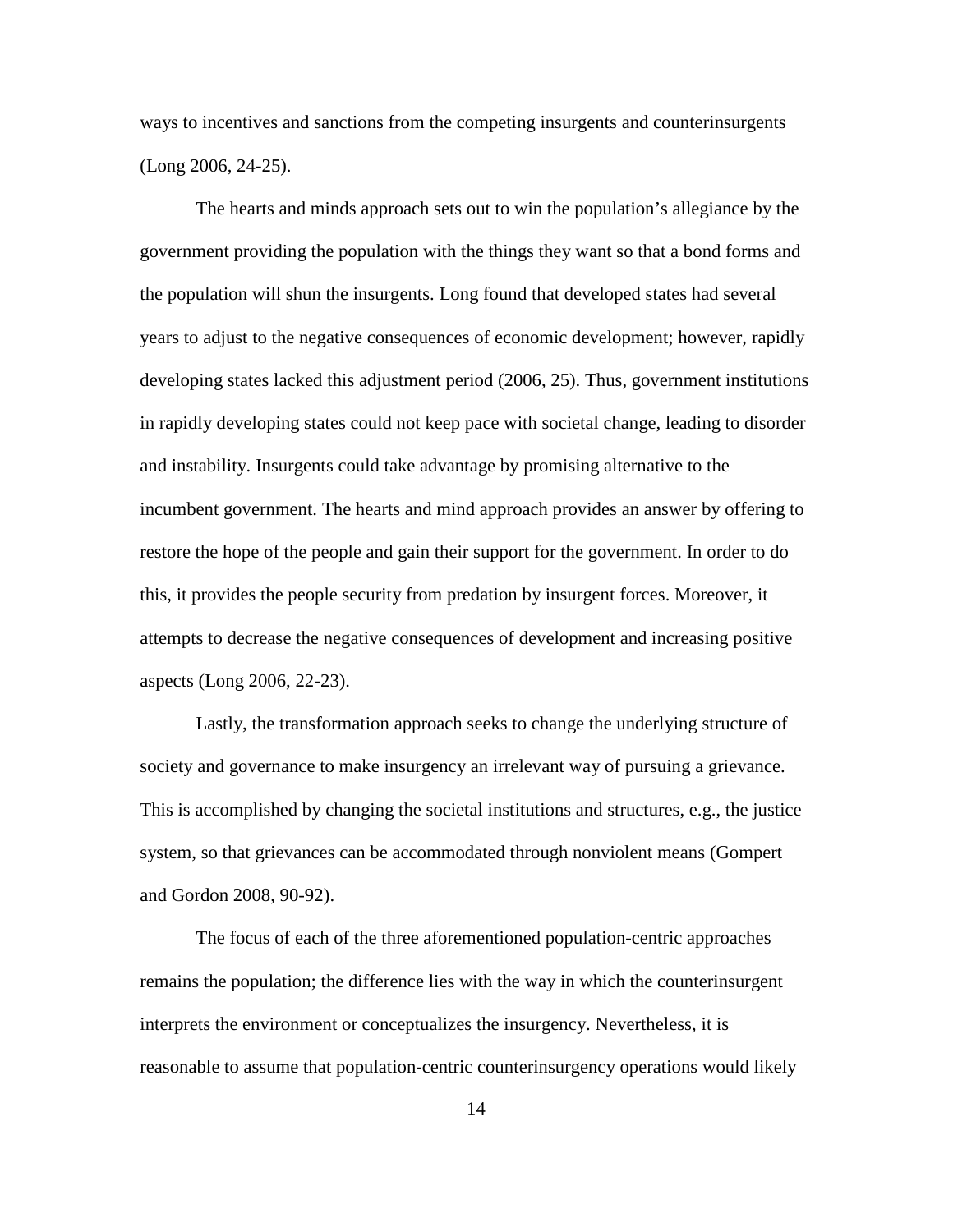combine all three approaches to some degree. Moreover, killing and capturing insurgents is not relegated only to the enemy-centric theory (discussed below), but remains an important objective in all three population-centric approaches. However, populationcentric theory rests upon the belief that long-term success comes from gaining and maintaining popular support.

#### Enemy-centric Counterinsurgency

In contrast to the population-centric theory of counterinsurgency, the enemycentric theory focuses primarily on combating the insurgents and seeking to eliminate their organizations. The enemy-centric approach conceptualizes counterinsurgency as a contest with an organized enemy and focuses counterinsurgency operations on the insurgent organizations (Merom 2003). Focused on examining violent responses to insurgents, Merom describes three approaches of enemy-centric counterinsurgency theory: security forces can annihilate the popular base of insurgency, isolate the population from the insurgents, or selectively eradicate the insurgents and their leaders. Common to each variant is the readiness of the counterinsurgent to resort to violence against a civilian population. Merom further found that this violence indeed is both effective and efficient, because it reduces the amount of human and material resources invested and lost in conquest and pacification (Merom 2003, 46-47). I return the concept of effective and efficient violence in chapter 4 when discussing the factors that encourage security forces to use indiscriminate violence during counterinsurgency operations.

Understandably, the population- and enemy-centric approaches are often blurred when the operational environment is complex. This is especially true when counterinsurgency operations coincide with counter-terrorism operations. Thus, it is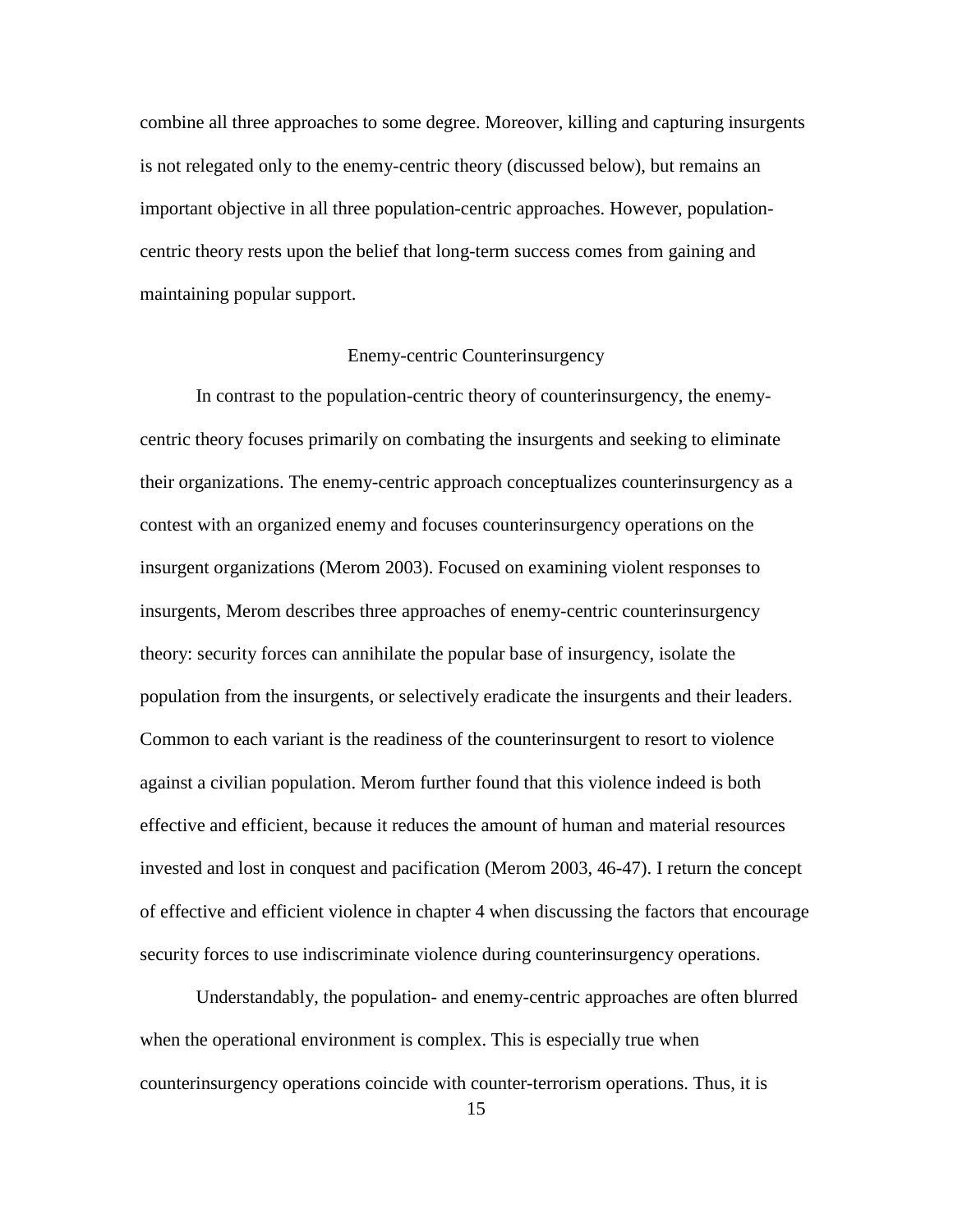worthwhile to distinguish counterinsurgency and counterterrorism. Specifically, exploring this dynamic complexity is helpful to understanding why counterinsurgent forces intermix what otherwise appear to be population- and enemy-centric approaches.

#### Counterterrorism

Killcullen uses the pre-surge Iraq War to illustrate the significance of distinguishing counterinsurgency and counterterrorism, explaining that Iraq consisted of four strategic problems (2009). First, there was an underlying capacity-building problem resulting from Iraq being a weak and fragile state. In addition, there were three overlapping security problems: terrorism and the presence of terrorists seeking to exploit instability; insurgency from a Sunni rebellion against the post-Saddam government and a Shi'a radical rebellion against authority; and a sectarian, ethnic conflict between Sunni and Shi'a and between Kurds, Arabs, Turkmen, and other ethnic groups (Killcullen 2009, 149-50). Thus, Killcullen found that Iraq was not a pure insurgency problem but a "hybrid war" requiring an approach that he labeled "counterinsurgency plus" (Killcullen 2009, 152). Killcullen believed that counterinsurgency theory alone did not provide a comprehensive answer. Rather, he advocated for operations that integrated counterinsurgency, counterterrorism, border security, nation-building, and peace enforcement operations, although he believed that effective counterinsurgency was the primary component for success (Killcullen 2009, 152).

David Ucko makes similar distinctions. Counterterrorism operations are different because they do not necessarily involve the creation of a new political order or the sustained presence of ground troops (Ucko 2009, 10). Ucko believes that the U.S. military interprets counterterrorism as enemy-centered and counterinsurgency as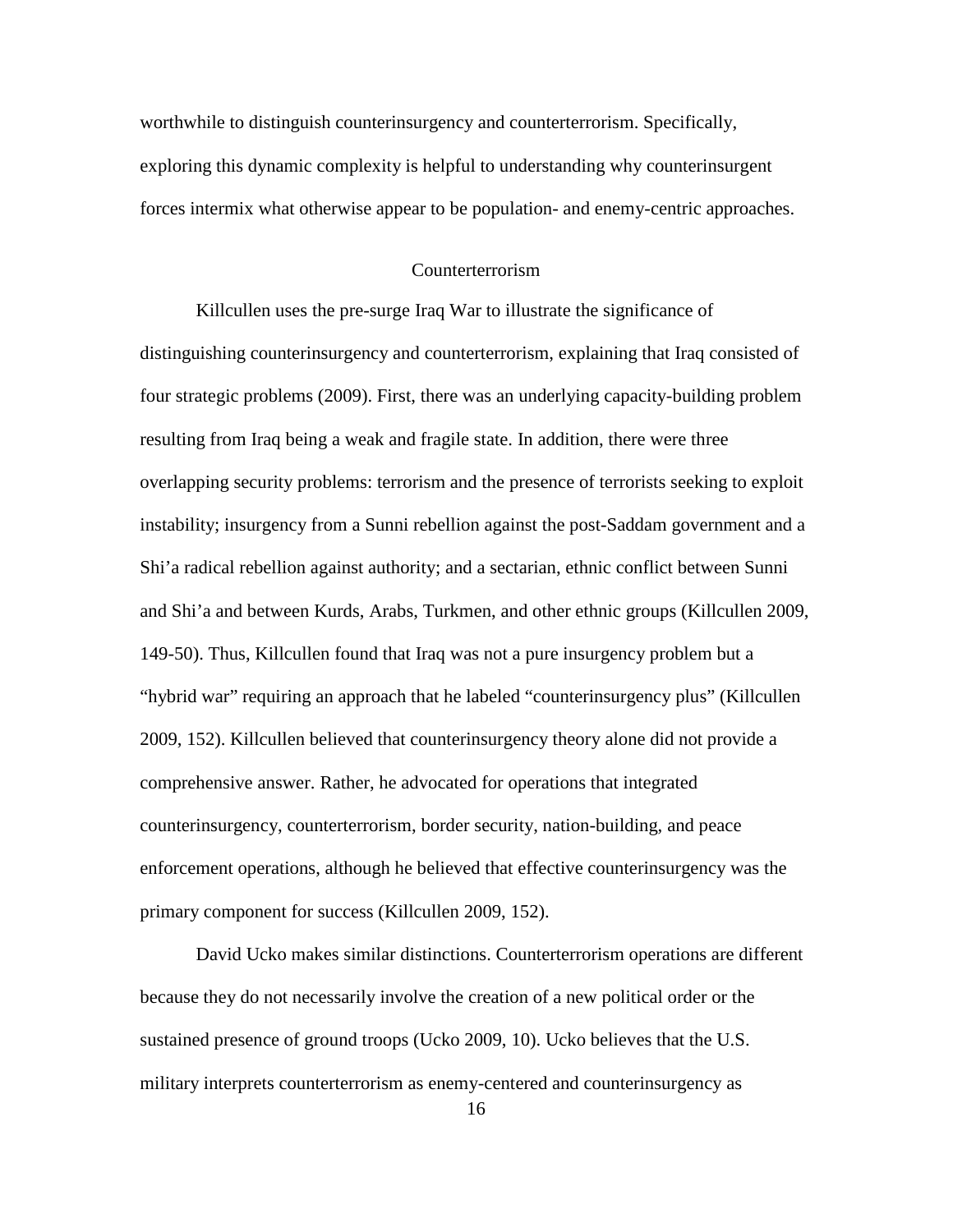population-centered. U.S. Army Field Manual 3-24 provides support for his conclusion in that it embraces the population-centric theory. Specifically, it lists several principles such as the need to foster legitimate governance, the centrality of politics, the importance of unity of effort, the need to operate according to the rule of law, and the need to separate insurgents from the populace, all of which follow the population-centric theory (FM 3-4 2006).

Therefore, Ucko finds that this distinction makes these two types of operations highly incongruent, though counterterrorism will often feature as one component of a wider counterinsurgency campaign (2009, 11). He further explains that even though past counterinsurgency experiences are varied with unique political setting and circumstances, we have derived common variables, such as the importance of achieving a nuanced political understanding of the campaign, operating under unified command, using intelligence to guide operations, isolating insurgents from the population, using the minimum amount of force necessary to achieve security, and assuring and maintaining the perceived legitimacy of the counterinsurgency effort in the eyes of the populace (Ucko 2009, 11). Ucko believes that while some of these experiences are "commonsensical," they provide insight into the "elusive logic of these operations and how significantly they differ from exclusively combat oriented campaigns" (Ucko 2009, 11).

Lastly, Gompert and Gordon posit an inclusive framework of categorizing insurgencies that explains that terrorist acts may often be part of a larger insurgent movement. Specifically, they categorize insurgencies into four categories: (1) local,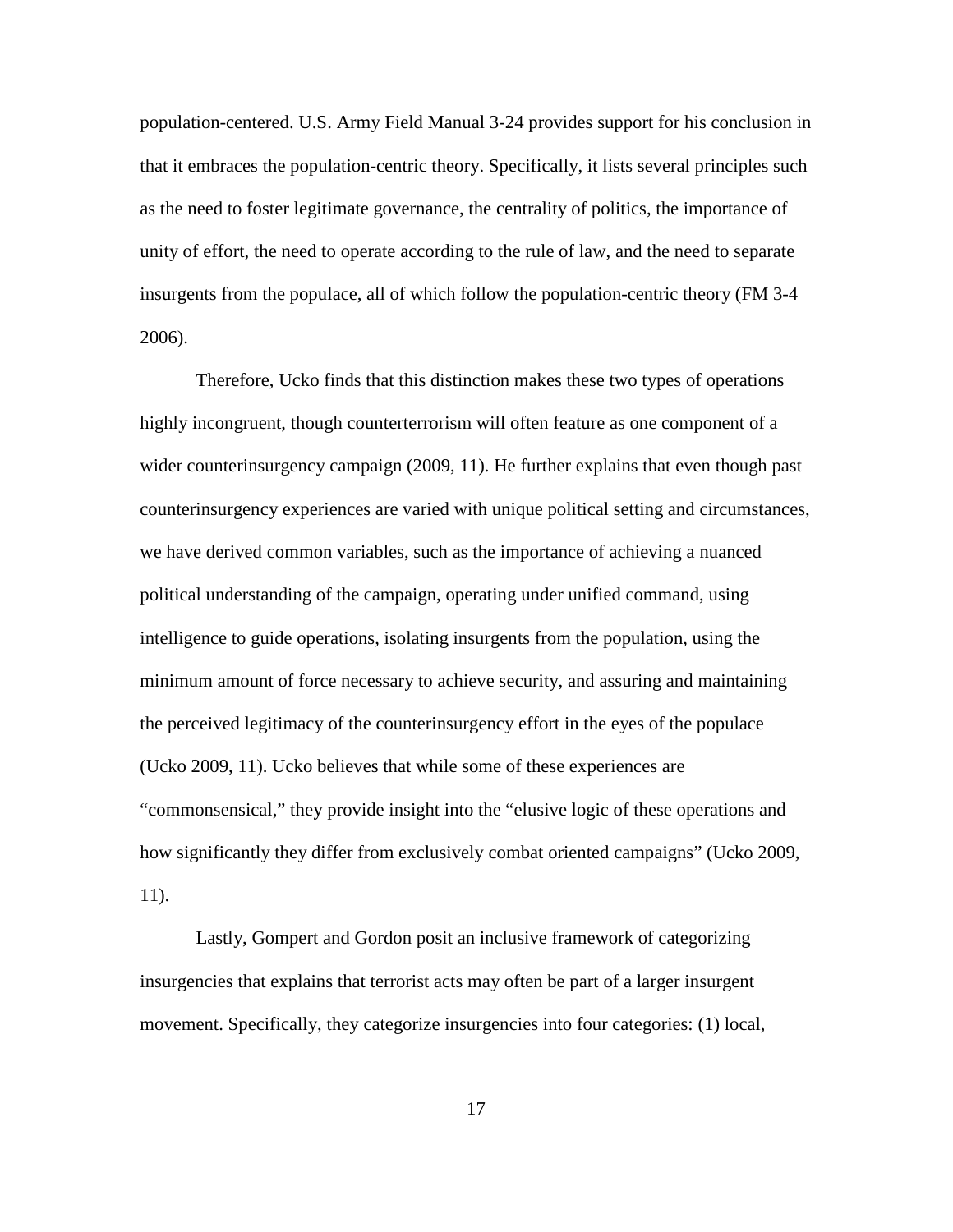(2) local with international support, (3) global-local insurgency, and (4) global insurgency.

They define a local insurgency as an insurgency that is essentially self-contained in cause, conduct, scope, and effects. An example is the Philippines insurgency of 1899– 1902 that the United States faced after the Spanish-American War. The goals of the insurgents were local and circumscribed, there were no outside forces or ideologies at play, and the stakes for international security were minimal (Gompert and Gordon 2008, 25). A local-international insurgency differs in that it finds external support in the form of money, arms, expertise, media attention, fighters, and propaganda both advantageous and indispensable. Nevertheless, the course and outcome of this type of insurgency will be decided by local factors, local insurgents, and the local population (Gompert and Gordon 2008, 26). A global-local insurgency also embraces external support; however, it transforms when the local insurgency becomes part of a wider regional or global struggle (Gompert and Gordon 2008, 27). Gompert and Gordon determined that this occurred in Iraq and Afghanistan, where jihadist motives and methods entered and altered local political (Sunni Baathist and Pashtun tribal, respectively) agendas. Thus, what may start as a localized power struggle can become much more difficult to quell when transnational networks and seemingly nonnegotiable causes, such as religion, affect local dynamics (Gompert and Gordon 2008, 27). Lastly, a global insurgency targets not only states but also systems of states. Some such movements preceded globalization, e.g., the anarchist movement and pre-Bolshevik international communist movement.

In sum, U.S. doctrine promotes population-centric counterinsurgency theory; however, the complex operational environment can cause U.S. forces to also conduct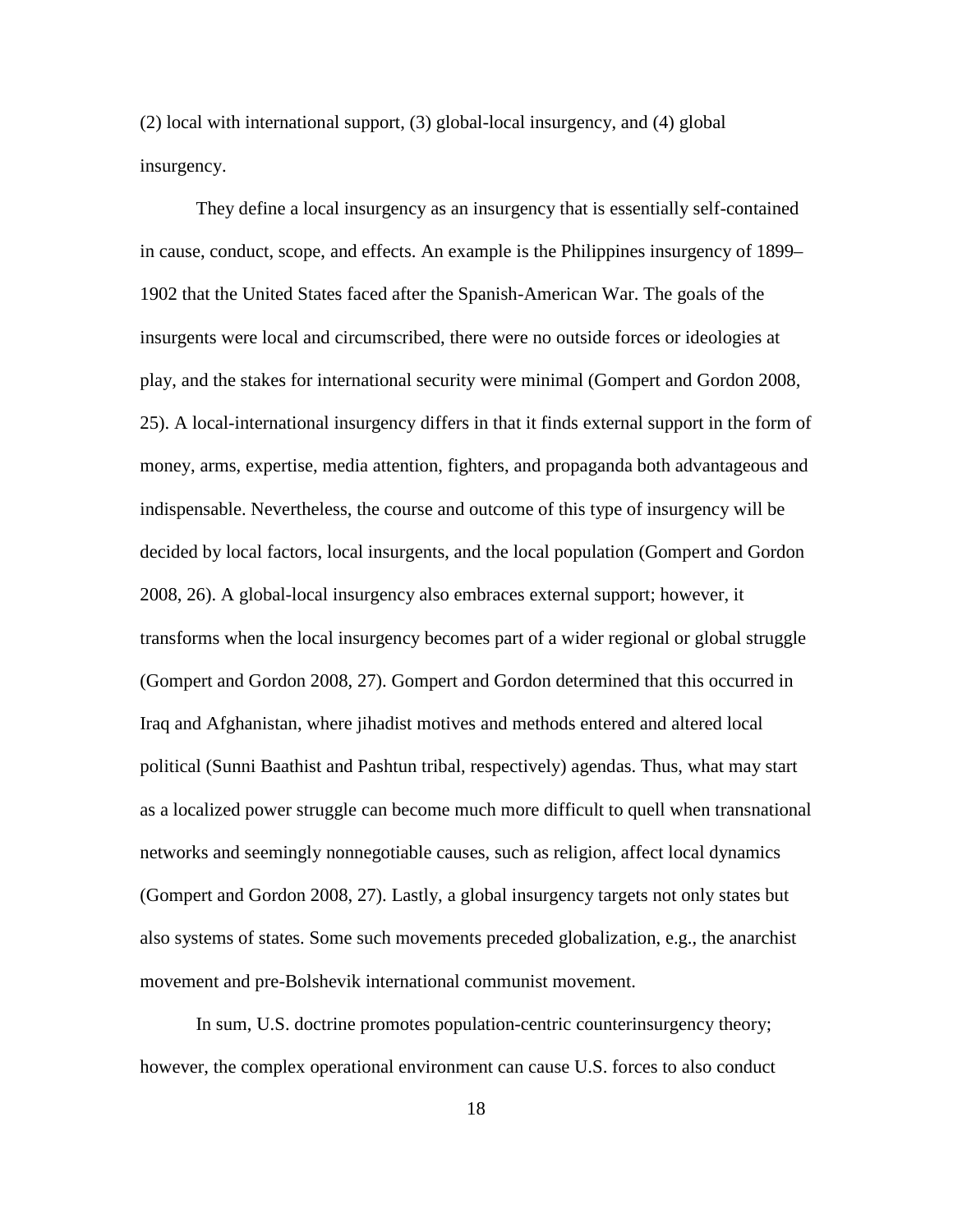simultaneous counterterrorism operations in the same area of operations. Additionally, although different in purpose, enemy-centric counterinsurgency and counterterrorism are similar in practice. As a result, the U.S. can also blend population- and enemy-centric approaches.

#### Legitimacy and the Power to Coerce

As discussed above, the enemy-centric approach posits killing insurgents is the key counterinsurgency task; population-centric approach, the approach codified in U.S. Army doctrine, focuses on protecting local people and gaining their support. Thus, I now focus more precisely on the population-centric objective of protecting and gaining the support of the local populace.

Both insurgent and counterinsurgent have two tools in the struggle for control and support of the populace: a credible power to coerce and popular perceptions of legitimacy (Tovo 2006). The target of coercion, the populace, defines the threat's credibility, not the employer of the threat (Tovo 2006, 25). Consequently, conventional military power does not necessarily equate to credible coercive power. Recall that the asymmetric advantages of conventional forces, e.g., resources, technology, often results in overwhelming destructive power. Nevertheless, if the populace believes this conventional power will not, or cannot, be used for or against them, it has limited coercive value. This is particularly evident if the insurgent has demonstrated the ability to locate and punish noncompliant members of the populace and reward supporters (Tovo 2006, 25).

Of importance is the potential of force both to weaken and strengthen insurgency. Insurgents use force to weaken the state's ability to function and the population's confidence in the state's ability to provide security (Gompert and Gordon 2008, 32). As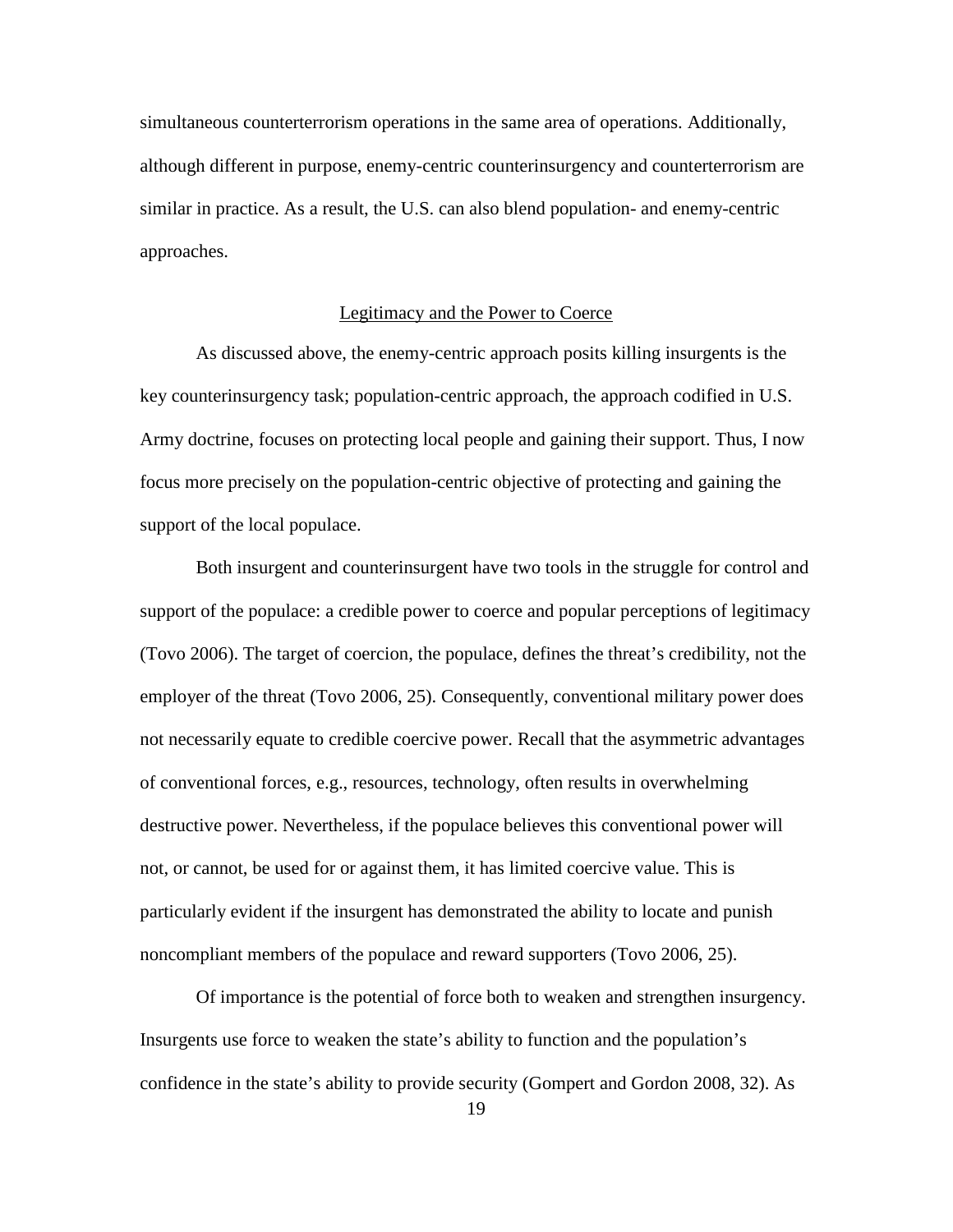stated above, most people in an area threatened by an insurgency are probably not strongly motivated by either the insurgent cause or enthusiasm for the government. They want to be neither threatened by insurgents nor exposed to heavy-handed government security forces. But failure to protect the population can make it vulnerable to coercion by the insurgents and, therefore, less confident of and less inclined to cooperate with government authorities and security forces (Gompert and Gordon 2008, 32). It can also lead the population to conclude that the insurgents will eventually defeat and destroy the government, making that very outcome more likely (Gompert and Gordon 2008, 33).

At the same time, the use of force by the state has an inherent potential to strengthen or weaken legitimacy (Gompert and Gordon 2008, 33).<sup>[4](#page-26-0)</sup> A legitimate government derives its power from the governed and competently manages collective security and political, economic, and social development (FM 3-24 2006; Cohen et al. 2006). Legitimate governments are inherently stable. They engender the popular support required to manage internal problems, change, and conflict, while illegitimate governments are inherently unstable (FM 3-24 2006; Cohen et al. 2006, 49). Misguided, corrupt, and incompetent governance inevitably fosters instability. An important contributing factor to the fostering of legitimate governance concerns the extent to which force should be used by security forces (Kitson 1991; Joes 2006). Thus, a critical measure of legitimacy, both theoretically and empirically, is the ability of a government to guarantee the security of its population (Galula 1964).

<span id="page-26-0"></span> $\frac{1}{4}$ <sup>4</sup> Consider John A. Nevin's findings in the field of behavior science that retaliation by security forces to terrorist attacks does not result in a long term reduction in terrorist activity. Nevin posits that repeated retaliation might suppress terrorist attacks; however, severe or prolonged retaliation might also increase terrorist attacks (Nevin 2003).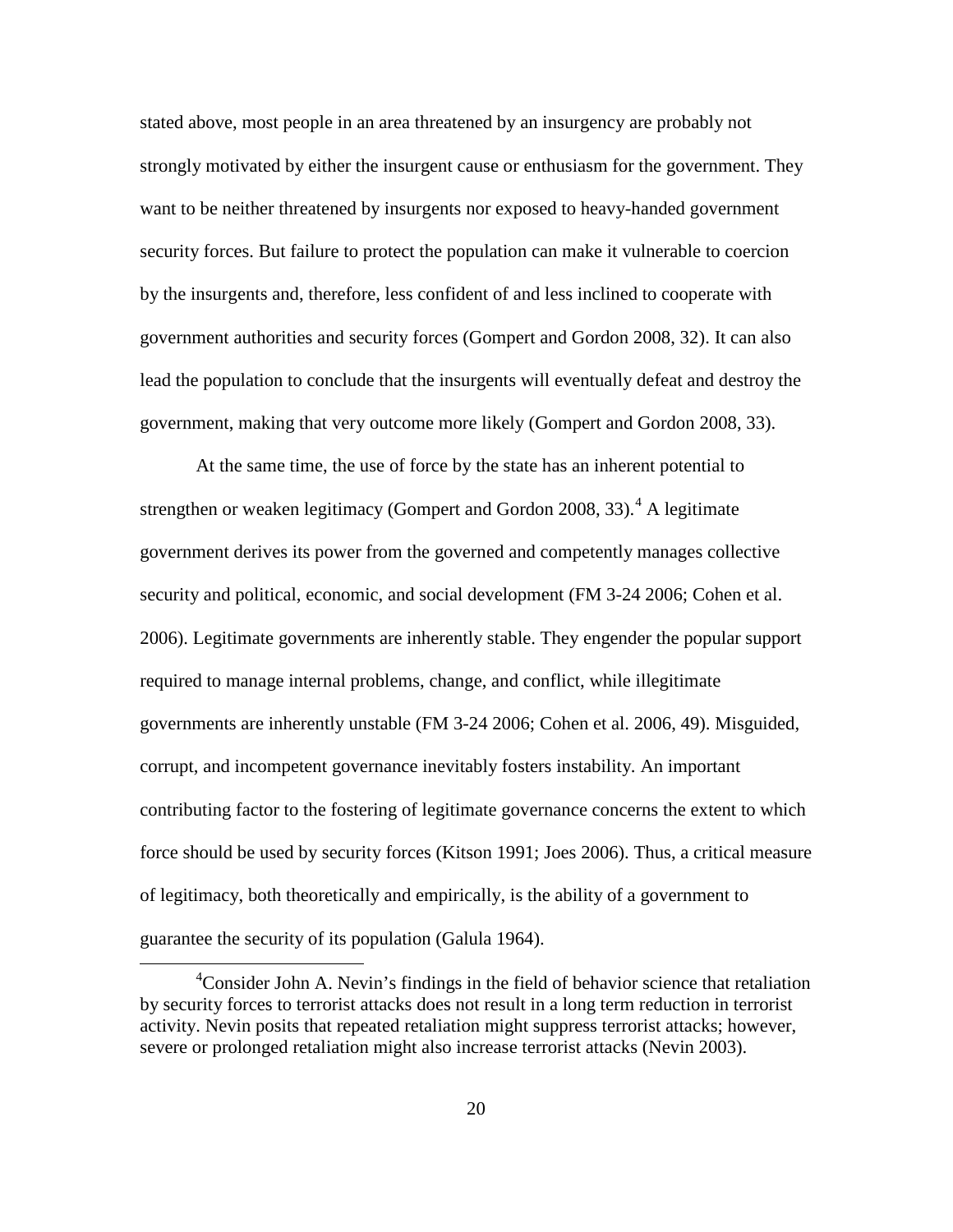For civilized states, the risk of strengthening insurgency by damaging legitimacy is especially high if (1) the insurgency is embedded in the population, (2) the insurgency already enjoys some popular sympathy, (3) force is not used with great care, or (4) foreign troops use force on the state's behalf (Gompert and Gordon 2008, 62). This risk is present, because of the risk that deadly force and intimidation will so alienate the population that its support for the insurgency rises and that recruiting outpaces losses. This will require the security forces to "maintain or establish good relations with the population to be mobilized into militia units, and above all, to employ only conservative military tactics in populated areas" (Joes 2006, 42). Support of the population is conditional (Galula 1964). Failing to use rectitude generates sympathy and recruits for the insurgency and erodes military discipline in foreign and host nation counterinsurgency forces (Joes 2006, 157-60).

This suggests that successful insurgency is unlikely when a state possesses security forces that are competent and loyal to the government (Joes 2006, 41). "Generally speaking, we may say that no revolution is even possible where the authority of the body politic is truly intact, and this means, under modern conditions, where the armed forces can be trusted to obey the civil authorities" (Arendt 1965, 40). This is especially the case in countries where state security forces have a history of brutalizing the people on behalf of the government (Gompert and Gordon 2008, 33). This is not to say that brutal force cannot be used effectively; it has been successful in defeating several insurgencies (e.g., Russia in Chechnya and Saddam Hussein in various Kurdish and Shi'a uprisings). But states that use such methods have little or no legitimacy to lose and thus no concern with its loss (Gompert and Gordon 2008, 34).

21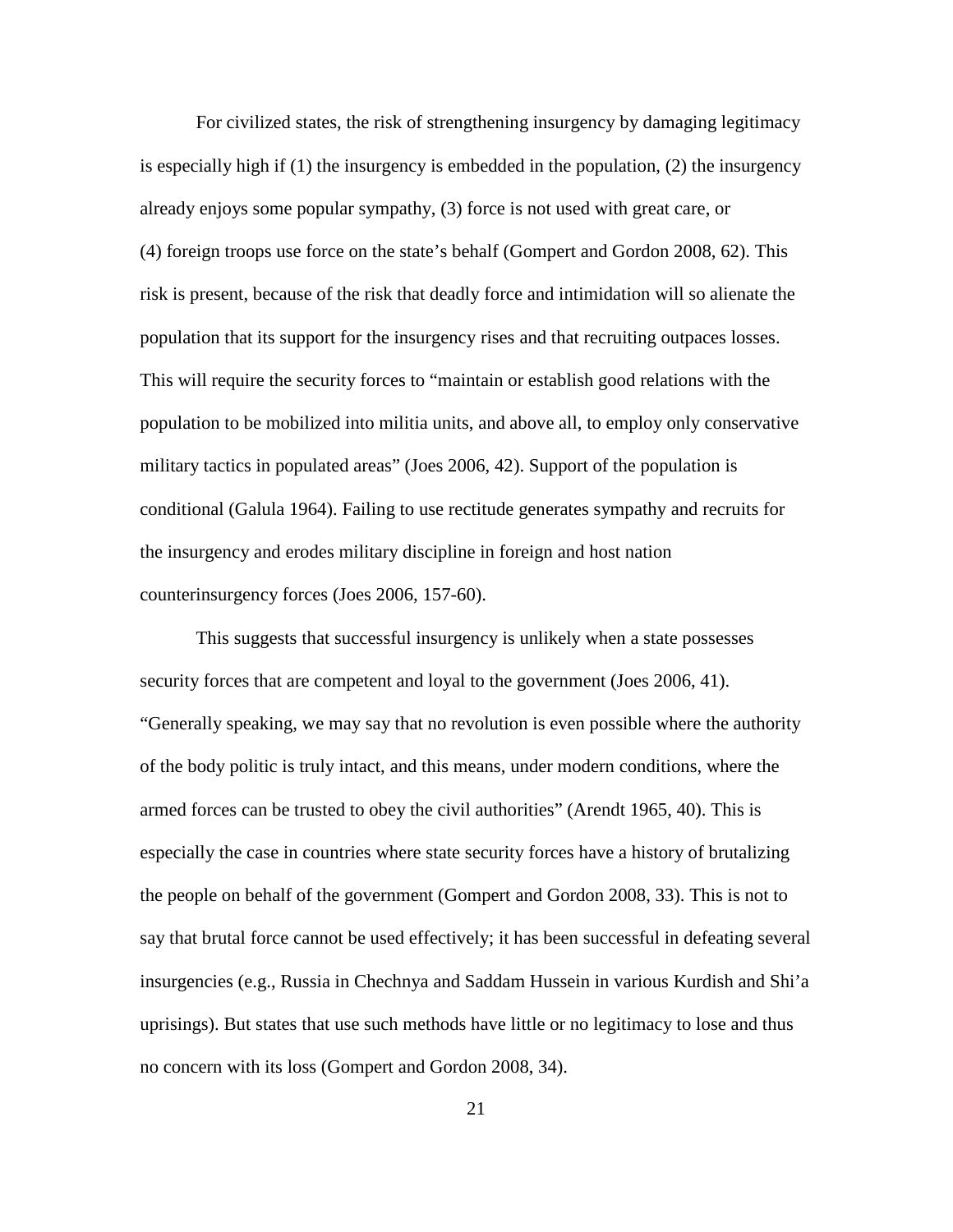#### Rule of Law

Although rule of law theorists insist that the rule of law is essential to the success of any intervention in a failed or fragile state, there is a great divergence in scholarship regarding its meaning. The academic debate over the meaning ranges from desirable and measurable attributes (e.g. comprehensive laws, competent courts, etc.) to desirable policy end states (e.g. upholding law and order, making predictable judgments regarding conduct, etc.).

Accordingly, some theorists advocate an approach to the rule of law that focuses on the structural aspects rather than the substantive content of laws. In other words, these minimalist theorists hold that the rule of law is "the law of rules" (Scalia 1989), i.e., rule of law involves rules and practices that are routinely followed. Others advocate for the importance of law being universal in form, consistently applied, and sufficiently well known that citizens can plan their lives around them (Waldron 2002). Still others emphasize the importance of "*process* to the rule of law, insisting that the rule of law involves and requires accessible, transparent mechanisms for legal and political change" (Stromseth et al. 2006, 70, emphasis in original; Posner 2003).

In contrast, substantive rule of law theorists acknowledge the importance of the laws structure and components, but insist that the true rule of law also requires particular substantive commitments, e.g., the protection of human rights, minority rights, justice, equality, and freedom (Summers 1993).

Others advocate for a synergistic approach that emphasizes means and ends (Stromseth et al. 2006, 80). This approach explicitly recognizes the need for multiple, mutually reinforcing reforms that are carefully attuned to strengthening cultural and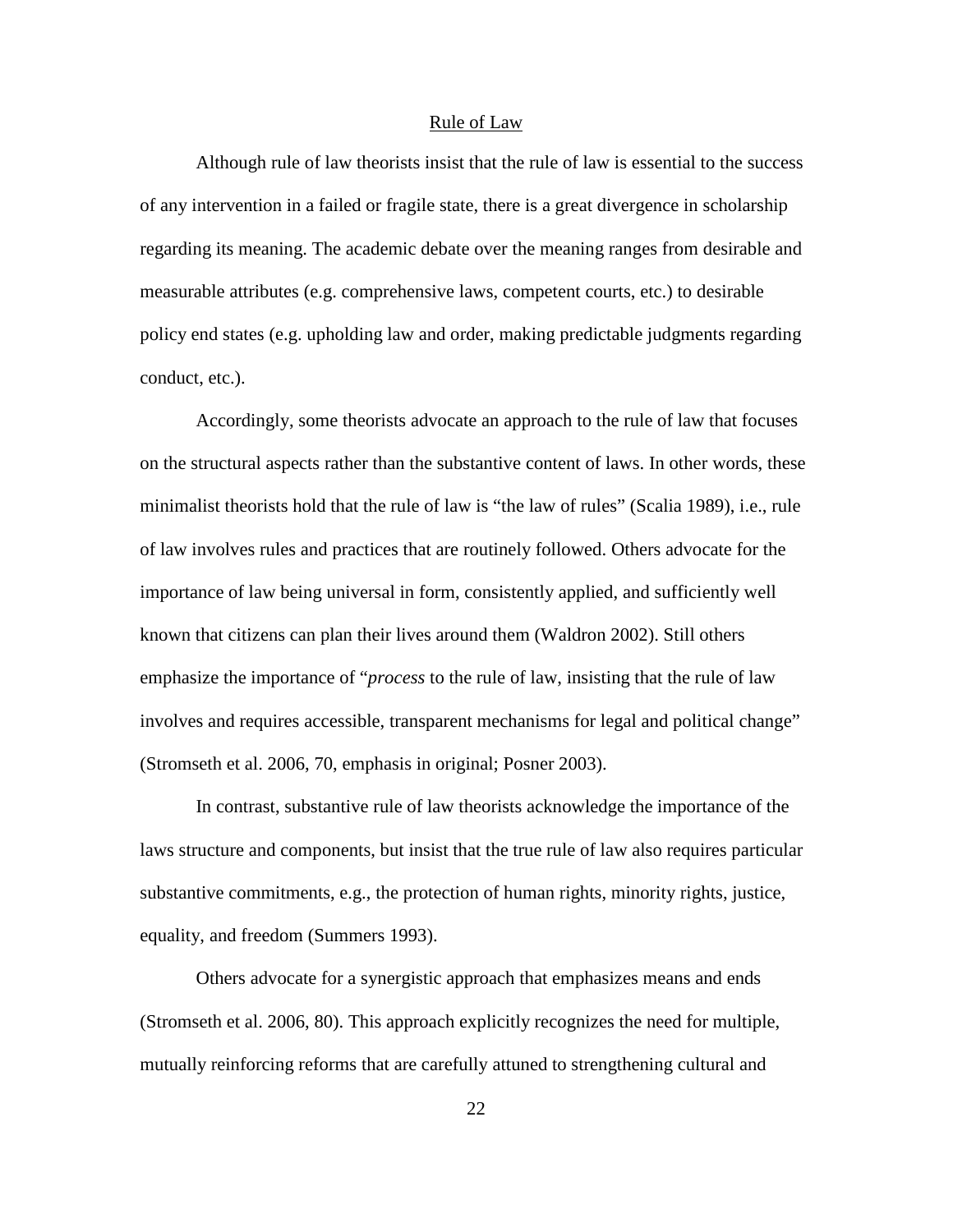political as well as institutional foundations for the rule of law (Stromseth et al. 2006). Thus, reformers must be clear in the rule of law goals they seek to achieve and not attempt to simply build institutions. There is merit in each approach, but that debate is outside the scope of this thesis.

Notwithstanding the variance in rule of law theory, there is popular agreement regarding several basic tenets that together describe the rule of law for our purpose. The seminal work is offered by Richard Fallon, who describes these views. First, the rule of law must incorporate rules, standards, and principles to assist people in conducting their lives. Second, the rule of law should have efficacy, i.e., it should actually guide an individual's actions. Third, the rule of law must provide stability in order to facilitate planning and coordination over time. Fourth, the rule of law requires that legal authority is supreme over the whims of those in power. Lastly, the rule of law provides impartiality, so that enforcement of the law and fair and unbiased (Fallon 1997). Under these precepts, the rule of law refers to a principle of governance in which all actors are accountable and acquiescent to laws that are neither arbitrary nor capricious.

However, this representation fails to address various substantive elements that U.S. Army doctrine incorporates. The U.S. Army doctrine defines the rule of law as the following: "rule of law is a principle of governance in which all persons, institutions and entities, public and private, including the state itself, are accountable to laws that are publically promulgated, equally enforced, and independently adjudicated, and which are consistent with international human rights principles" (FM 3-07 2008; CLAMO 2011).

In addition to this doctrinal definition, FM 3-07 and the *Rule of Law Handbook* also incorporate several other concepts into a working rule of law concept for use in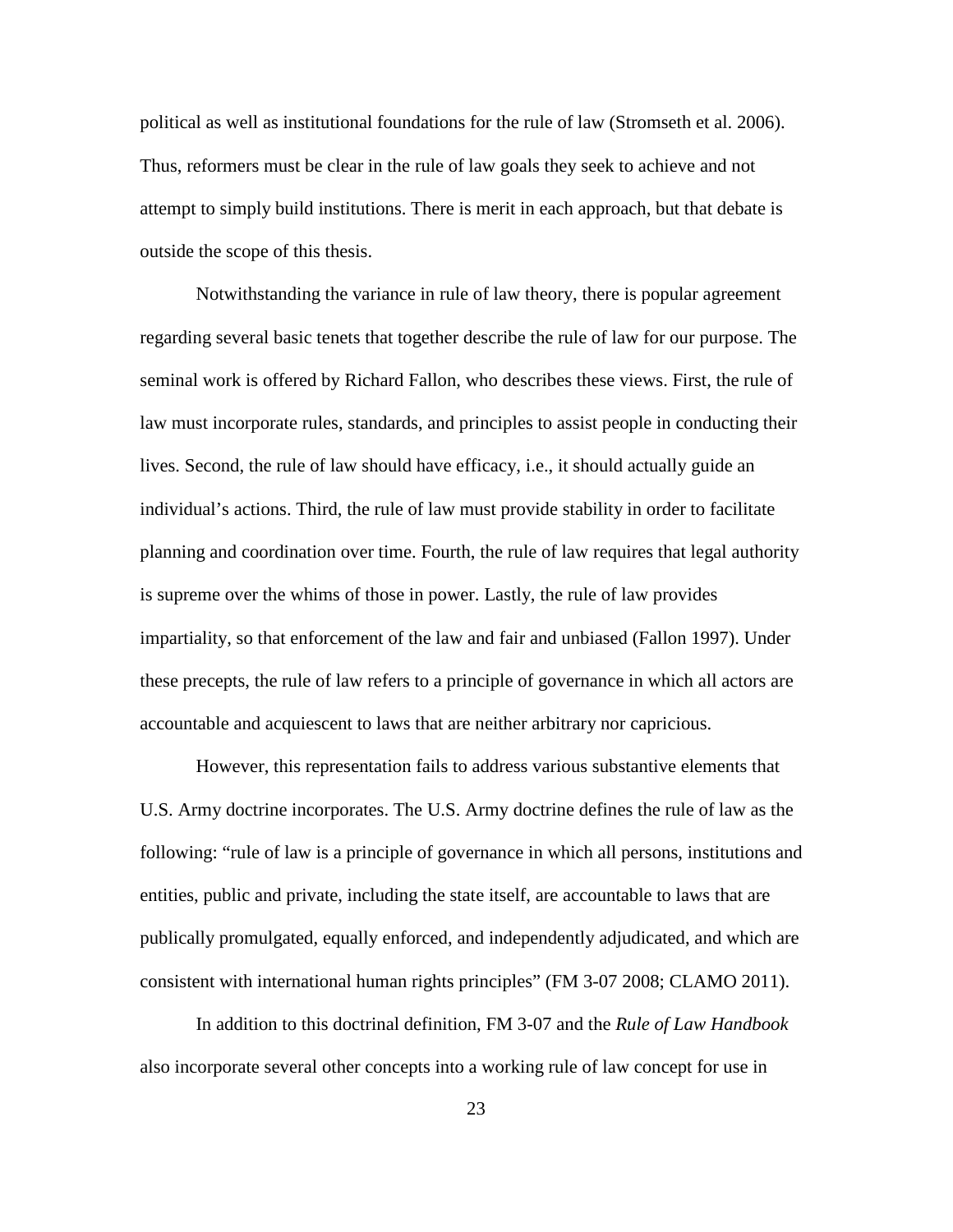stability operations. First, U.S. Army doctrine includes the concept that only the state monopolizes the use of force in the resolution of disputes (FM 3-07 2008; CLAMO 2011). This is not to say that non-state entities are excluded from using force; however, the state must be able to retain ultimate control by effectively regulating other entities. Additionally, U.S. Army doctrine incorporates the concepts that individuals are secure in their person and property (FM 3-07 2008; CLAMO 2011). The addition of these elements is in accordance with the previously discussed literature regarding power and legitimacy.

Importantly, the U.S. doctrine also requires that the state protect basic human rights (FM 3-07 2008; CLAMO 2011). This substantive addition is problematic, because it places at issue exactly what rights the law must protect for a society to be considered governed by the rule of law. Some scholars define this obligation as those relating to equal treatment as espoused in international treaty (CLAMO 2011).<sup>[5](#page-30-0)</sup> Nevertheless, it would be equally problematic to ignore a state's obligation to protect human rights. For example, consider a state that adheres to other rule of law principles, but considers a segment of its population to be personal property. Intuitively, it would be difficult to conclude that such a state was adhering to the rule of law. Therefore, this implies that human rights must be considered. It also implies that these rights may be those not already observed or accepted by the society in question.<sup>[6](#page-30-1)</sup> Consequently, I find that the

<span id="page-30-0"></span> $rac{1}{5}$ <sup>5</sup>For examples, see the Universal Declaration of Human Rights of 1948 and the International Covenant on Civil and Political Rights of 1966.

<span id="page-30-1"></span><sup>&</sup>lt;sup>6</sup>Support for this perspective is found in the post-conflict reconstruction literature. Particularly, post-conflict reconstruction requires a state to be minimally capable in four areas: security, governance and participation, social and economic well-being, and justice and reconciliation (Orr 2004, 11). Relevant to the rule of law, a state with a capable justice and reconciliation system includes impartiality and accountability, transparency,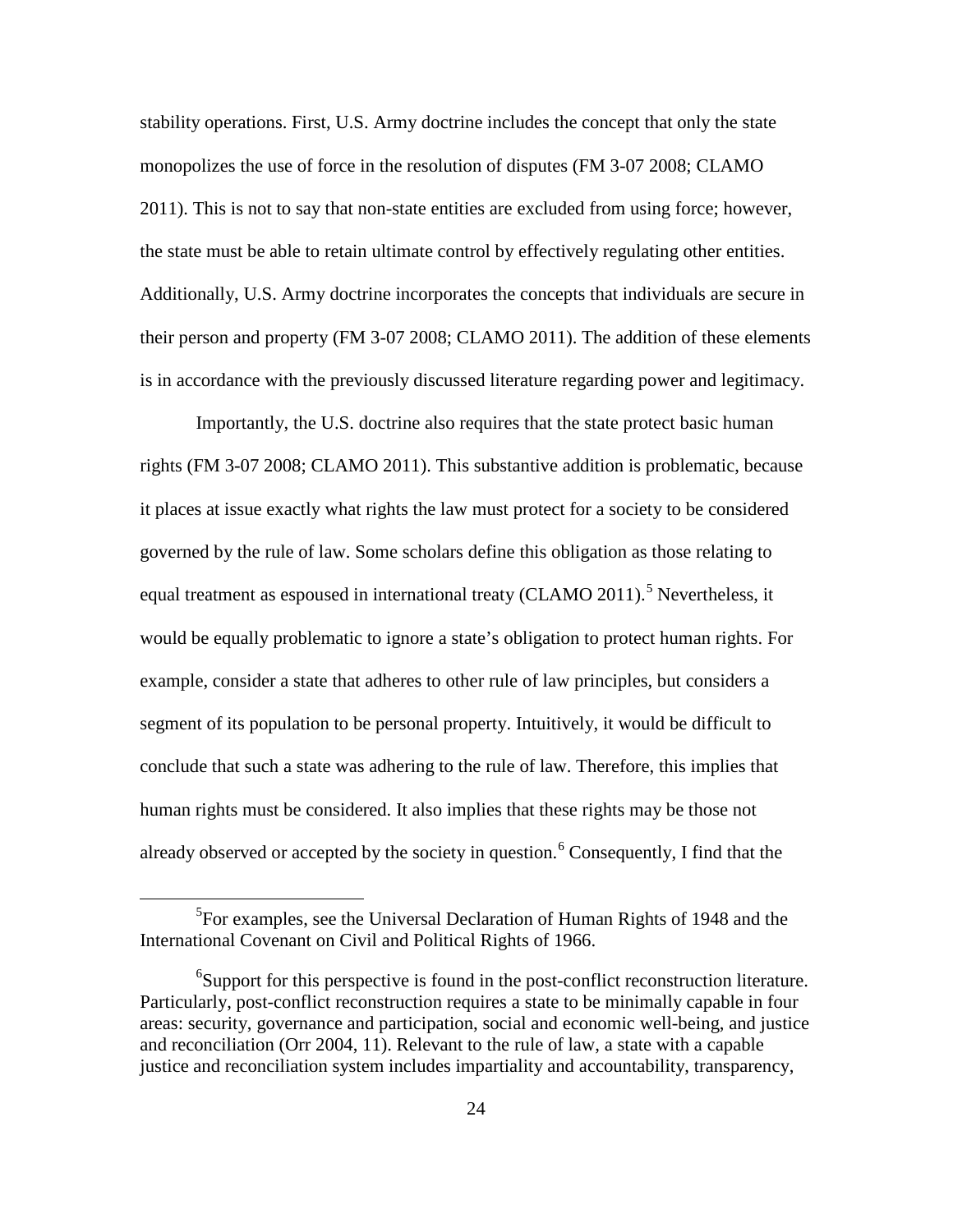protection of human rights for the purposes of this thesis; however, I acknowledge that this is contestable.

Thus, U.S. Army doctrine, expressed in FM 3-07 and the *Rule of Law Handbook*,

incorporates the views of minimalist, substantive, and synergistic rule of law theorists and concludes that the rule of law exists in a society when seven factors are met:

- 1. The state monopolizes the use of force in the resolution of disputes.
- 2. Individuals are secure in their persons and property.
- 3. The state is bound by law and does not act arbitrarily.
- 4. The law can be readily determined and is stable enough to allow individuals to plan their affairs.
- 5. Individuals have meaningful access to an effective and impartial justice system.
- 6. The state protects basic human rights and fundamental freedoms.
- 7. Individuals rely on the existence of justice institutions and the content of law in the conduct of their daily lives. (FM 3-0[7](#page-31-0) 2008; CLAMO 2011)<sup>7</sup>

Nevertheless, these principles are not contained in the U.S. Army's seminal

doctrine regarding counterinsurgency, FM. 3-24. U.S. Army counterinsurgency doctrine

fairness, humane treatment, and formal and informal grievance procedures (Orr 2004, 11).

 $\overline{a}$ 

<span id="page-31-0"></span><sup>7</sup>These effects are largely derived from Jane Stromseth, David Wippman, and Rosa Brooks, *Can Might Make Rights?: Building the Rule of Law After Military Interventions* (Stromseth et al. 2006, 78). Of note, the *Rule of Law Handbook* substitutes the work "legal" for "justice" in the fifth principle. Notwithstanding the change terminology, the explanatory text indicates that this principle refers to both formal institutions for enforcing civil and criminal laws, including courts, corrections, and police, and informal grievance mechanisms that operate in accordance with cultural norms.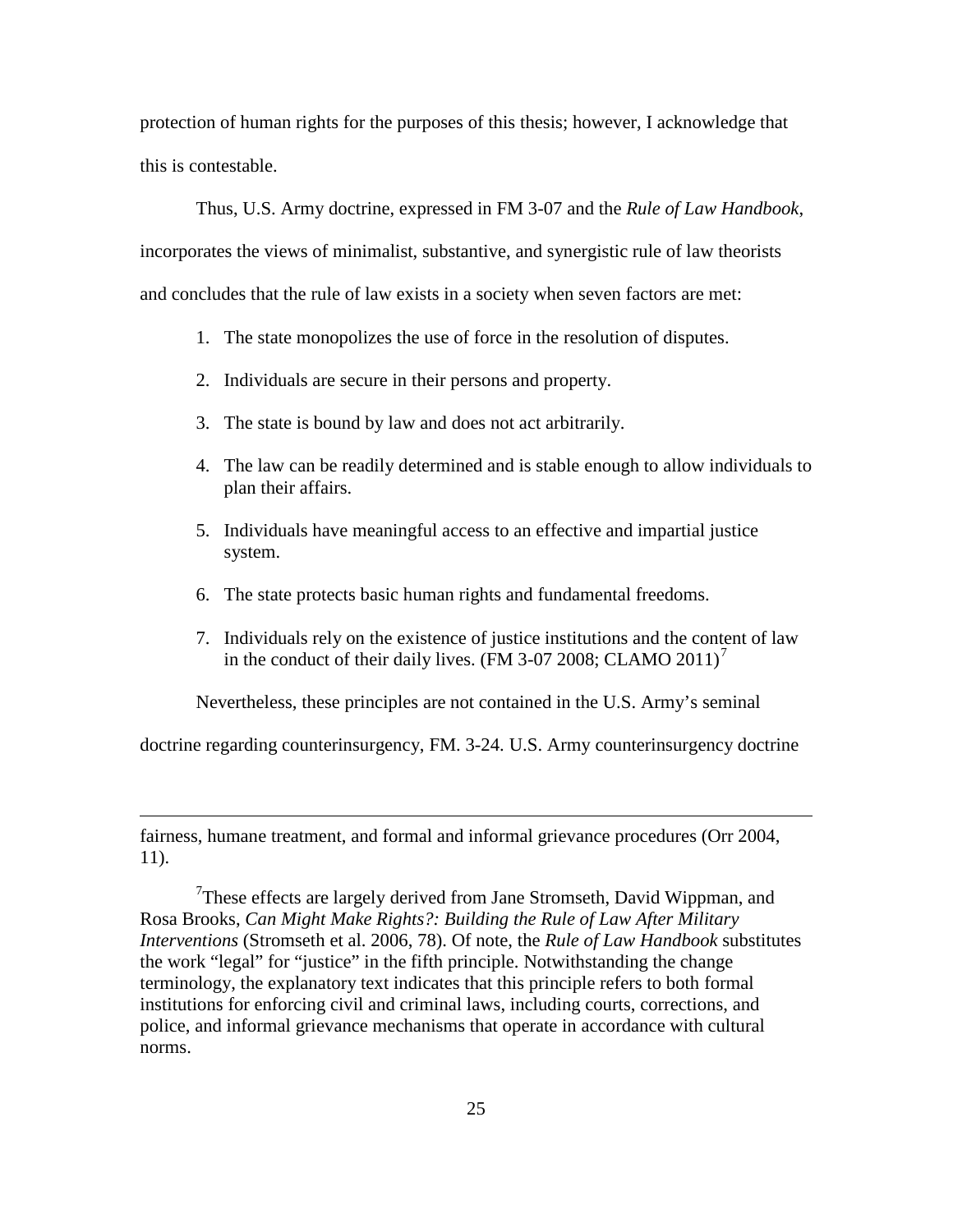describes "key aspects of the rule of law" without reconciling them with the foregoing list. Specifically, FM 3-24, states that the rule of law includes the following:

- 1. A government that derives its powers from the governed and competently manages, coordinates, and sustains collective security, as well as political, social, and economic development. This includes local, regional, and national government.
- 2. Sustainable security institutions. These include a civilian-controlled military as well as police, court, and penal institutions. The latter should be perceived by the local populace as fair, just, and transparent.
- 3. Fundamental human rights. (FM 3-24 2006)

Importantly, FM 3-24 is internally inconsistent regarding these "key aspects" of the rule of law. Specifically, the manual makes myriad references within the text in general that support and compliment the rule of law framework described in FM 3-07 and the *Rule of Law Handbook*, e.g., requiring the state retain the monopoly on the use of force, requiring security forces to use force only discriminately, and promoting rule of law institution. I will address the incongruity present in U.S. Army doctrine in chapter 4.

#### Causal Framework

Craig Parsons proposes a typology to describe the relationship between four types of explanatory factors in political analysis: structural, institutional, ideational and psychological (Parsons 2007). Specifically, structural and institutional explanations feature a logic-of-position that "explains by detailing the landscape around someone to show how an obstacle course of material or manmade constraints and incentives channels her to certain actions" (Parsons 2007, 13). The term "material" refers to structural causal factors like a distribution of wealth, or a distribution of physical power, while the term "institutional" refers to human-made factors and within path-dependent processes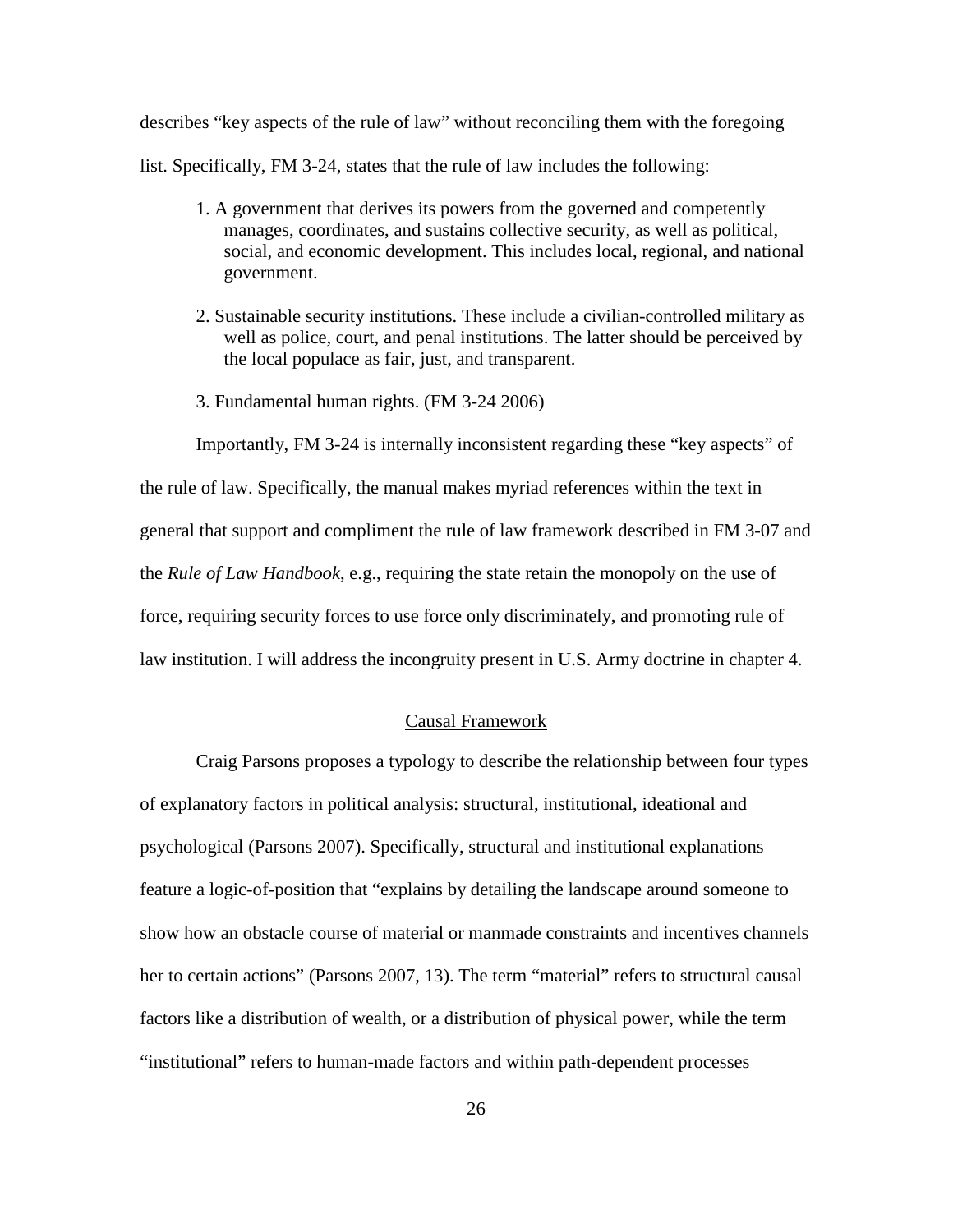(Parsons 2007, 12-13). Conversely, ideational and psychological explanations are characterized by a logic-of-interpretation, which "explains by showing that someone arrives at an action only through one interpretation of what is possible and/or desirable" (Parsons 2007, 13). The key difference between ideational and psychological forces is that the former are historical and social constructions while the later are embedded in hard-wired mental processes.

The four factors are helpful to the analysis of security forces' adherence to the rule of law. Intuitively, security forces should conduct operations in accordance with the rule of law if doing so enhances likelihood of success. Yet, we know empirically that security forces do not always adhere to these principles. Thus, it is informative to explore whether or not there are hidden or counterintuitive causal factors that obstruct security forces from conducting operations in this matter. Understanding these factors in the context provided by Parsons allows for a richer understanding of the dynamics that reduce government legitimacy and hinder counterinsurgency efforts.

#### Conclusion

I reviewed in this chapter several areas of counterinsurgency literature to allow for a focused examination of the conduct of security forces in relation to the rule of law. Specifically, scholars have concluded that the nature of insurgency is political. Consequently, there are two viable theories in which to respond. The population-centric approach makes competition for the allegiance of the population the foremost objective. In contrast, the enemy-centric approach makes annihilating the insurgents or their support through violence the foremost objective. Concentrating on population-centric counterinsurgency, the approach favored by U.S. doctrine and practice, I identified two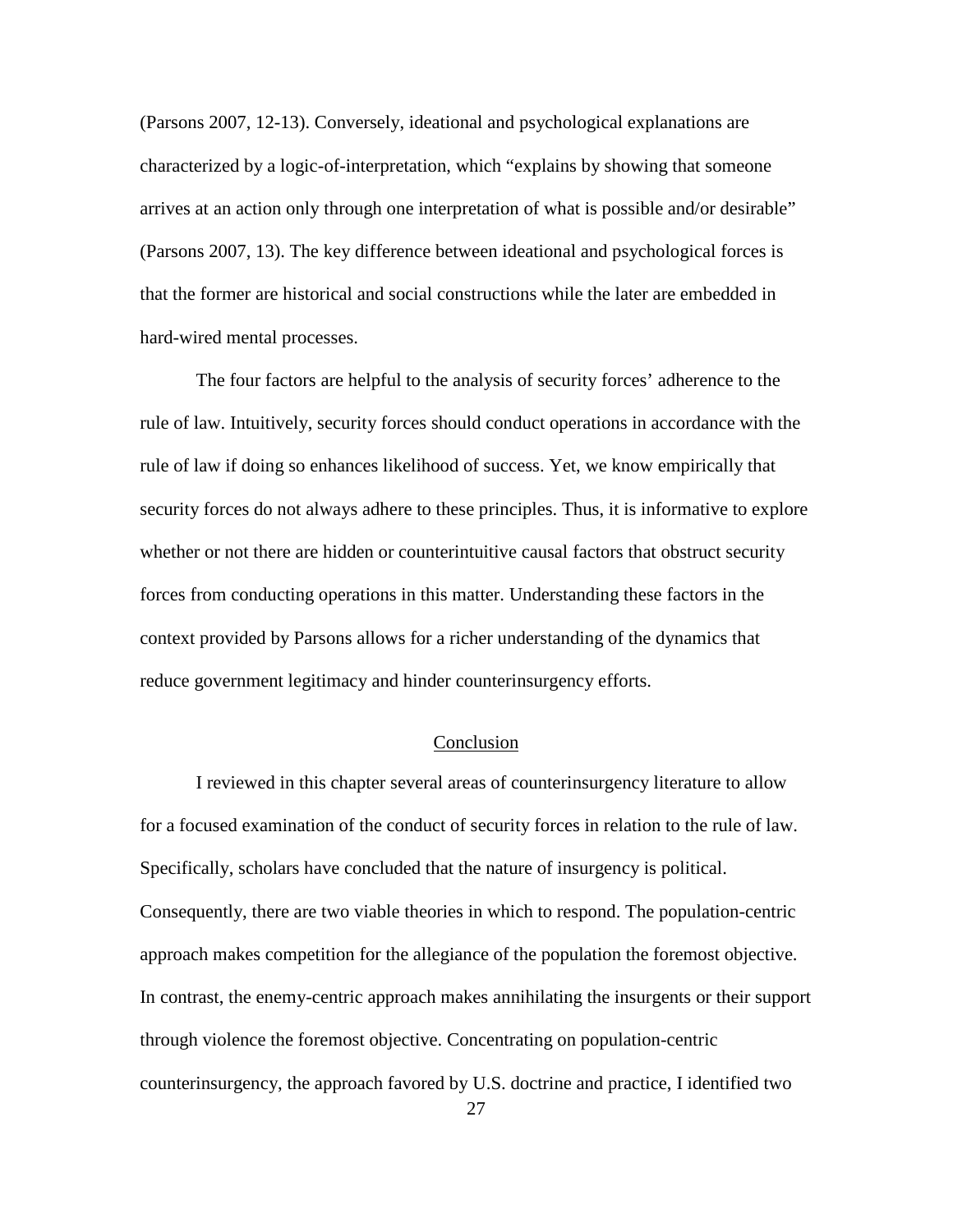mechanisms that scholars believe insurgents and counterinsurgents use to persuade the population–credible coercive power and popular perceptions of legitimacy. Lastly, I reviewed the various rule of law theories as they apply to counterinsurgency.

Using this review of counterinsurgency and rule of law literature, I advocate in chapter 4 for rule of law framework for that appropriate for security forces conducting counterinsurgency operations. I then apply this framework to the counterinsurgency literature and conclude that both foreign and host nation security forces are more successful at counterinsurgency if they conduct operations in accordance with the rule of law. Lastly, I identify several hidden causal factors that influence security forces to conduct operations that that both support and conflict with rule of law principles and describe them by causal logic, e.g., institutional, structural, ideational, and psychological.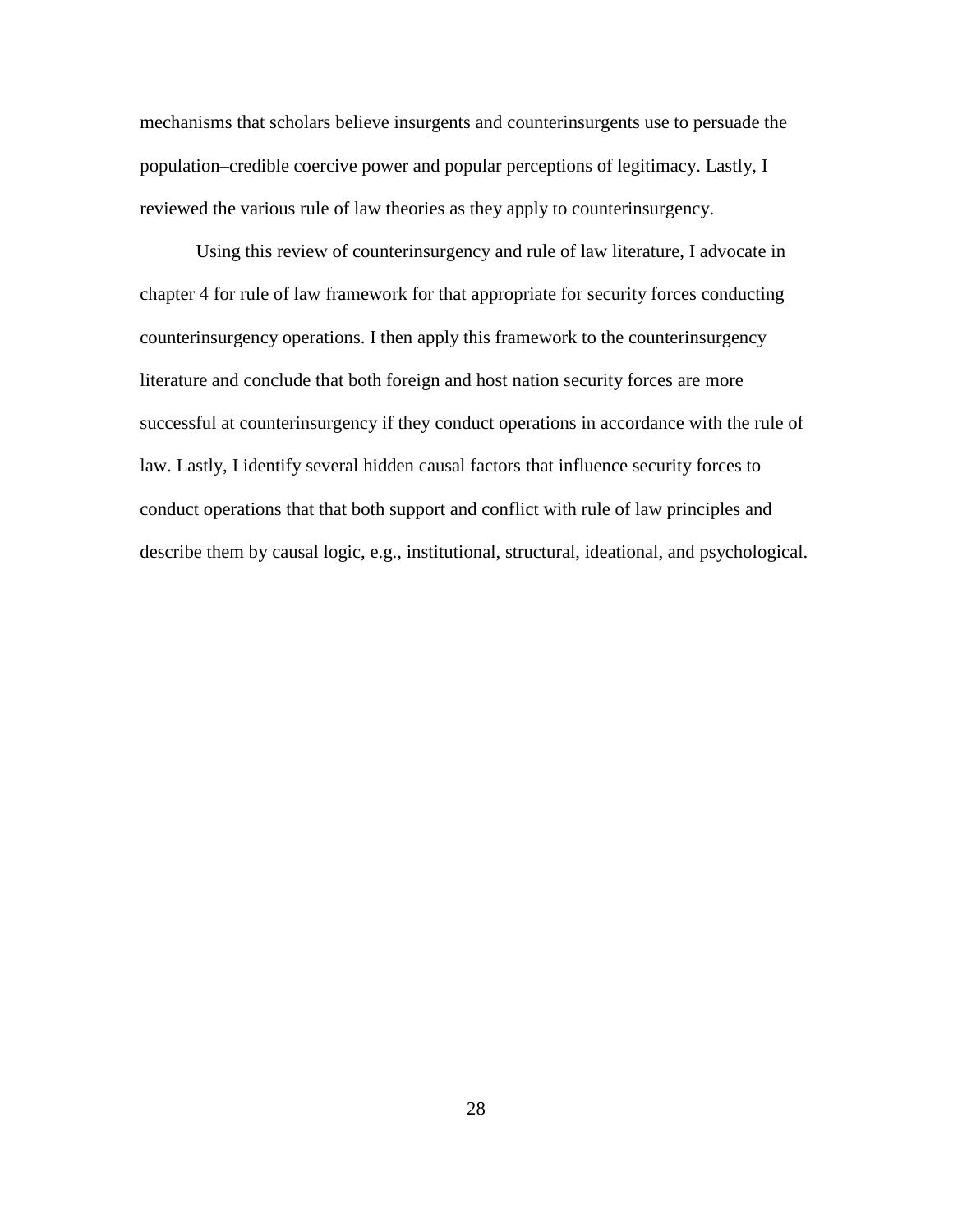#### CHAPTER 3

#### RESEARCH METHODOLOGY

I explain in this chapter the methodology used to address the primary research question and I explain the conceptual design of the methodology. This is a descriptive study on counterinsurgency and rule of law theory. The research I describe in this study is based solely on qualitative research methods.

First, I focus on the political nature of insurgency in order to later explain the relevance of the rule of law to counterinsurgency operations. Additionally, I incorporate works regarding asymmetry, which is concerned with how and why materially weak nonstate actors are able to defeat materially strong state actors.

Second, I conduct a comprehensive review of counterinsurgency theory and determine that there are only two widely accepted theories: population-centric and enemy-centric. I compare and contrast these theories and to explore the related concept of counterterrorism. As a result, I illustrate that current U.S. doctrine favors populationcentric counterinsurgency, but that all three theories are blended in practice.

Third, I survey the population-centric counterinsurgency literature that security force use two instruments to achieve this objective: the use of credible power to coerce and the ability to foster perceptions of legitimate governance. Further, examine how these two instruments were incorporated into U.S. Army counterinsurgency doctrine.

Fourth, I identify and describe the pertinent aspects of the competing rule of law theories by surveying and summarizing the three principal rule of law theoretical schools–minimalist, substantivist, and synergist. This provides the theoretical basis to compare U.S. Army rule of law and counterinsurgency doctrine.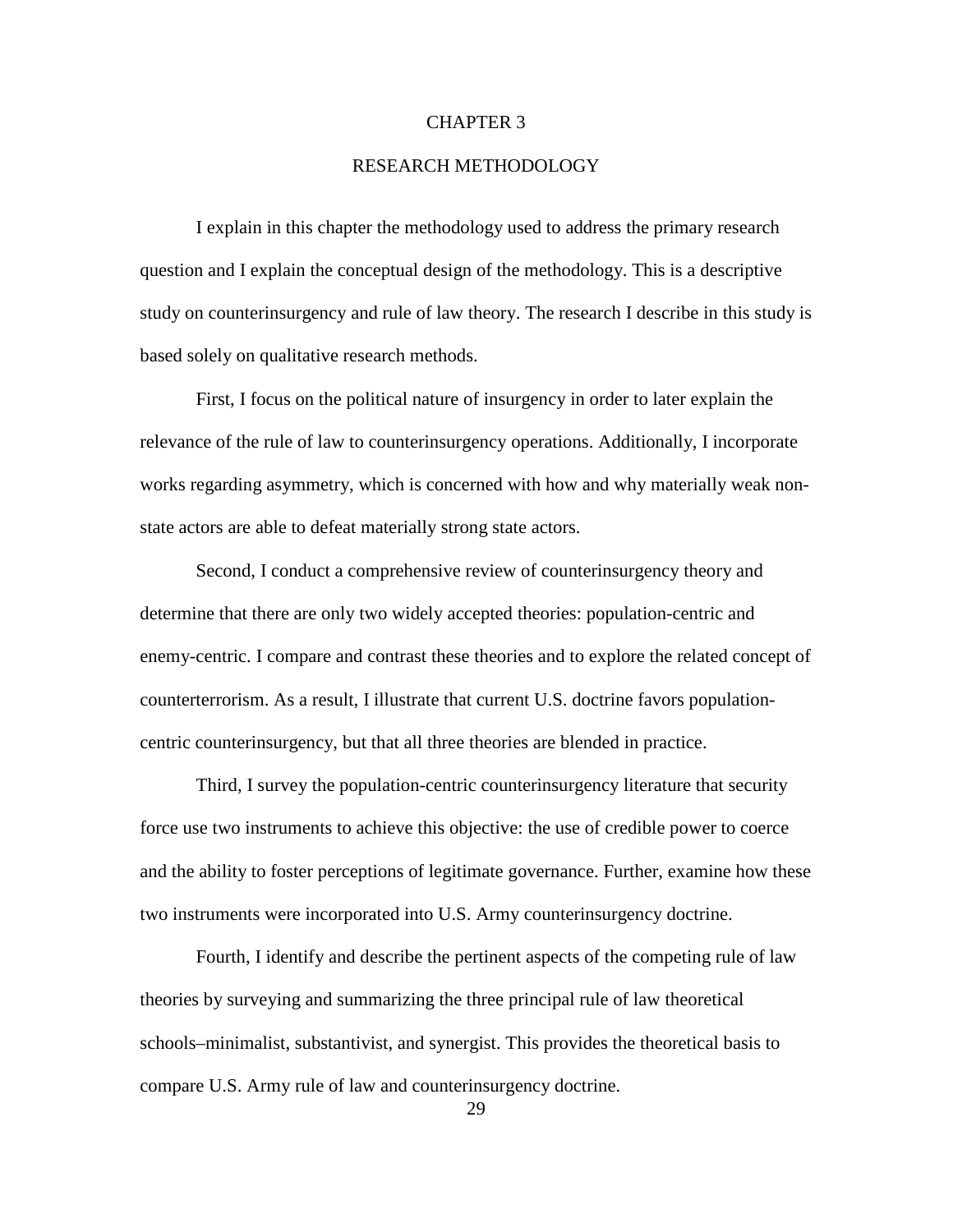Lastly, I introduce a typology constructed by political theorist Craig Parsons, which describes the use of four causal logics–structural, institutions, ideational, and psychological. My recitation of Parsons' typology allows for the causal factors that emerged from the review of the counterinsurgency and rule of law literature to be categorized and described in an approach not attempted elsewhere in military scholarship.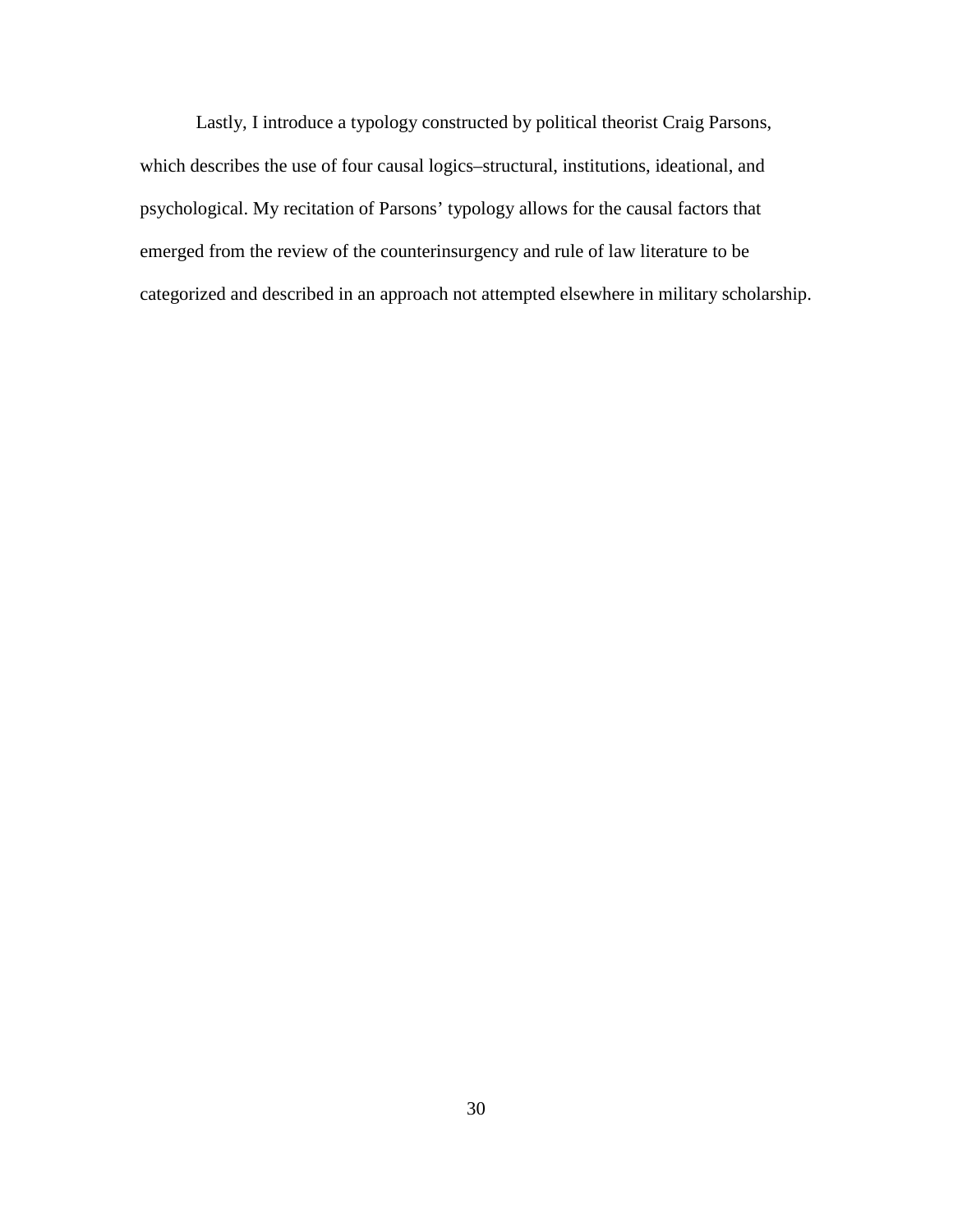# CHAPTER 4

## ANALYSIS

This chapter consists of three sections. First, I utilize the counterinsurgency and rule of law literature described in chapter 2 to explain why U.S. Army rule of law doctrine contained in FM 3-07 and the *Rule of Law Handbook* is more suitable for counterinsurgency than the current rule of law doctrine contained in FM 3-24. Second, I describe why security forces that follow the rule of law are more likely to defeat an armed insurgency. Lastly, I identify and describe several hidden or counterintuitive factors that influence counterinsurgency forces from following the rule of law.

# A Rule of Law Framework for Counterinsurgency

The literature discussed in chapter 2 illustrates that there is much debate between theorists regarding the definition of the rule of law. Nevertheless, there are several aspects of the rule of law that are widely accepted. As described in chapter 2, these concepts are captured thoroughly by U.S. Army doctrine contained in FM 3-07 and the *Rule of Law Handbook* (CLAMO 2011). Unfortunately, the U.S. Army's seminal doctrine regarding counterinsurgency, FM. 3-24, adopts a rule of law position that in internally inconsistent and in conflict with FM 3-07 and the *Rule of Law Handbook*. In this section I will describe in more detail why FM 3-24's rule of law position is inconsistent and inappropriate for counterinsurgency.

Recall that the counterinsurgency literature illustrates that the nature of insurgency is political. Under the population-centric theory of counterinsurgency, obtaining the support or neutrality of the population is the key objective. Security forces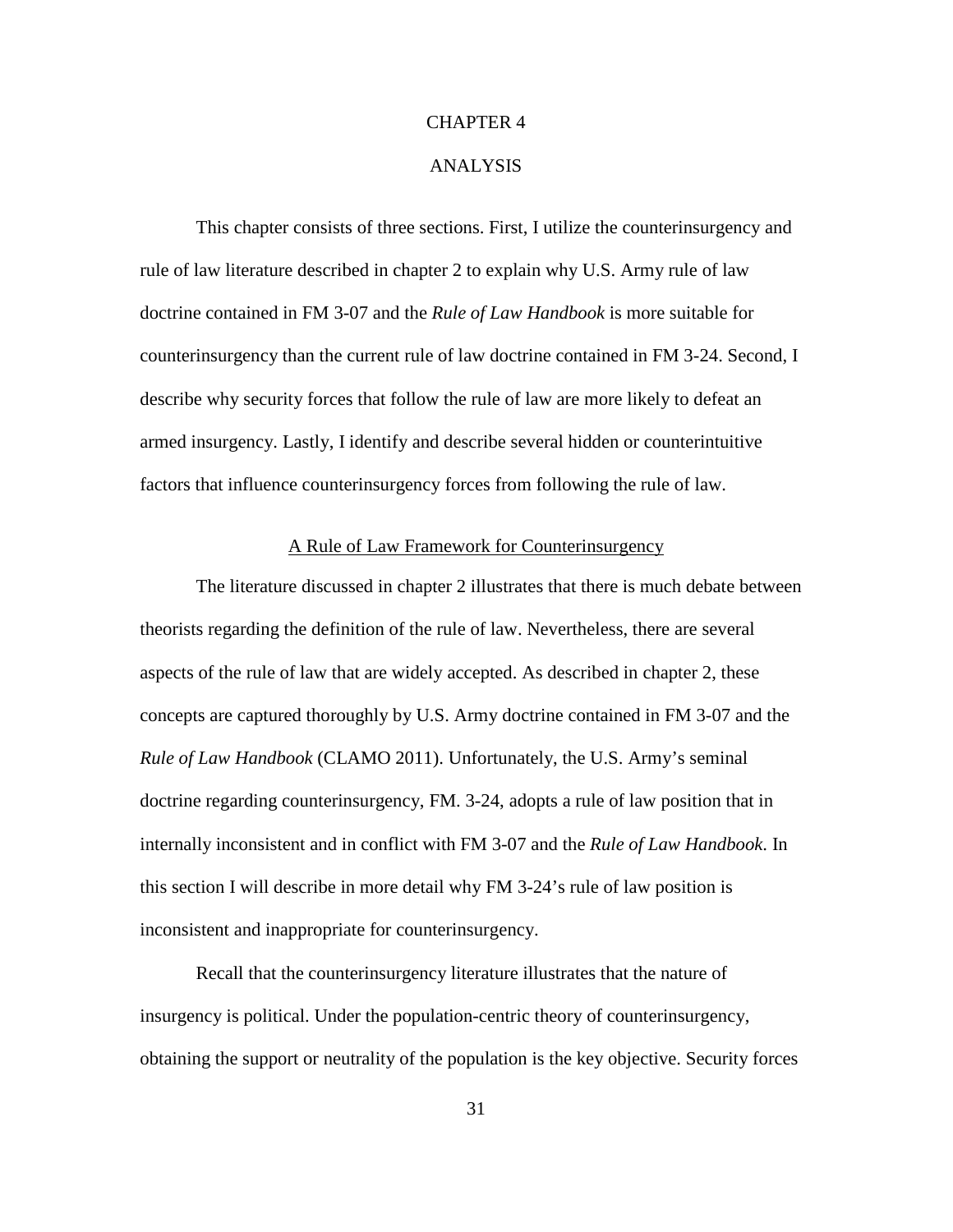attain this objective through the use of two instruments: the credible power to coerce and the popular perceptions of legitimacy. As described in chapter 2, U.S. Army doctrine embraces population-centric counterinsurgency and incorporates the tenets of this theory within FM 3-24.

Nonetheless, FM 3-24 posits three "key aspects" of the rule of law, two of which are unsuitable for security forces conducting counterinsurgency operations. Specifically, FM 3-24 states that the rule of law should include the following:

- 1. A government that derives its powers from the governed and competently manages, coordinates, and sustains collective security, as well as political, social, and economic development. This includes local, regional, and national government.
- 2. Sustainable security institutions. These include a civilian-controlled military as well as police, court, and penal institutions. The latter should be perceived by the local populace as fair, just, and transparent.
- 3. Fundamental human rights. (FM 3-24 2006)

The first two aspects are problematic in that they unnecessarily incorporate a substantive rule of law view that is exceptionally expansive. I described in chapter 2 that substantive rule of law theorists advocate that the rule of law should incorporate substantive aspirations. However, the inclusion of substantive principles creates two difficulties.

First, it places at issue exactly what rights the law must protect. Thus, counterinsurgency forces (or their sponsoring state) must determine the relative value of these competing rights, select which are applicable to the given context, and then incorporate those rights into its military operations. Second, substantive theory implies that these rights may be those not already observed or accepted in a given society. Thus,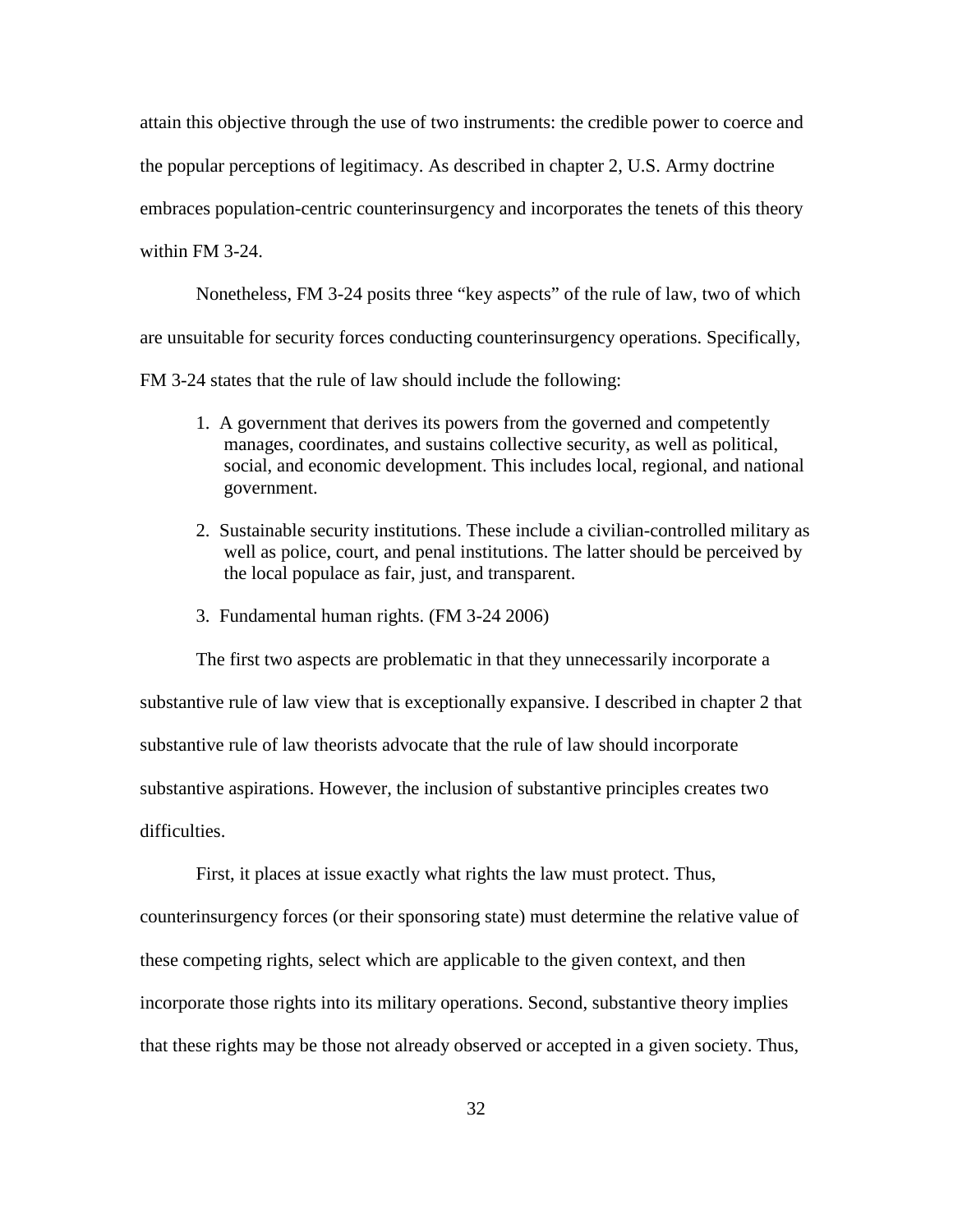counterinsurgency forces may find themselves promoting rights and values inapposite to the indigenous society.

This is less problematic when security forces seek to promote substantive rights or principles that are generally accepted. For example, the desire to incorporate the protection of basic human rights and freedoms is generally acceptable. It is also arguable that the need to protect basic human rights and freedoms is necessary for any state to exist under the rule of law. Consider the example described in chapter 2, in which a state that adheres to other rule of law principles, but considers a segment of its population to be personal property. Intuitively, it would be difficult to conclude that such a state was adhering to the rule of law.

Yet, FM 3-24 seeks to incorporate a much too expansive view of substantive rule of law principles, e.g., positing the necessity for a republican form of government and an American civil-military tradition. Substantive rule of law theorists would approve of this approach, as they believe the rule of law must include protections such as "rules securing minimum welfare . . . , rules securing some variety of the market economy, rules protecting at least some basic human rights, and rules institutionalizing democratic governance" (Summers 1993). However, it is indisputable that the foregoing principles espouse a bold substantive view of the rule of law, which, as described in chapter 2, is not the position of the majority of rule of law scholars.

Promoting these substantive principles as state policy may have merit, but that debate immaterial to this discussion. Significantly, incorporating them into a rule of law framework is problematic. This nuance is recognized in several passages throughout FM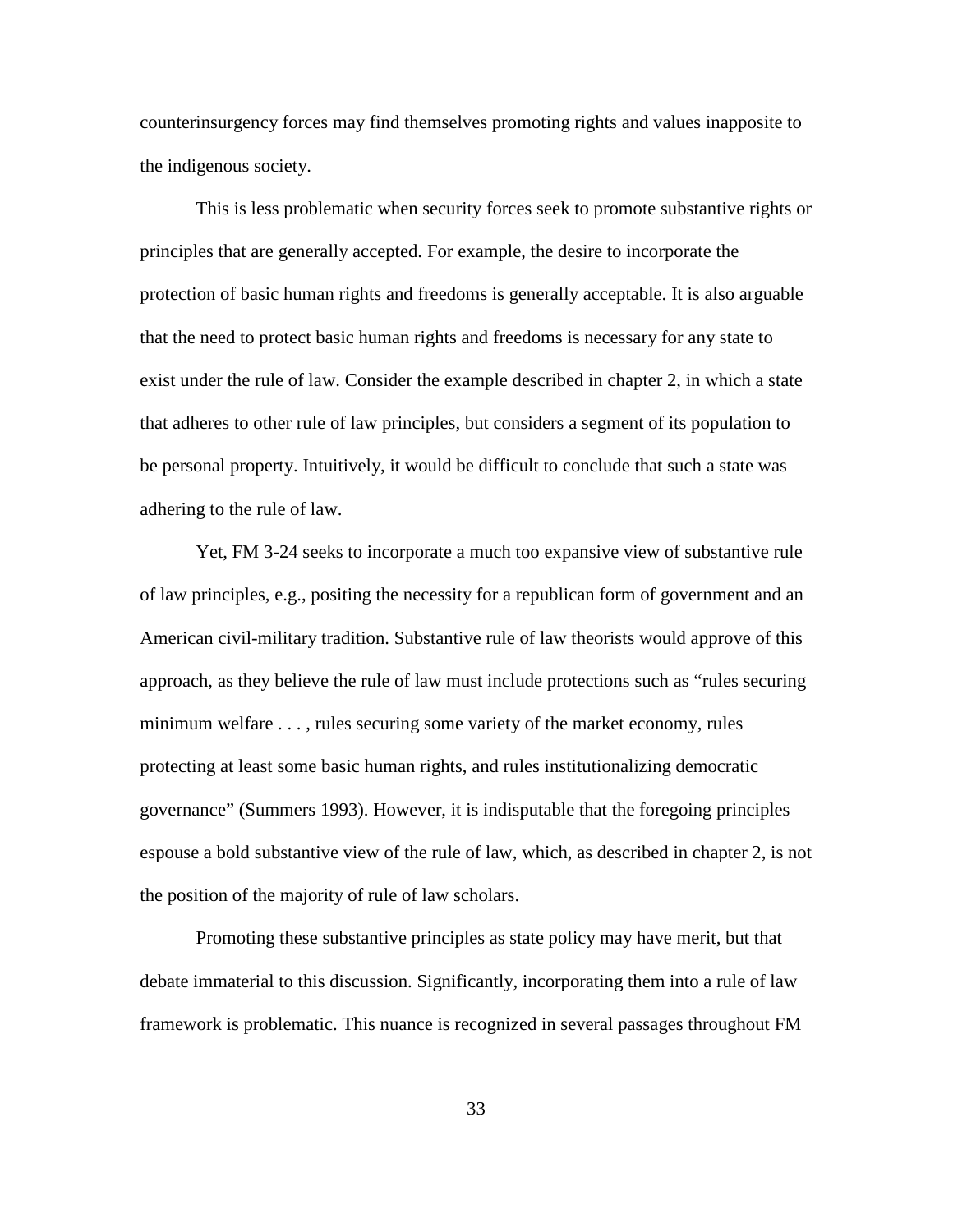3-24, which taken in its entirety supports the conclusion that legitimate governance is possible in states without a non-Western tradition.

Alternatively, U.S. Army doctrine, expressed in FM 3-07 and the *Rule of Law Handbook*, incorporates a more universal concept of the rule of law and avoids mandating controversial substantive rule of law principles. Under this framework, the rule of law exists in a society when seven factors are met:

- 1. The state monopolizes the use of force in the resolution of disputes.
- 2. Individuals are secure in their persons and property.
- 3. The state is bound by law and does not act arbitrarily.
- 4. The law can be readily determined and is stable enough to allow individuals to plan their affairs.
- 5. Individuals have meaningful access to an effective and impartial justice system.
- 6. The state protects basic human rights and fundamental freedoms.
- 7. Individuals rely on the existence of justice institutions and the content of law in the conduct of their daily lives. (FM 3-07 2008; CLAMO 2011)

As explained in chapter 2, this framework is suitable for use for security forces conducting counterinsurgency operations because if comprehensively incorporates the concepts of population-centric counterinsurgency. For example, consider the concept of individuals being secure in their persons and property. A critical objective of populationcentric counterinsurgency theory is the ability of a government to guarantee the security of its population. As the counterinsurgency literature instructs, the support or neutrality of the population toward the incumbent regime is conditional and the failure to protect the population can make the state vulnerable to coercion by insurgents.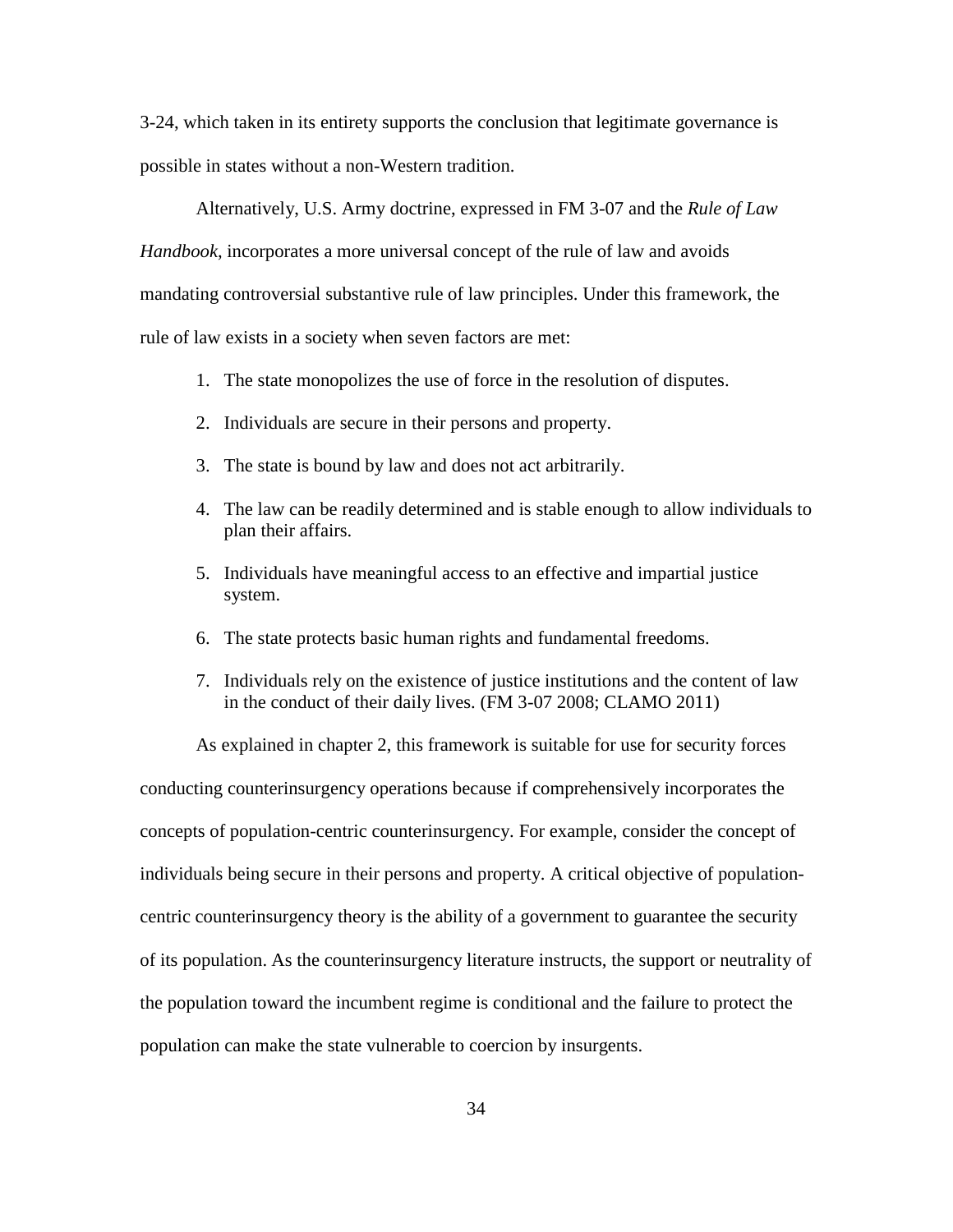As such, population-centric counterinsurgency theory requires that the rule of law restrict the extent and manner in which force in used. In order to adhere to this principle security forces must refrain from using coercive power unless properly sanctioned by the state, e.g., for the purpose of securing the population. Additionally, security forces must refrain from misusing the power to coerce by constraining the means in which they employ force.

Similarly, this approach also includes the concept that only the state monopolizes the use of force in the resolution of disputes. This is squarely in accordance with the rule of law, as "[i]t is impossible to say that a society is governed by the [rule of law] if compulsion is not the sole province of the state" (CLAMO 2011).

To summarize, the U.S. Army doctrinal "key aspects" of establishing the rule of law expressed in FM 3-24 are unsuitable and contrary to counterinsurgency and rule of law theory. Moreover, these "key aspects" are internally inconsistent with the text of FM 3-24. Alternatively, the framework expressed in FM 3-07 and the *Rule of Law Handbook* provides an appropriate and useful tool to further evaluate whether following the rule of law assists security forces to defeat an armed insurgency.

In this section I examine the existing U.S. Army doctrinal framework for the rule of law and conclude that the rule of law framework contained in FM 3-07 and the *Rule of Law Handbook* is more useful in the counterinsurgency context. In the next section I describe how following rule of law principles influence security forces' operations and conclude that following the rule of law assists security forces to defeat armed insurgency.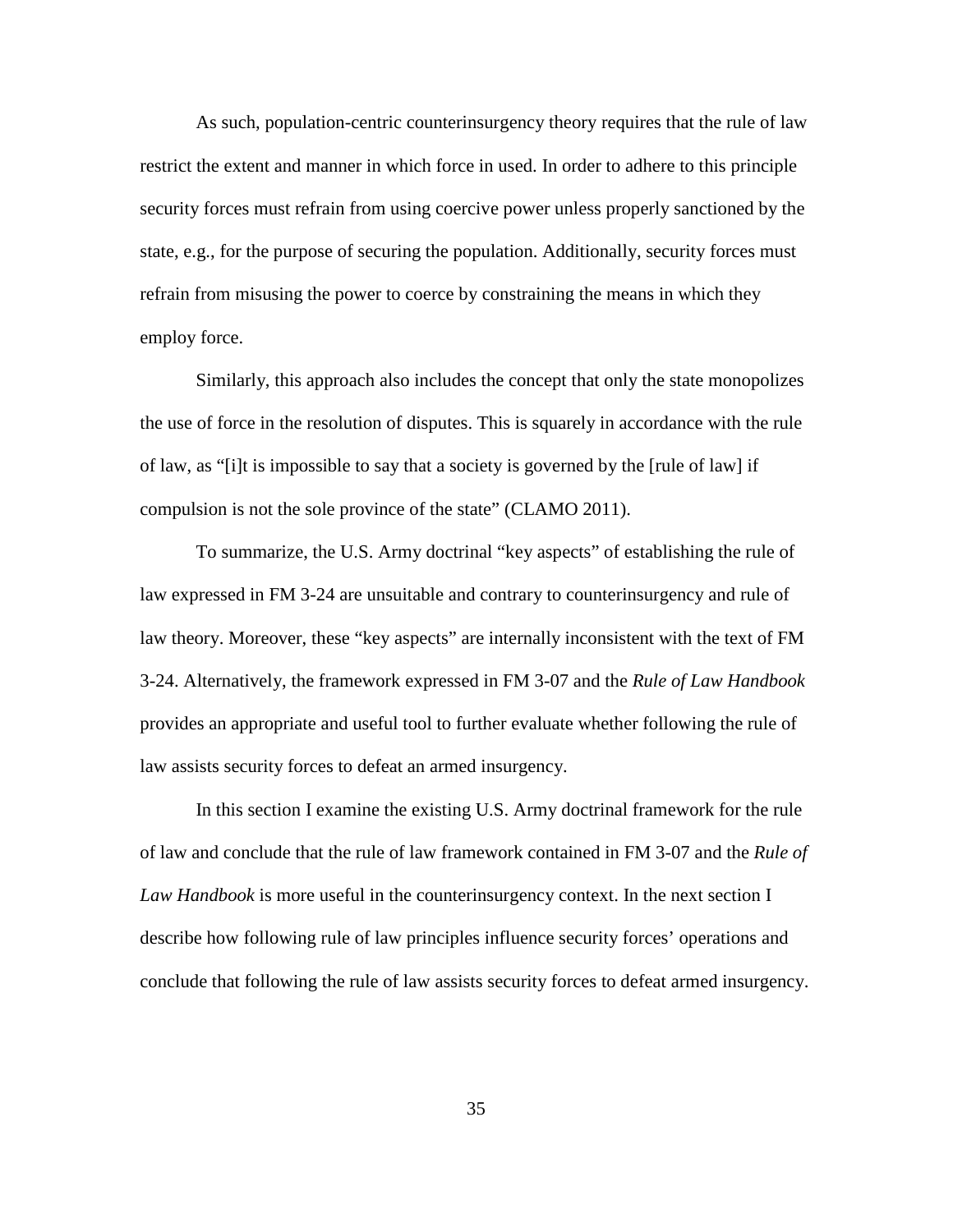# Following the Rule of Law Assists Security Forces Defeat Armed Insurgency

We know from the insurgency literature discussed in chapter 2 that the very nature of insurgency is political. Insurgents seek to replace an existing order with one that conforms to their political, economic, ideological, or religious vision by using political resources and instruments of violence against the incumbent government. Populationcentric counterinsurgency theory responds to these dynamics by making the indigenous population the object of the conflict. Thus, success in population-centric counterinsurgency requires security forces to persuade this uncommitted populace to side with the indigenous government or, at the very least, remain neutral. Security forces accomplish this objective by employing two instruments of counterinsurgency warfare: the credible power to coerce and popular perception of legitimacy (Tovo 2006). Therefore, security forces should be more successful at conducting counterinsurgency operations if conducting those operations in accordance with the rule of law furthers their ability to use credible coercive power or foster popular perceptions of legitimacy. In the following two sections, I analyze the relationship between the rule of law and both instruments.

# Rule of Law and Coercive Power

The literature regarding asymmetric warfare informs us that conventional military power does not equate to credible coercive power. While resource and technological superiority may provide definitive destructive advantages that equate to defeating an armed force, they do not equate to definitive advantages when the objective is to obtain political concessions or defeat an enemy's resolve. The counterinsurgent's ability to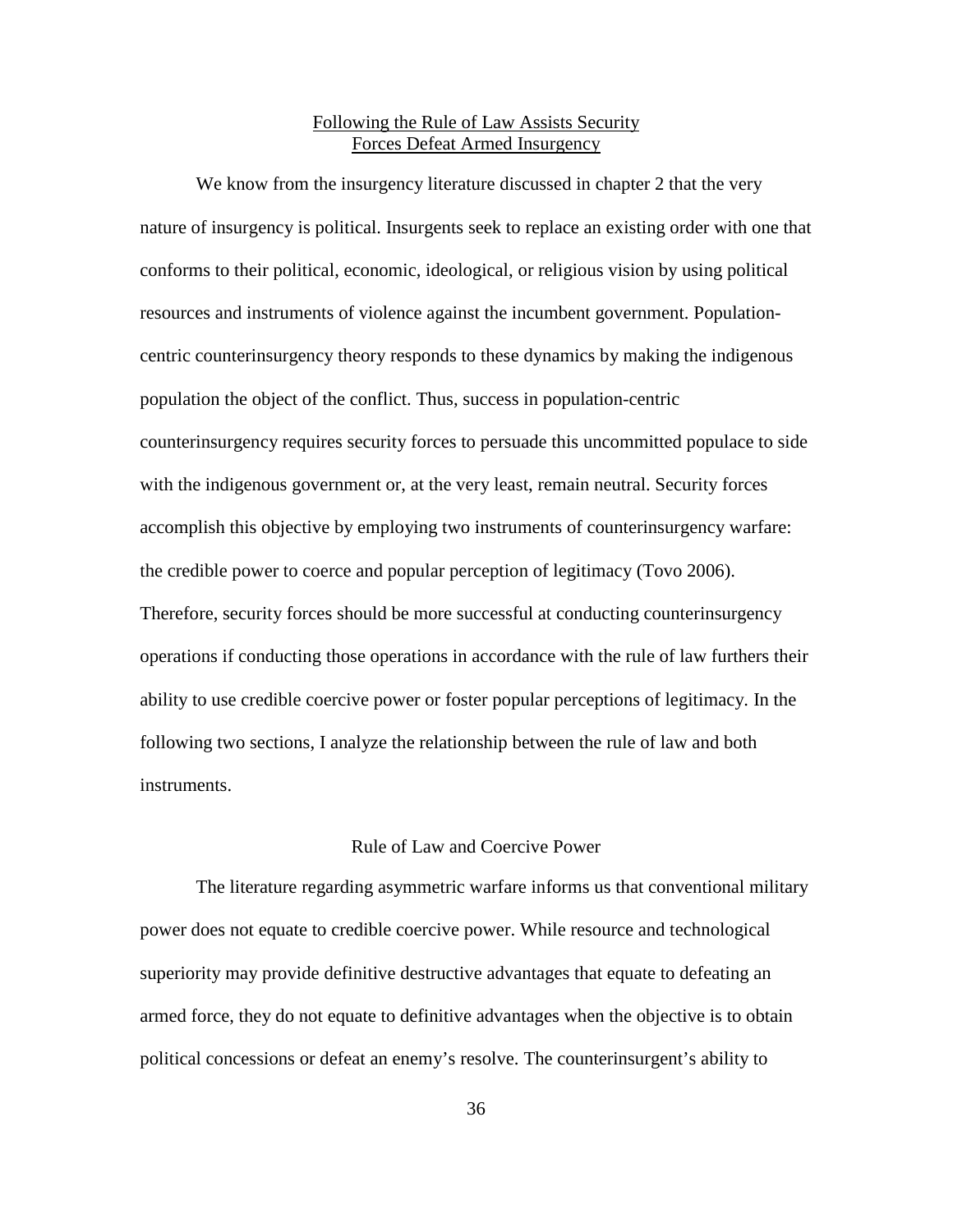wield coercive power becomes credible only when and if the population perceives it to be so, i.e., when the population perceives that the power can be used for or against them. In relation to counterinsurgency security forces, this relates to the exercise of power through constructive or destructive force.

However, the use of force carries with it the potential to both weaken and strengthen the insurgency. Population-centric counterinsurgency theory posits that the majority of the populace in a contested area threatened by an insurgency is not strongly motivated by either the insurgent cause or enthusiasm for the incumbent regime. This contested majority desires to be neither threatened by insurgents nor exposed to oppressive government security forces. Therefore, the critical contributing factor to the efficacy of security forces' use of coercive power is the extent and means to which force is used or abused. In other words, security forces use coercive power more effectively when they avoid using the power abusively. They do this by practicing rectitude and avoiding the indiscriminate use of force – concepts manifested within the aforementioned rule of law framework.

Specifically, one tenet of the rule of law framework is that individuals are secure in their person and property. Security forces that practice rectitude and avoid the indiscriminate use of force squarely adhere to this principle. This is particularly evident in societies with a low or nonexistent rule of law tradition in which the primary protection to be offered by the rule of may be protection from the state itself (CLAMO 2011, 5).

Second, another tenet of the rule of law is that the state is itself bound by law and does not act arbitrarily. Security forces that practice rectitude and avoid the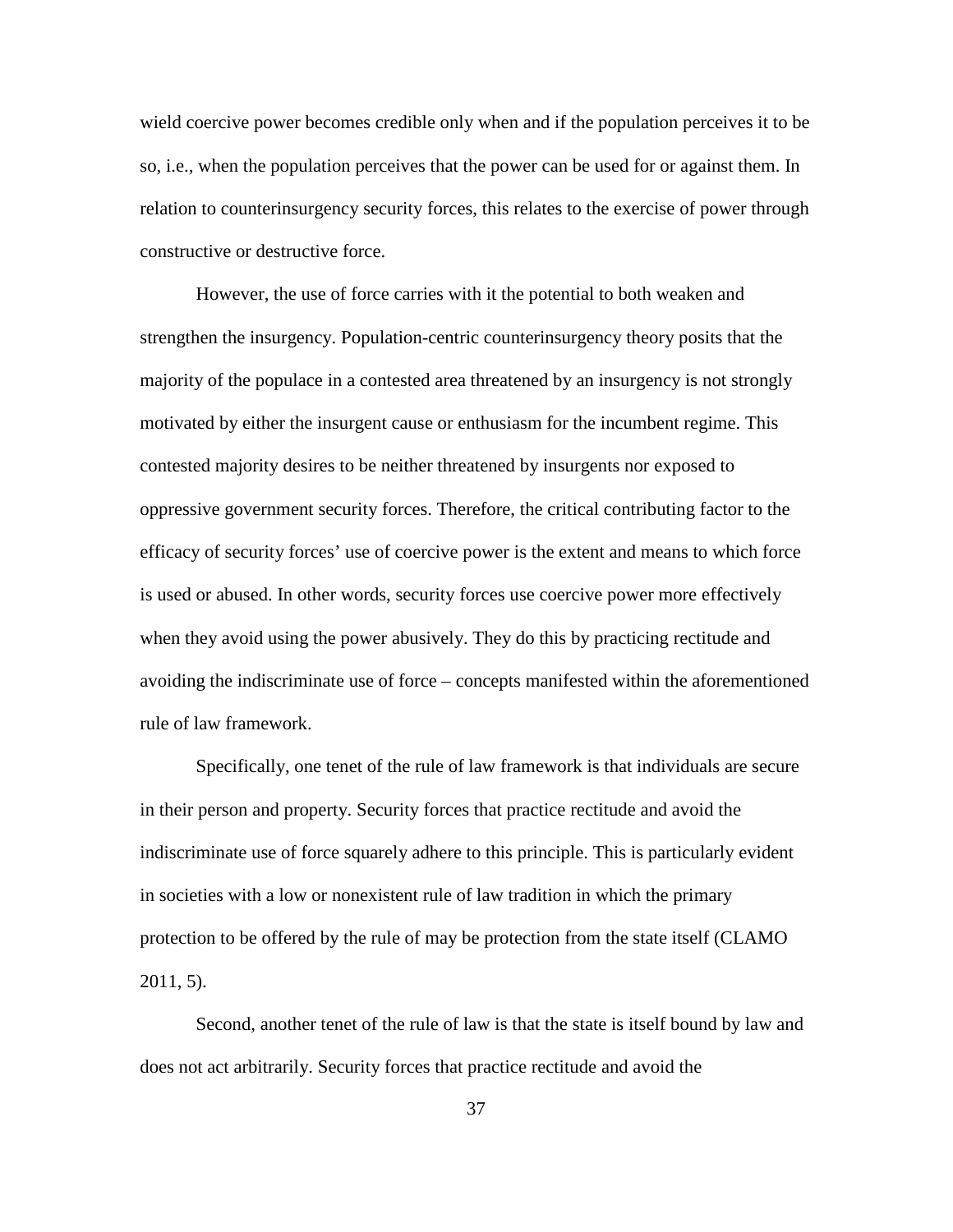indiscriminate use of force demonstrate to the populace that the state itself in constrained in the manner and extent in which it uses its monopoly of force. "In enforcing the law, the [state] must be prevented from acting with complete autonomy to achieve its chosen end lest order be obtained through terror or intimidation, which would not be an exercise of the rule of law" (CLAMO 2011, 5).

Lastly, a third relevant tenet of the rule of law is that states respect basic human rights and freedoms. As an extension of the state, security forces respect basic human rights when they practice rectitude and avoid the indiscriminate use of force. Though different societies to define rights in different ways, even a minimalist rule of law approach to including substantive rights requires that states respect core principles such as prohibitions against racial, ethnic, religious and gender discrimination, torture, slavery, prolonged arbitrary detentions, and extrajudicial killings (Stromseth 2008, 79).

Counterinsurgency scholars have yet to expressly acknowledge the causal link between coercive power and the rule of law. Nevertheless, they universally conclude that security forces are more successful if they practice rectitude and avoid the use of indiscriminate force<sup>[8](#page-44-0)</sup> (Joes 2006; Record 2007; O'Neill 2005; Galula 1964; Kitson 1991; Thompson 1966). Based on the foregoing analysis, it is also reasonable to conclude that security forces are more successful if they follow the rule of law.

The literature provides empirical examples of how the failure to use rectitude and discriminate power hinders counterinsurgency. For example, a U.S. Military Red Team

<span id="page-44-0"></span> $\frac{1}{8}$ <sup>8</sup>This theoretical conclusion rests upon the assumption that the security forces are conducting operations in accordance with population-centric counterinsurgency theory. As explained in chapter 2, the indiscriminate use of force can be effective if security forces are conducting operations under enemy-centric theory.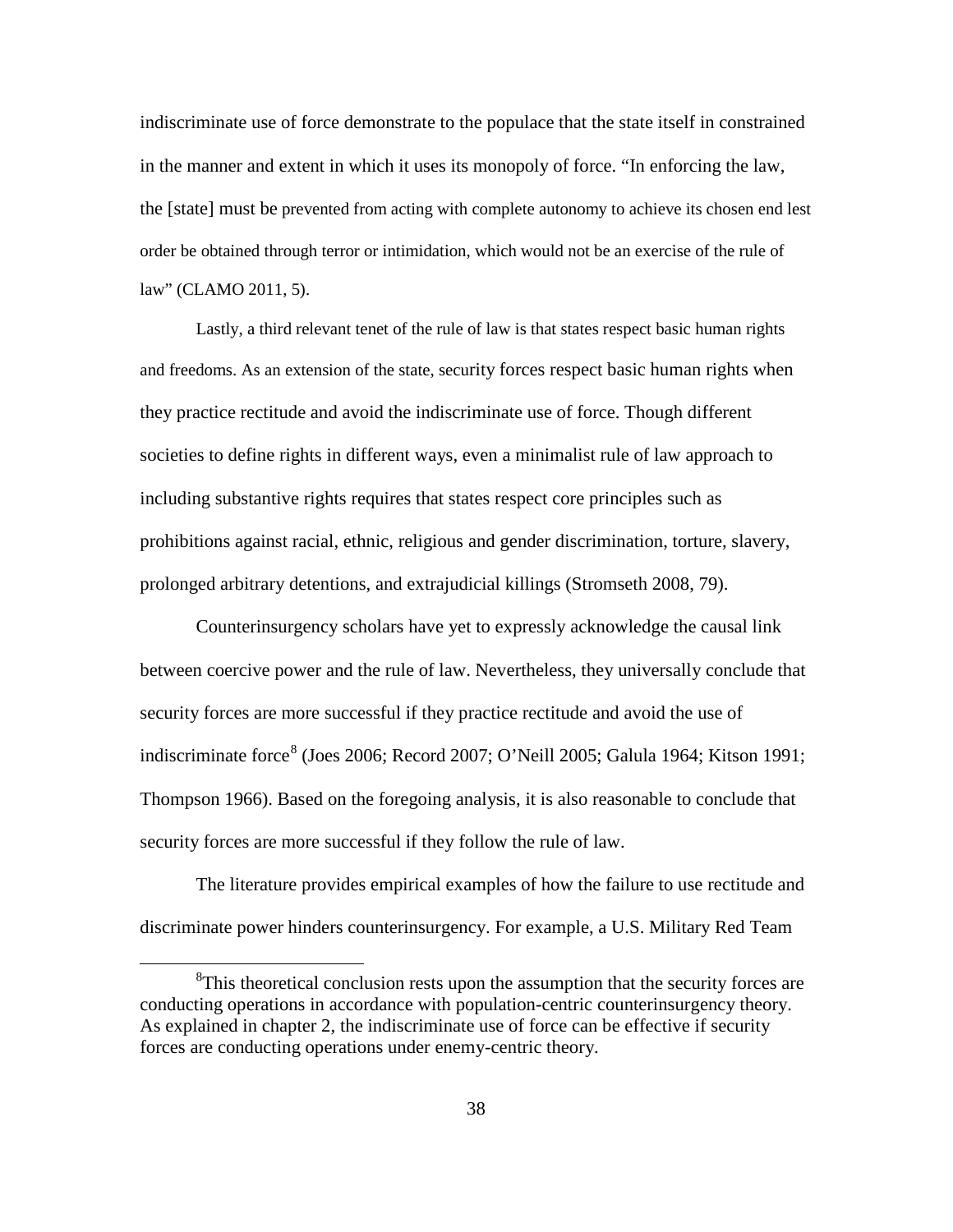study of Afghanistan National Security Forces (ANSF) in 2007, examined the perceptions of those forces towards U.S. operations. Of note, the study determined the following:

The factors that fueled the most animosity included U.S. convoys not allowing traffic to pass, reportedly indiscriminant return [of] U.S. fire that caused civilian casualties, naively using flawed intelligence sources, U.S. Forces conducting night raids/home searches, violating female privacy during searches, and U.S. road massacres of civilians. (ANSF Study 2007)

In sum, security forces are more successful at conducting population-centric counterinsurgency when they conduct operations in accordance with the rule of law, because their coercive power is more credible when used with rectitude and used discriminately. As described below, the rule of law has the same positive effect upon security forces second instrument of warfare–legitimacy.

# Rule of Law and Legitimacy

In the previous section, I described the interplay between the rule of law and the use of coercive power by counterinsurgency forces. Of note, I addressed populationcentric counterinsurgency without distinguishing between the three approaches (hearts and minds, rational actor, transformation) delineated in the literature. I find this appropriate in that context, because the use of coercive power does not change under any of the three population-centric approaches. However, considering each population-centric approach is helpful to addressing the relationship between the rule of law and legitimacy, because concepts of legitimacy are nuanced under each approach.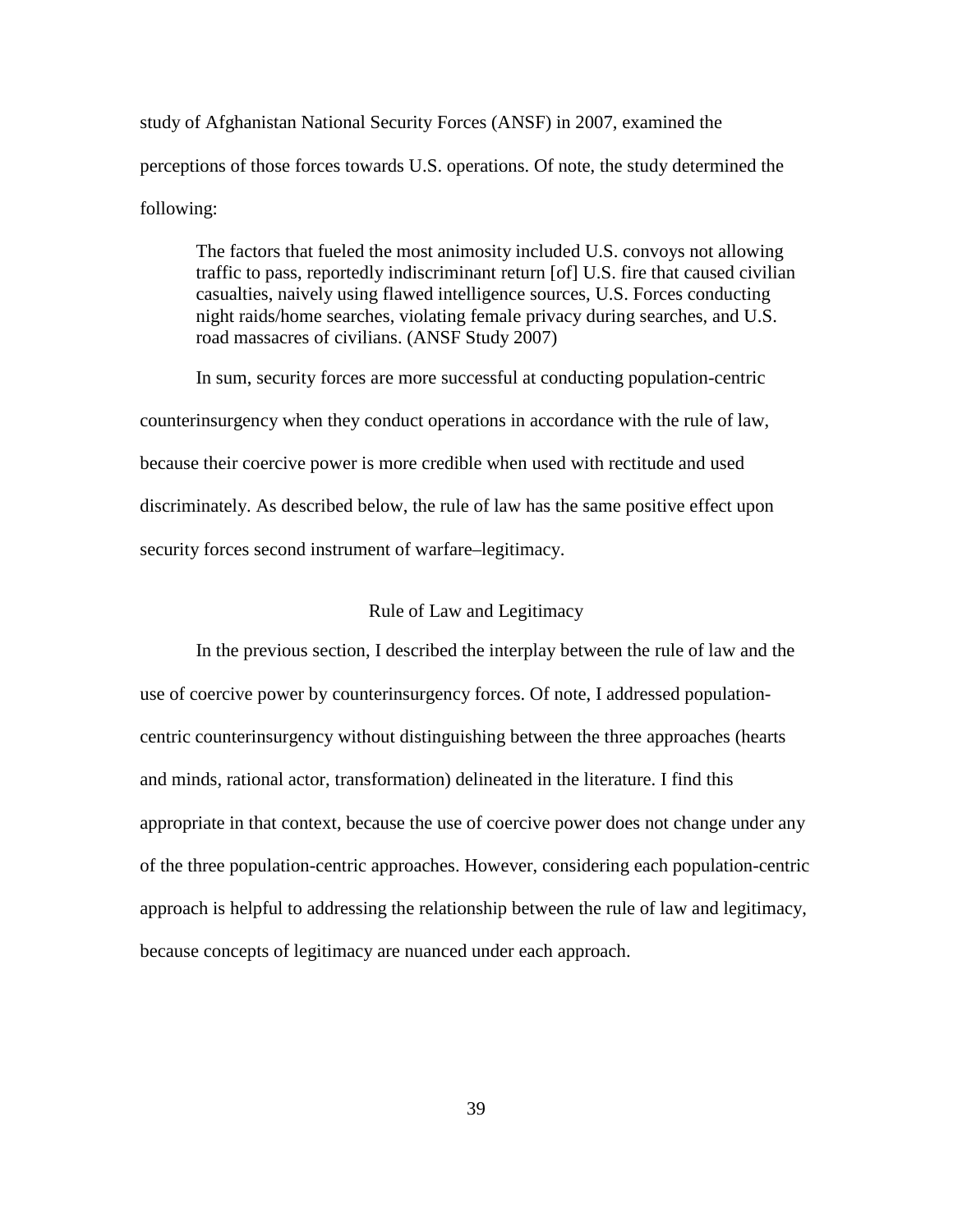## Hearts and Minds

First, recall that the crux of the hearts and minds approach is the ability of the counterinsurgent forces, as an extension of the government, to fulfill the promises made to the indigenous population so that hope is restored in the incumbent regime. Since the insurgents are also competing for the population by providing alternatives, counterinsurgency forces must simultaneously secure the population from insurgent predation while persuading it. As a result, successful hearts and mind counterinsurgency rests upon the ability of the counterinsurgent security forces to protect the population while simultaneously providing economic, political, and societal development and opportunity. As described above, one tenet of the rule of law framework is that individuals are secure in their person and property and it is easy to conclude that security forces that provide for the physical protection of the populace support the rule of law.

It is intuitive to consider the provision of security only in terms of its physical manifestation. In other words, protecting the population is commonly considered a matter of physically separating the population from the insurgents, protecting them from immediate and large-scale violence, and restoring the state's ability to maintain territorial integrity (Orr 2004). Yet, the political nature of insurgency implies that security forces must do more. The goal of security is also to protect the population from coercion by the insurgents and increase the likelihood that the population will cooperate with the government by fostering confidence in the incumbent regime (Gompert and Gordon 2008). This concept of security implies

a condition of acceptable public safety, particularly the establishment of an environment where in citizens can conduct daily business relatively free from violence or coercion directed at them by the government, organized crime, political organizations, and ethnic groups . . . markets provide goods and services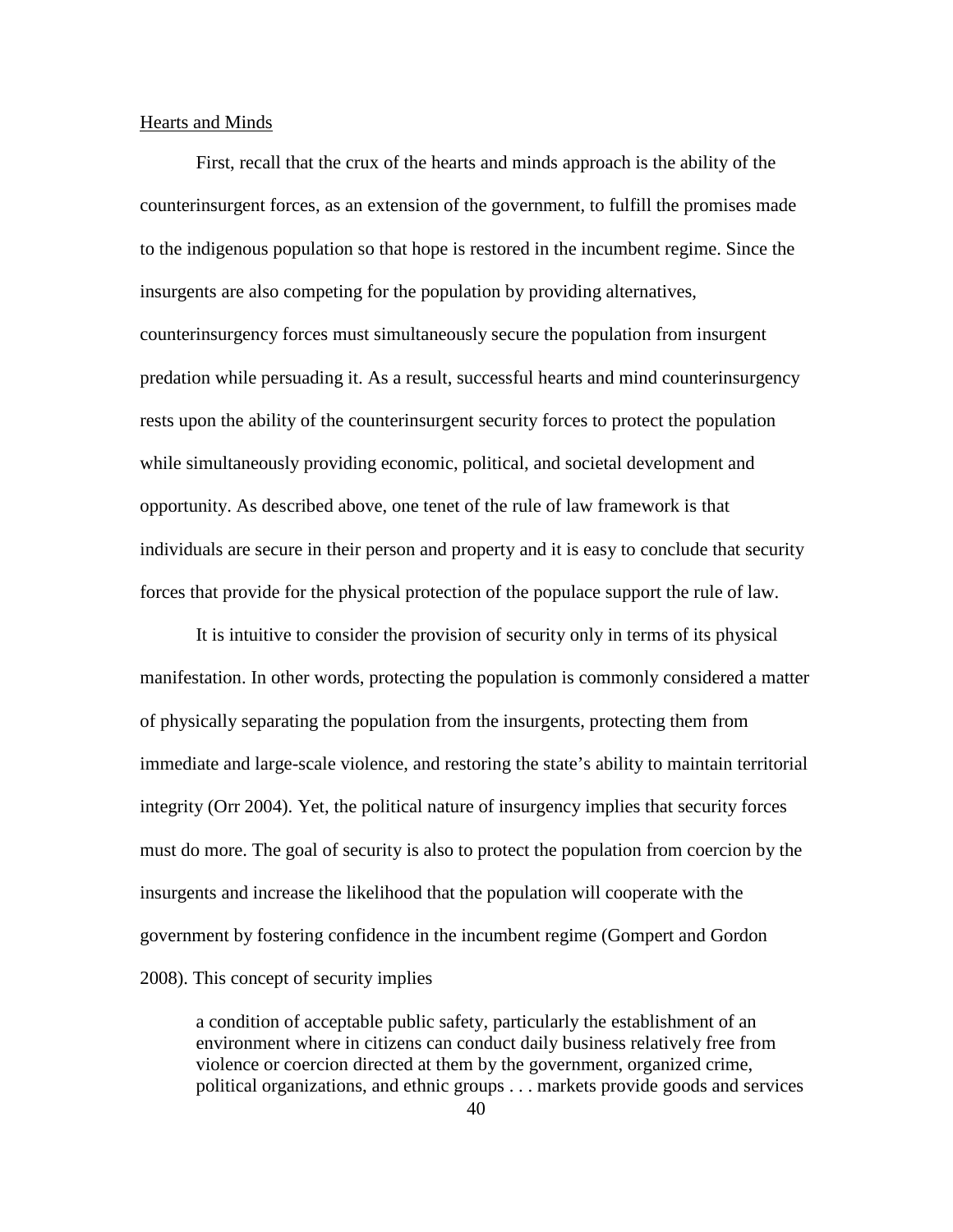without evading laws and regulations, an those laws and regulations are enforced objectively, with avenues of citizen recourse. (Orr 2004, 40-41)

It naturally follows that security forces that provide security under this expansive notion are adhering to the rule of law. This is not to say the physical security is not necessary; but, it is only one aspect of security. Security forces must also foster legitimacy through their support for the rule of law.

#### Rational Actor

Alternatively, security forces conducting operations under the rational actor approach seek to shape the incentives available to both the population and the insurgents. In other words, this approach requires that the government effectively punish bad and reward good behavior. In this way, populations react as rational actors by responding in fairly predictable ways to incentives and sanctions from the competing insurgents and counterinsurgents. Thus, successful rational actor counterinsurgency rests not with what incentives and sanctions security forces employ; rather, success is determined by how best to employ incentives and sanctions to influence the population's behavior.

With this in mind, consider the tensions that arose over the U.S. security forces' detention practices in Iraq, where Iraqi judges frequently complained that security forces detained Iraqi suspects that the judges had ordered released and released suspects that the judges had ordered detained (Stromseth et al. 2006, 323). Iraqi judges also complained that the security forces frequently failed to produce detainees for court proceedings as the judges requested.

Security forces defended their actions based on security concerns (convoys transporting detainees were frequently targeted by insurgents) or corruption (replacing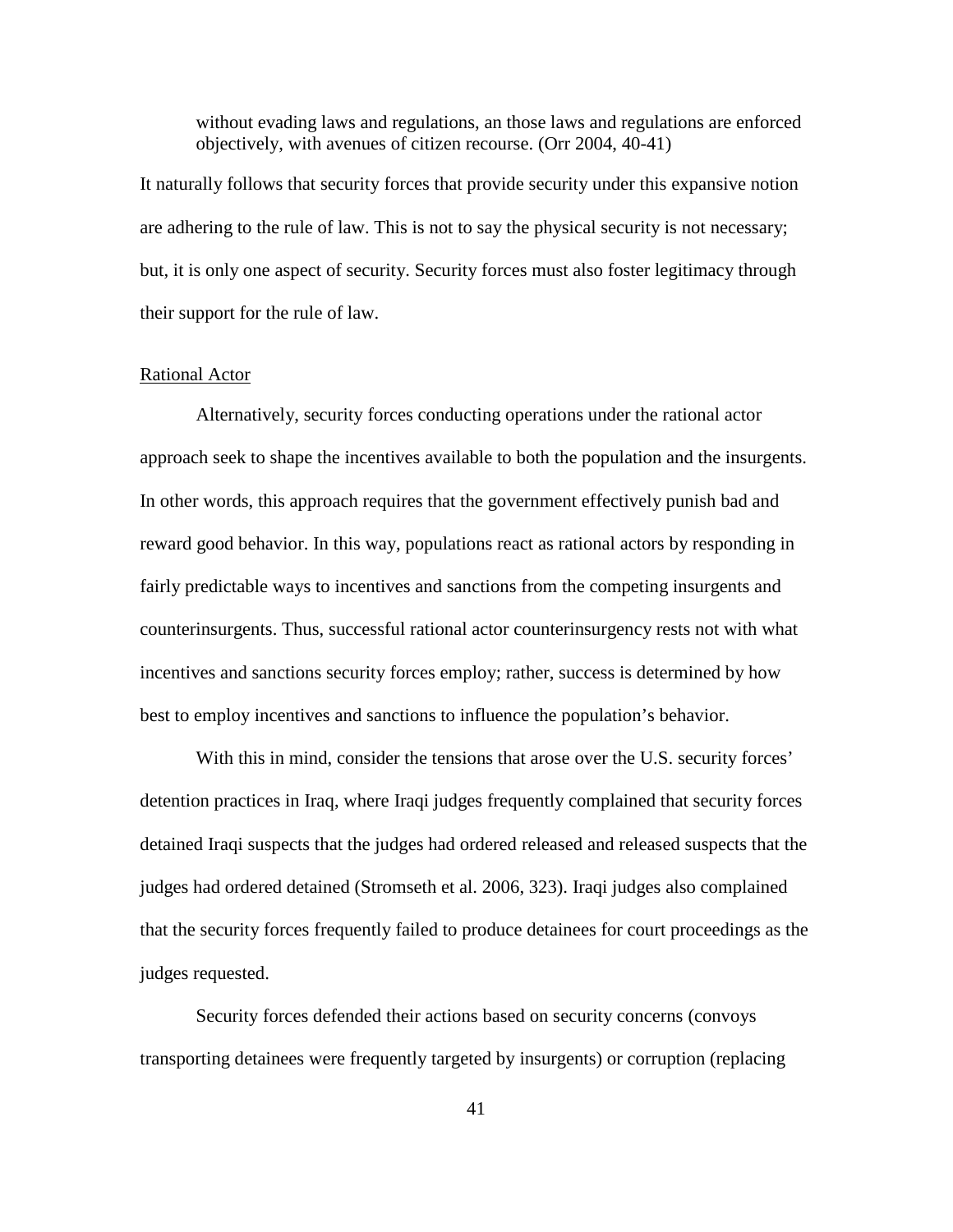their judgment for that of the Iraqi judges when they believed corruptive practices such as bribery or nepotism were behind the judges' rulings). In this manner, security forces were practicing rational actor counterinsurgency by seeking to influence the populations' practical choices, e.g., to reward good behavior (convoy protection, just judicial decisions) and punish bad behavior (lack of security, corruption). Yet, this fostered a perception in the indigenous population that security forces were unable or unwilling to cooperate with properly issued court orders (Stromseth et al. 2006, 323). This example illustrates that the manner in which incentives and sanctions are determined and employed affect legitimacy.

As a result, government legitimacy was undermined. Conversely, security forces foster legitimacy by employing incentives and sanctions that support the rule of law. The rule of law requires that the law be readily determined and is stable enough to allow individuals to plan their affairs. Societies provide stability not simply through the promulgation of laws and the maintenance of institutions. Instruments of society must genuinely and openly commit to adhering to the rule of law. "[The] rule of law involves not merely the existence of formal rules and rights but also the existence of people who voluntarily choose to respect those rules and rights, this definition emphasizes that the rule of law is a matter of cultural commitments as well as institutions and legal codes" (Stromseth et al. 2006, 78).

This is no different for a state's security forces, who must abide by the rule of law even when may be contrary to its own perceived, short-term self-interest.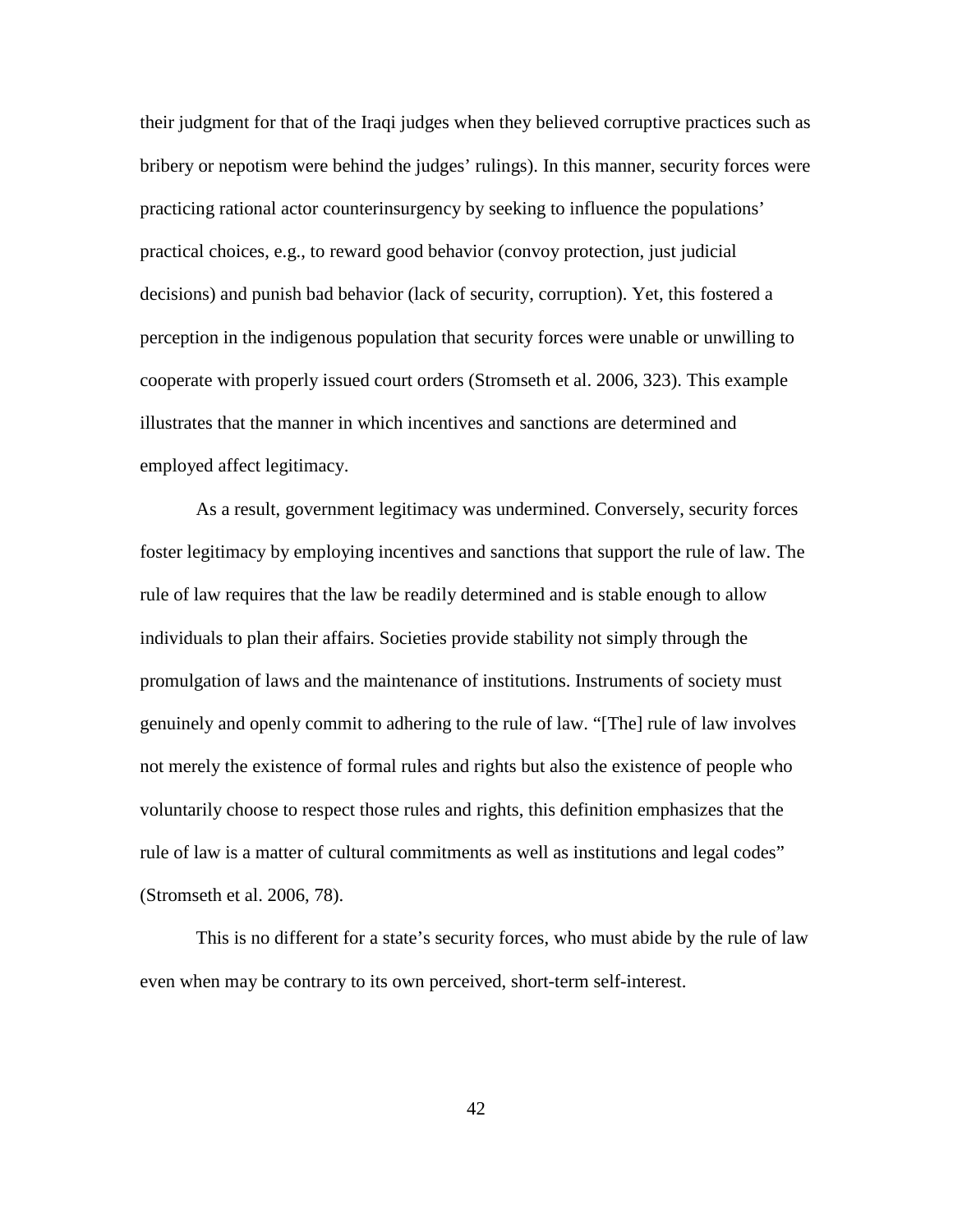#### Transformational

Lastly, security forces utilizing the transformational approach are likewise more successful when conforming to the rule of law. The transformation approach seeks to change the underlying structure of society and governance to make insurgency an irrelevant way of pursuing a grievance. This is accomplished by changing the societal institutions and structures–these are precisely the types of institutions involved in the rule of law. Improved law enforcement, judicial processes, and correctional systems provide mechanisms so that grievances can be accommodated through nonviolent means. For example, a well-functioning justice system enables persons to address grievances through criminal and civil courts (Gompert and Gordon 2008, 93).

In sum, security forces are more successful at conducting population-centric counterinsurgency when they conduct operations in accordance with the rule of law, because doing so fosters perceptions of legitimacy. This is accomplished under the hearts and mind approach through our expanded notion of security, under the rational actor approach through the employment of the proper incentives and sanctions, and under the transformational approach through the creation of alternative grievance mechanisms.

Having established that the rule of law positively affects counterinsurgency success, I now identify and describe why security forces might be hindered from adhering to the rule of law when conducting counterinsurgency.

# Factors Influencing Whether Security Forces Follow the Rule of Law

In the first section of this chapter, I propose the adoption of a rule of law framework suitable for analyzing the conduct of security forces operating under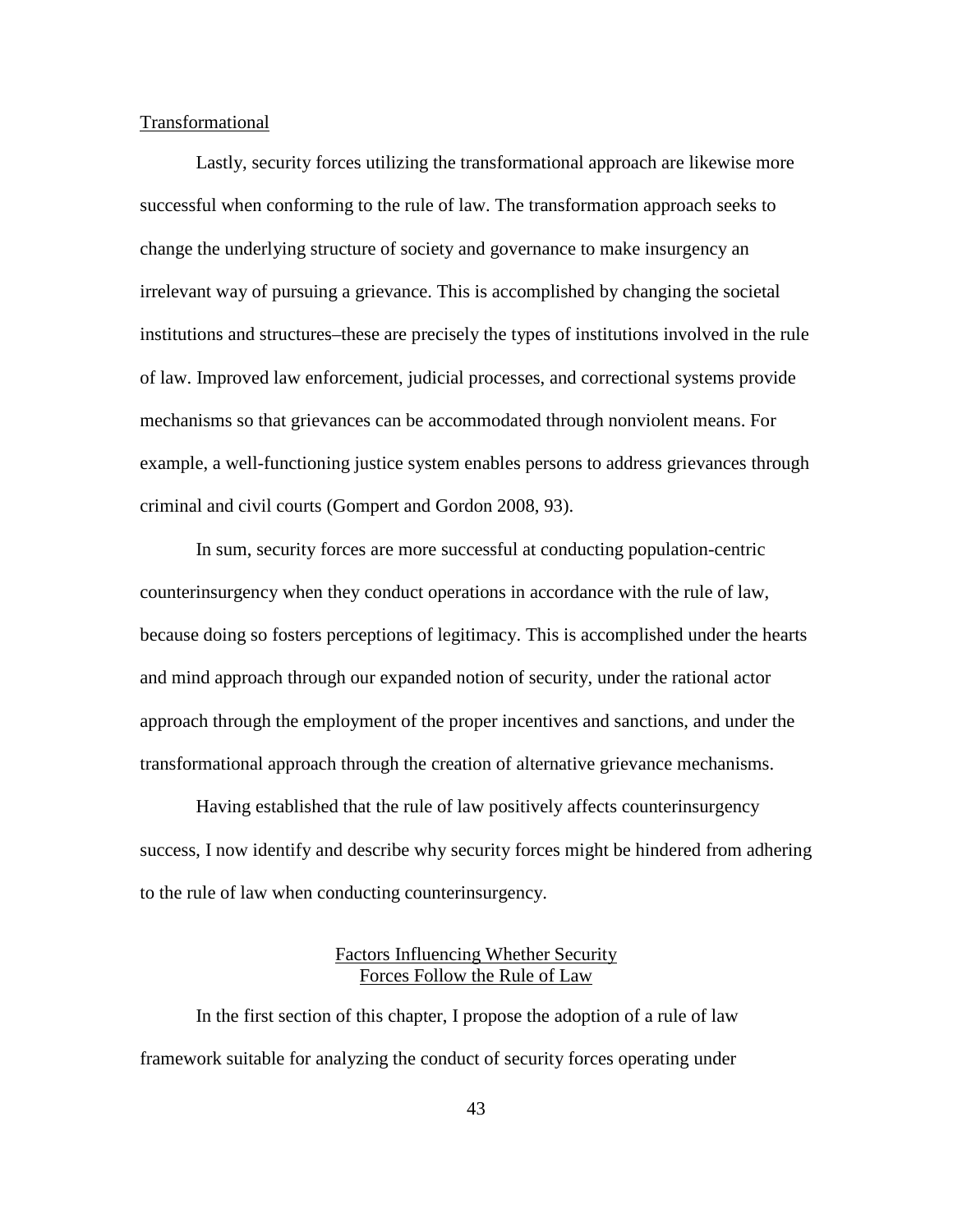population-centric counterinsurgency theory. In the second section of this chapter, I describe how the rule of law advantages security forces to conduct counterinsurgency operations given this rule of law framework and the counterinsurgency literature reviewed in chapter 2. Specifically, I focus on the two instruments of population-centric counterinsurgency warfare–the credible power to coerce and popular perceptions of legitimacy–and conclude that security forces utilize both instruments more effectively when conducting operations in accordance with the rule of law.

Assuming, *arguendo*, that this conclusion has merit, we would intuitively expect the security forces conducting counterinsurgency operations under the population-centric theory to adhere to the rule of law. Similarly, foreign security forces conducting security force assistance operations should also seek to influence host nation security forces to do the same.

Yet, we know empirically that security forces do not always adhere to these principles. For example, in Afghanistan, special operations units conducted direct action missions since 2002, with little effect upon the Taliban insurgency. These raids were conducted without consideration for their place within the larger counter insurgency and rule of law context. A senior U.S. military officer in Afghanistan reported in March 2009:

I thought we could decapitate the insurgency. I was wrong. We've gone through twenty-two [high value targets] in the province, but [the insurgents] nominate someone new to take over the leadership very fast. The duration of our success is not more than three to four weeks before the insurgents have a new leader, and often that person is younger and more brutal. Even if someone killed [the head of the Pakistani Taliban], someone else will simply take over. (Rid et al. 2010, 132)

44 Similarly, security forces in Argentina conducted an indiscriminate campaign against the Montenegro and other insurgents, which created pressures on later governments to bring those responsible to trial (O'Neil 2005, 175). Consider also the Israeli operations against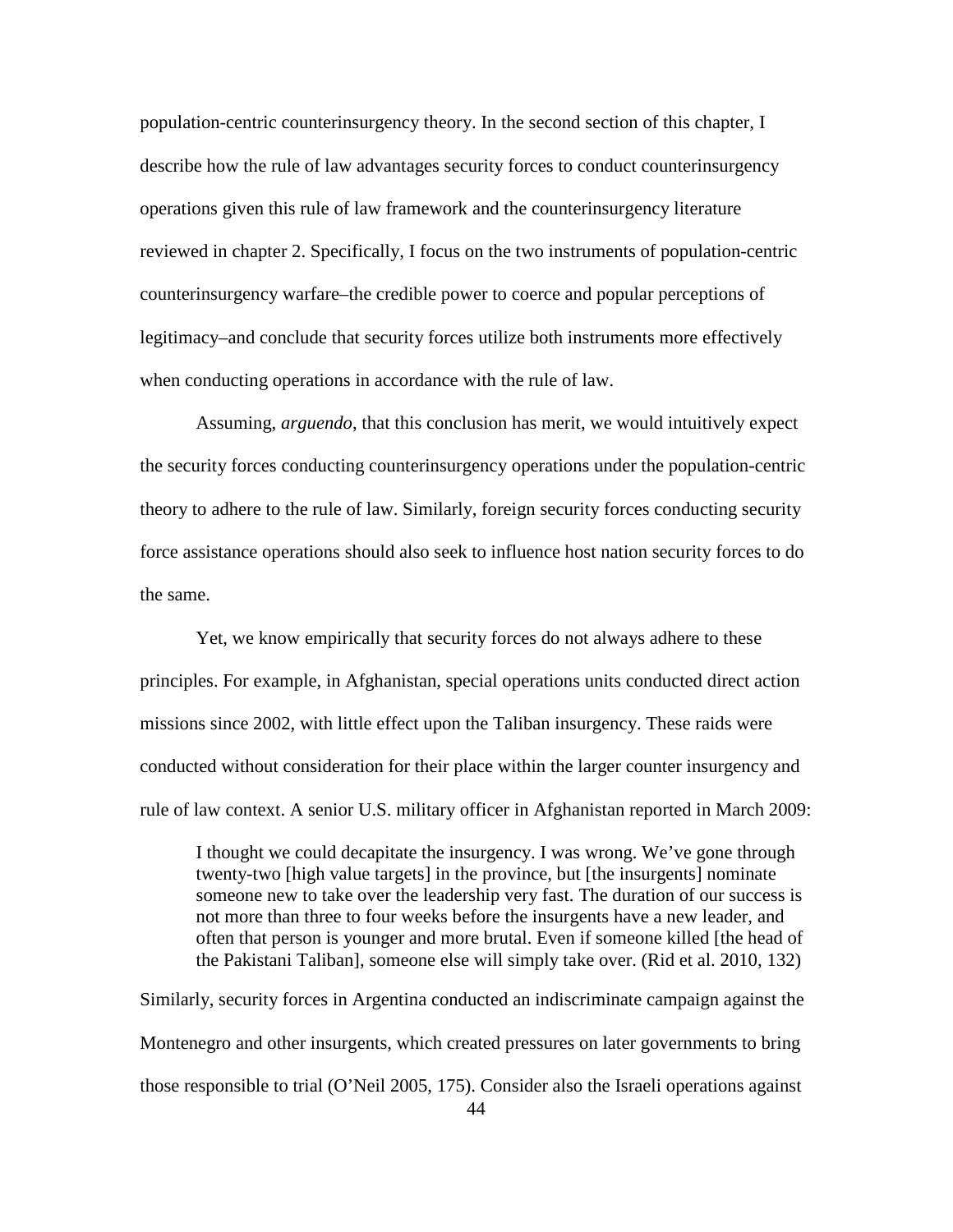Fedayeen during 1968-69. Reprisals began with Israeli civilians attacking Arab civilians after Palestinian terrorist attacks and spread to the Israeli security forces (O'Neil 2005, 176). [9](#page-51-0)

Thus, in the remainder of this chapter I identify and describe how several hidden causal factors prevent security forces from conducting operations in accordance with the rule of law. I do not suggest that this list is exhaustive. I also recognize that other factors that may also influence security forces may be more apparent an easier to describe, e.g., insufficient training, lack of resources, etc. Rather, I intend to draw our attention on the causal factors that may otherwise go unnoticed. Attempting to understand these factors within the typology introduced in chapter 2 allows for a richer appreciation of the dynamics that influence counterinsurgency efforts.

# Structural Logic

Structure is the first of Parsons' causal logics. At its core, structural logic is a logic-of-position. Individuals react regularly and reasonable to externally imposed factors. Structural claims explain these reactions as a direct function of a person's position in a material landscape that surrounds him. Parsons provides the metaphor of person maneuvering through an exogenous obstacle course of physical constraints and resources (Parsons 2007, 64). Geography, a distribution of wealth, and a distribution of physical power are examples of these material constraints and resources.

<span id="page-51-0"></span> $\frac{1}{9}$ <sup>9</sup>Ultimately, the Israeli government took efforts to educate and such violence could lead victims to support the insurgents. Moreover, the Israeli government took active measures supporting the rule of law when several security forces were brought to trial and convicted for indiscriminately killings of Arabs (O'Neil 2005, 176).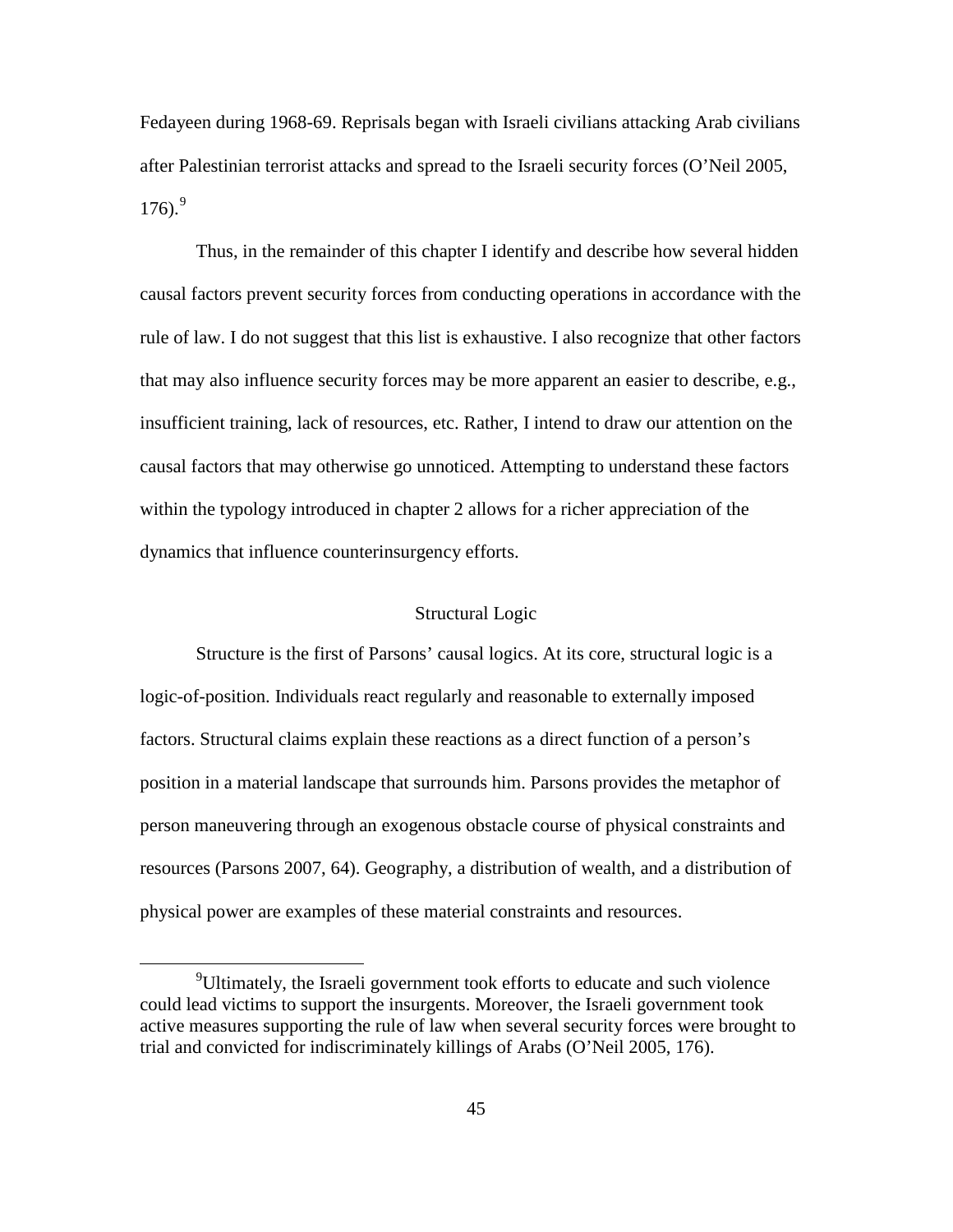Likewise, we can explain how security forces act towards the rule of law as a function of their position in the constraints and resources relevant to counterinsurgency. I describe below two structures affecting security forces ability to follow the rule of law: (1) a security forces' position relative to the indigenous population; and (2) organizational corruption within the security force.

# Position Relative to the Indigenous Population

The requirement that security forces establish and maintain geographic proximity with the population is thoroughly addressed in the counterinsurgency literature and doctrine. However, this is not the only relevant concept of proximity. The counterinsurgency literature demonstrates that it is critical that military operations support and supplement clear political objectives. In the context of population-centric counterinsurgency, this requires security forces to maintain and establish good relations with the population. Therefore, it follows logically that the more security forces are able to empathize with the indigenous population the more likely they are to establish and maintain these relations and foster perceptions of legitimacy.

For this reason, we can explain why security forces act in accordance or discordance with the rule of law, in part, as a function of their position in relation to the indigenous population. I suggest that there are at least four such relationships: (1) national/local, (2) foreign/indigenous, (3) military/police, and (4) regular/irregular forces.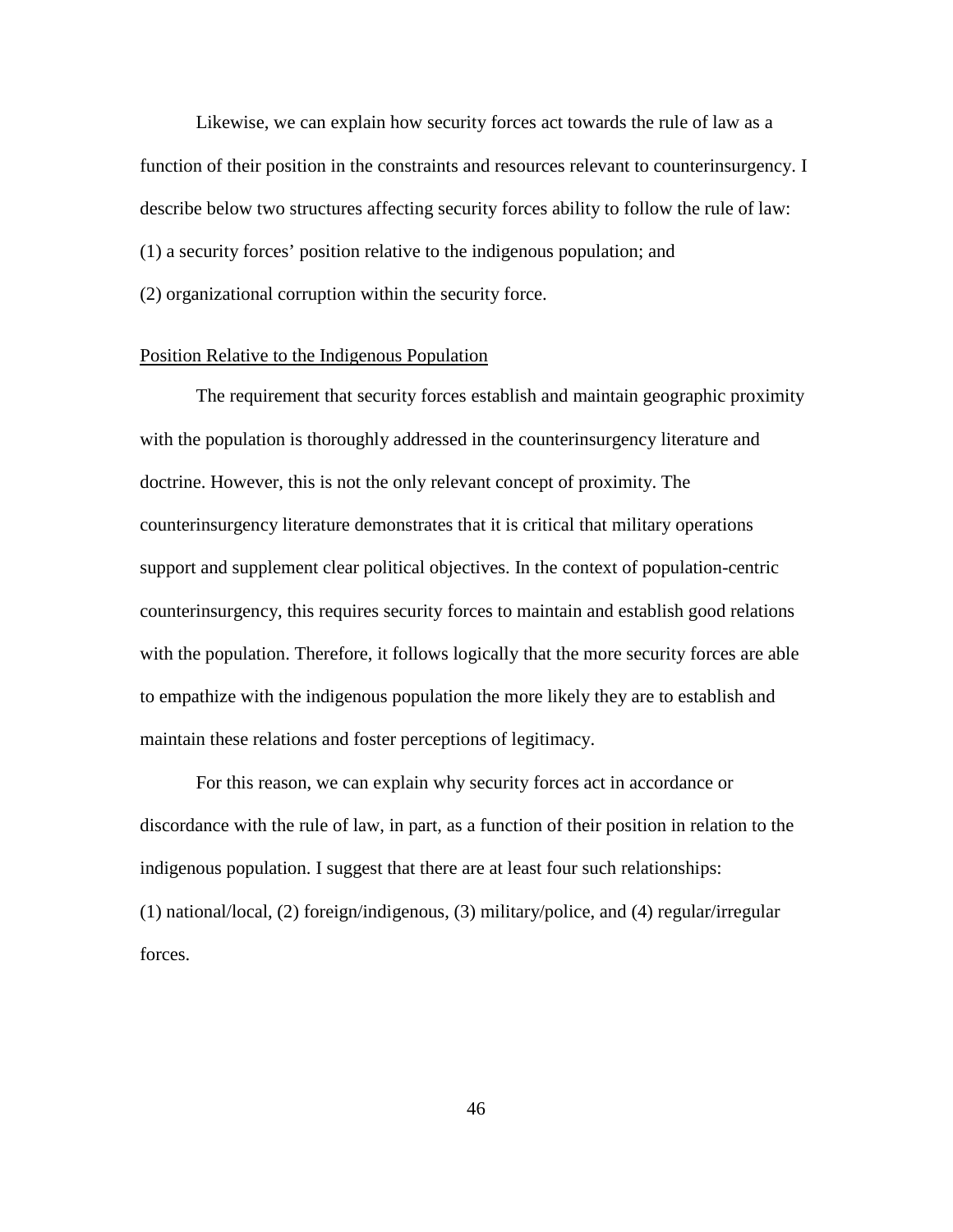# National or Local Forces

Local forces are inherently more closely connected to the population than national forces. This connection is a result of several factors, such as their intimate familiarity with the local inhabitants, terrain, tribal loyalties, and family relationships (Nagl 2005; Joes 2006). In this way, the relative position of local forces to the indigenous population provides them with several unique advantages in operating in accordance with the rule of law.

First, local forces can more effectively separate insurgents from the indigenous population, because of their increased familiarly with the local inhabitants and terrain. Second, local civilians that participate in their own self-defense become more attached to the official regime and, by implication, less sympathetic to the insurgent cause. Lastly, local forces can obtain intelligence through the public support that naturally adheres to them. Importantly, these factors increase the likelihood that local forces practice rectitude and constrain their use of force. This has been shown empirically, as local forces have historically been more conservative in the use of firepower (Joes 2006, 113).

Conversely, national forces are less likely to adhere to the rule of law because of their relative position to the indigenous population. In particular, national forces are less likely to have the depth of understanding of local patterns of behavior that is achievable by local forces. This exogenous constraint disadvantages national forces and results in an increased likelihood to use force indiscriminately.

## Foreign or Indigenous Forces

The same structural advantages and constraints occur when foreign and indigenous forces are compared. The forces most connected to the population, generally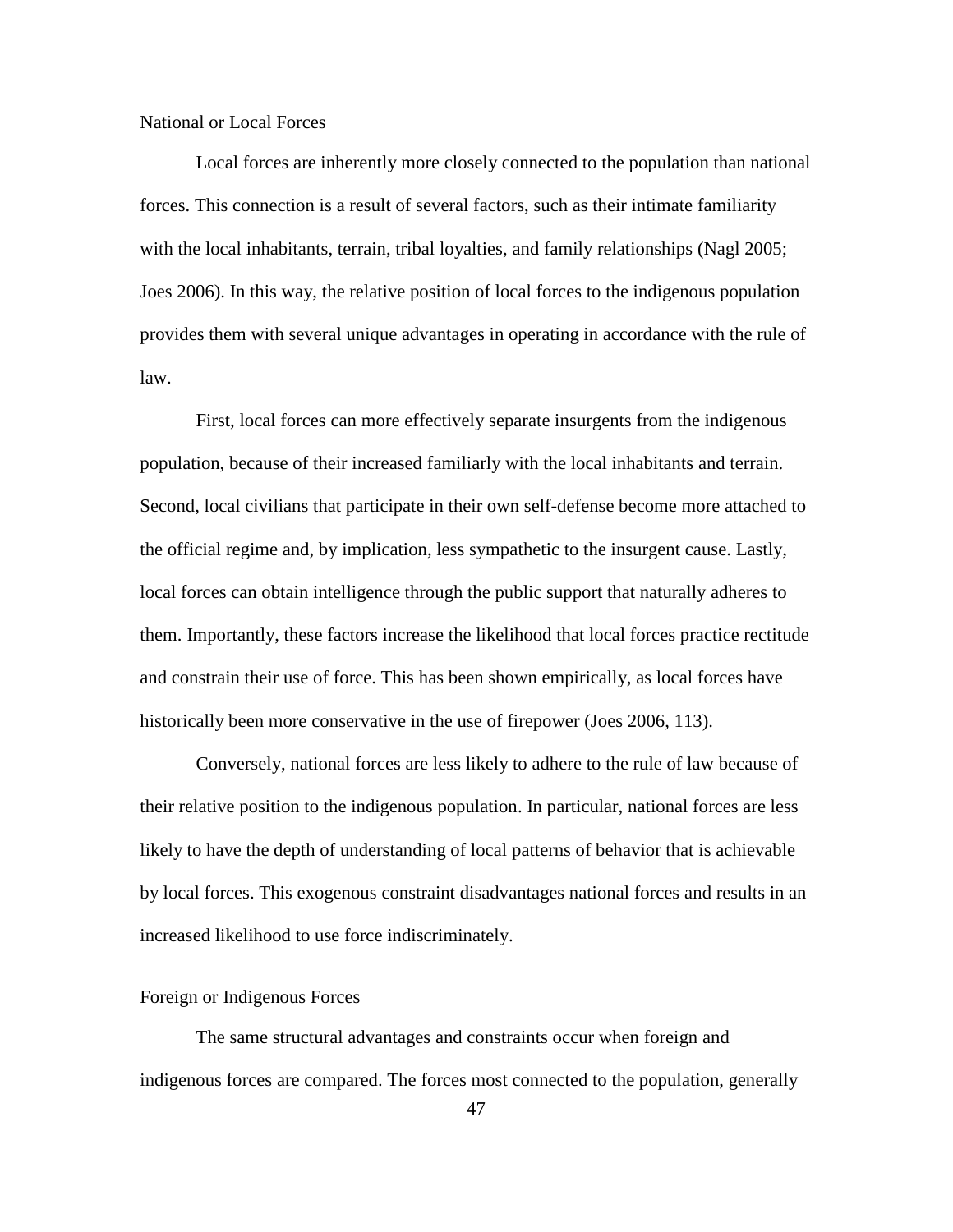speaking, are those of the indigenous state who share values, beliefs, customs, and a societal or cultural narrative. The relative position of foreign forces to the indigenous population hinders them from operating in accordance with the rule of law, because they must maneuver through an obstacle course that they perceive as more complex and difficult. Namely, they interact with a population in which they do not share common values, beliefs, customs, and a societal or cultural narrative. This highlight the importance of building effective indigenous security forces through the conduct of security force assistance.

Nevertheless, indigenous forces are more likely than foreign forces to enjoy legitimacy only if (1) the government to which these services answer is seen as legitimate, effective, and independent (i.e., not a U.S. puppet); and (2) the services are trustworthy and competent (Gompert and Gordon 2008,81).

#### Military or Police

For various reasons, states may rely on military rather than police forces to conduct counterinsurgency. Yet, of the range of security forces, none is more critical than police to enforcing the rule of law. Although security is dependent on both military and policing forces, the imposition of order is not the provision of security (Orr 2004). Orr explains that the interplay between these two forces is important in any counterinsurgency operation, with the military focusing on the extraordinary event or threat and the police focusing on the internal, recurring, provision of public safety (Orr 2004, 43).

Police forces are inherently better for these operations, because they tend to minimize the use of force during operations (Gompert and Gordon 2008, 82). Police can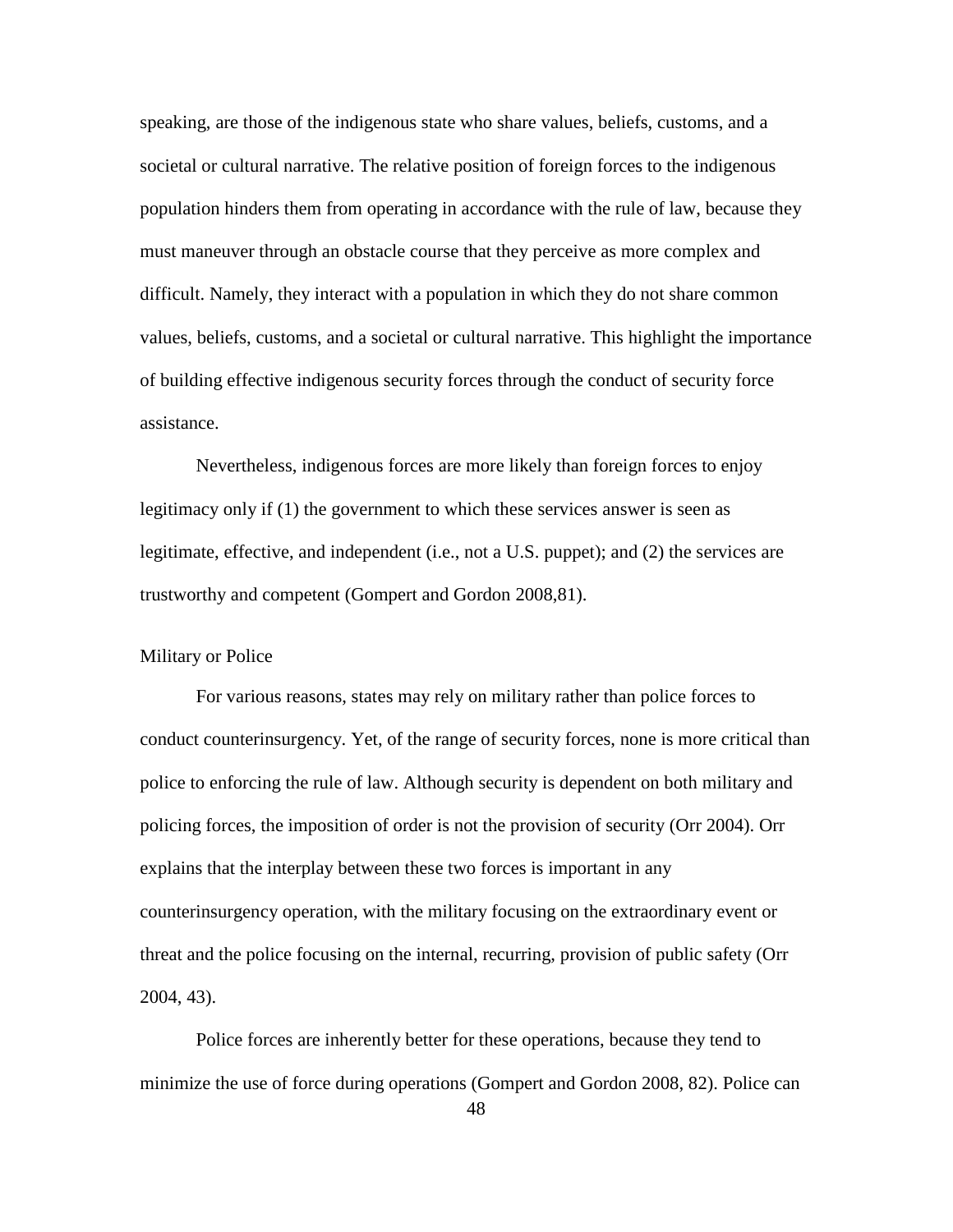be both more effective and more legitimate than military forces, especially if combined with fair, efficient, and transparent justice and penal systems. In comparison, military force, being inherently clumsier and more lethal, may intimidate more than reassure the population, especially when insurgents are hidden in urban areas.

The benefit provided to police by their relative position to the indigenous population is particularly evident when cultural barriers exist. Wrongful arrests and civilian casualties are inevitable when insurgents look like other military-age males (Gompert and Gordon 2008). Such mistakes further the separation between the indigenous government and the population and aid insurgent recruiting. Military forces are more likely to make deadly mistakes than police, who abide by rules of engagement designed to minimize violence.

This situation is further worsened when security has deteriorated to the point that ordinary police are inadequate. In these situations, experience indicates that it is better to use high-performance, quick-response forces skilled in both policing and light combat than to rely upon regular military security forces (Gompert and Gordon 2008, 82). These specialized, constabulary forces capable of both law enforcement and low-intensity operations, are more legitimate in the view of the population and more proficient than regular military security forces, at least against small insurgent concentrations. Regular military forces are inculcated with doctrine, training, and rules of engagement that are often unproductive and sometimes counterproductive in a struggle with insurgents in the midst of a contested population (Gompert and Gordon 2008).

Nevertheless, the use of police or constabulary forces is not of itself a guarantee that such forces will adhere to the rule of law. In many post-conflict states, police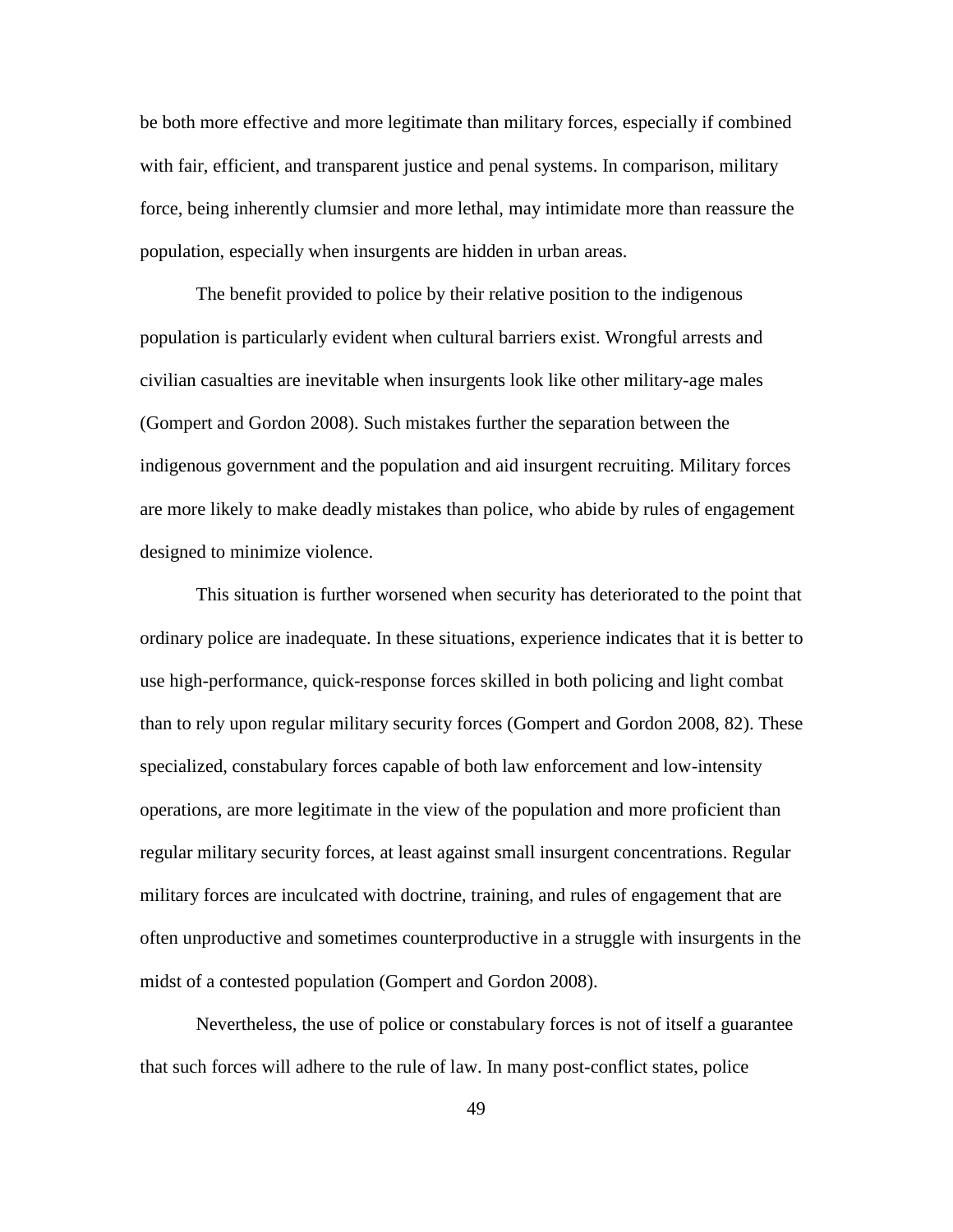institutions that are closely associated with, or an outgrowth of, military security institutions are not integrated into a system of civil restarts and oversight (Orr 2004, 43). The development of the rule of law in these states is often hindered because law enforcement is handled by military forces instead of police, where the reconstruction of the judiciary, legal profession, humane correctional institutions, regulatory and oversight framework, and civil and property codes often languishes while the police operate as an extension of a military security force (Orr 2004).

# Regular or Irregular

Insurgency theorists commonly discuss the requirement on the part of the insurgent to leverage time, space, and political will against the competing actions of the indigenous government (Galula 1962). For example, insurgents draw strength from having bases and safe areas to instigate attacks, development insurgent forces, coordinate political processes to put forward alternative governance, and hide from security forces to protract the conflict. Accordingly, there is an incentive for foreign and indigenous security forces to respond with lethal operations to strike back at the insurgents. "Many special operations units were originally formed specifically to conduct counterterror missions–that is, direct action. When deployed to Iraq and Afghanistan, it is only reasonable to expect them to do what they have been trained for" (Sepp 2010, 132).

A good example is the U.S. experience with the Phoenix Program in Vietnam. The Phoenix Program placed infrastructure neutralization (killed, captured, or rallied) quotas on the intelligence and operations coordinating centers and used the total number of infrastructure personnel neutralized to determine if the campaign were successful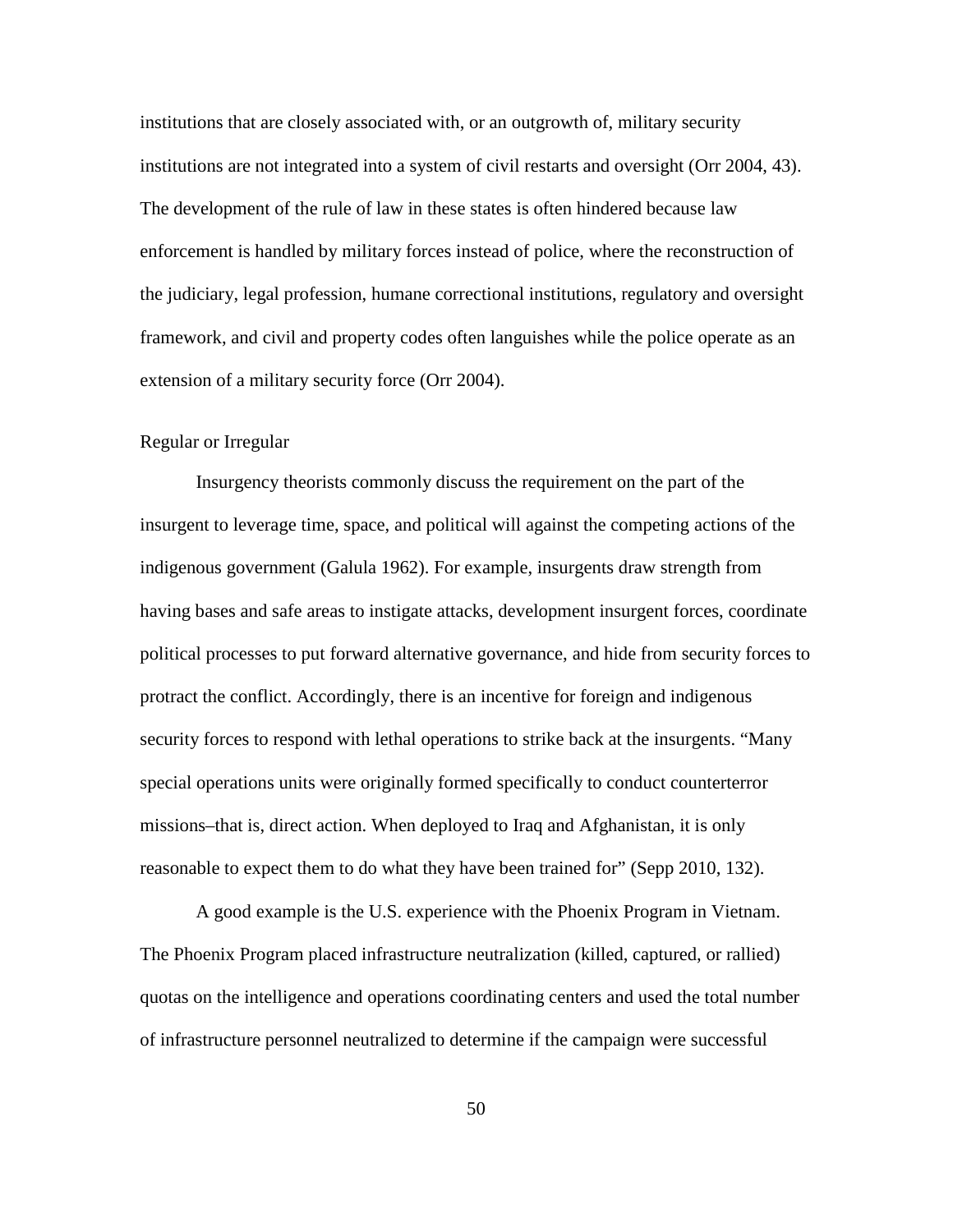(Tovo 2006). However, this approach confused measures of performance with measures of effectiveness.

The objective of the Phoenix Program was to limit the infrastructure's ability to support operations and exercise control over the population. Neutralization numbers did not measure whether the overall campaign was making progress towards these objectives. The second problem with the Phoenix Program quotas was that they caused dysfunctional organizational behavior. Driven to achieve neutralization quotas, police and military units often detained innocent civilians in imprecise cordon and sweep operations (Tovo 2006, 31). The overburdened legal system then took weeks or months to process detainees; the jails and holding areas provided the Viet Cong with an excellent environment for recruiting and indoctrinating previously apolitical civilians. The quota system bred corruption, as families paid bribes to secure the release of their relatives while others settled personal scores by identifying their personal enemies as members of the Viet Cong infrastructure (Tovo 2006, 31).

Similarly, foreign and indigenous security forces are also encouraged to develop and utilize their own irregular counterinsurgency forces, which are then used to locate and kill insurgents in their bases and safe areas for the purpose of achieving attrition. Of the numerous missions irregular forces perform, two are especially relevant to counterinsurgency: training and advising of local forces and conducting covert operations against insurgents and other high-value targets. The latter is an important mission in eliminating the most dangerous insurgents.

This is the case under both population- and enemy-centric counterinsurgency theories, although the scope and scale of the operations would be larger in enemy-centric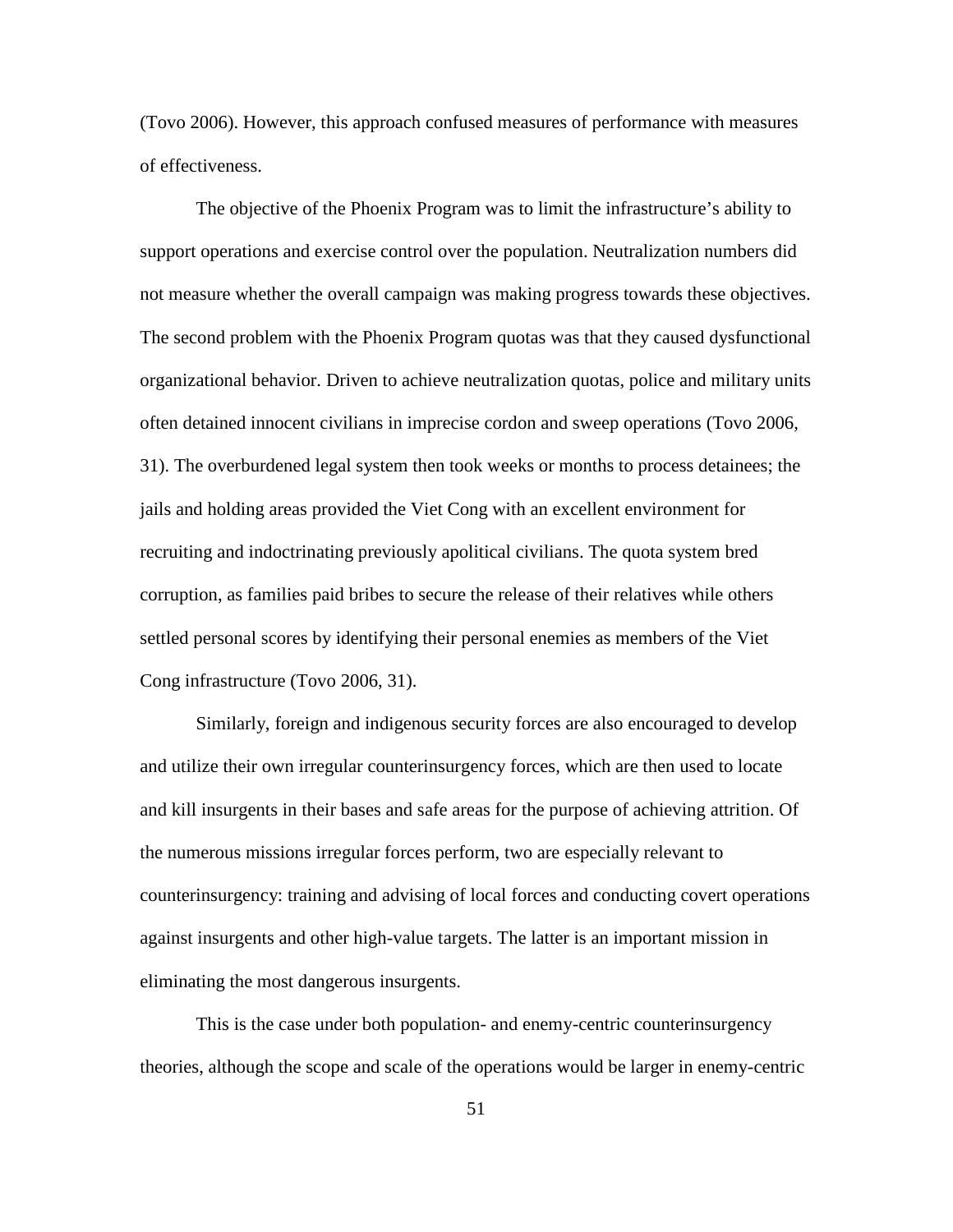operations. Nevertheless, creating such forces before a sufficient policing capability can result in "death squads" or "secret police" activity, which is fundamentally counterproductive to population-centric counterinsurgency (Killcullen 2009, 62). As a result, irregular forces in developing countries are often misused for political ends.

#### Security Force Corruption

Practitioners conducting security force assistance often identify corruption as a major constraint on the development of indigenous counterinsurgency forces (Iraqi Federal Police Advisor Guide 2010; Killcullen 2009). Although the connection between corruption and effectiveness is intuitive (e.g., nepotism in promotion and theft of payroll degrades combat readiness), corrupt security forces also detract from the establishment or maintenance of the rule of law.

The security forces are the most visible agents of the government and are expected to protect the population from insurgents and criminals. This requires security forces to connect with the population through engagement throughout local communities. Security foster better relationships when their operations treat the population with respect and decency, while maintaining authority and providing adequate security. Importantly, the goal of the security forces is to create a mutually beneficial relationship with the population. Security forces protect and secure the population, who in turn provide information on insurgents and criminals. Security forces then convert the information into intelligence and actions to make arrests or prevent criminal acts, which further secure the population. Because insurgents and criminals retaliate against those who provide such information, security forces must also protect the families of these informants.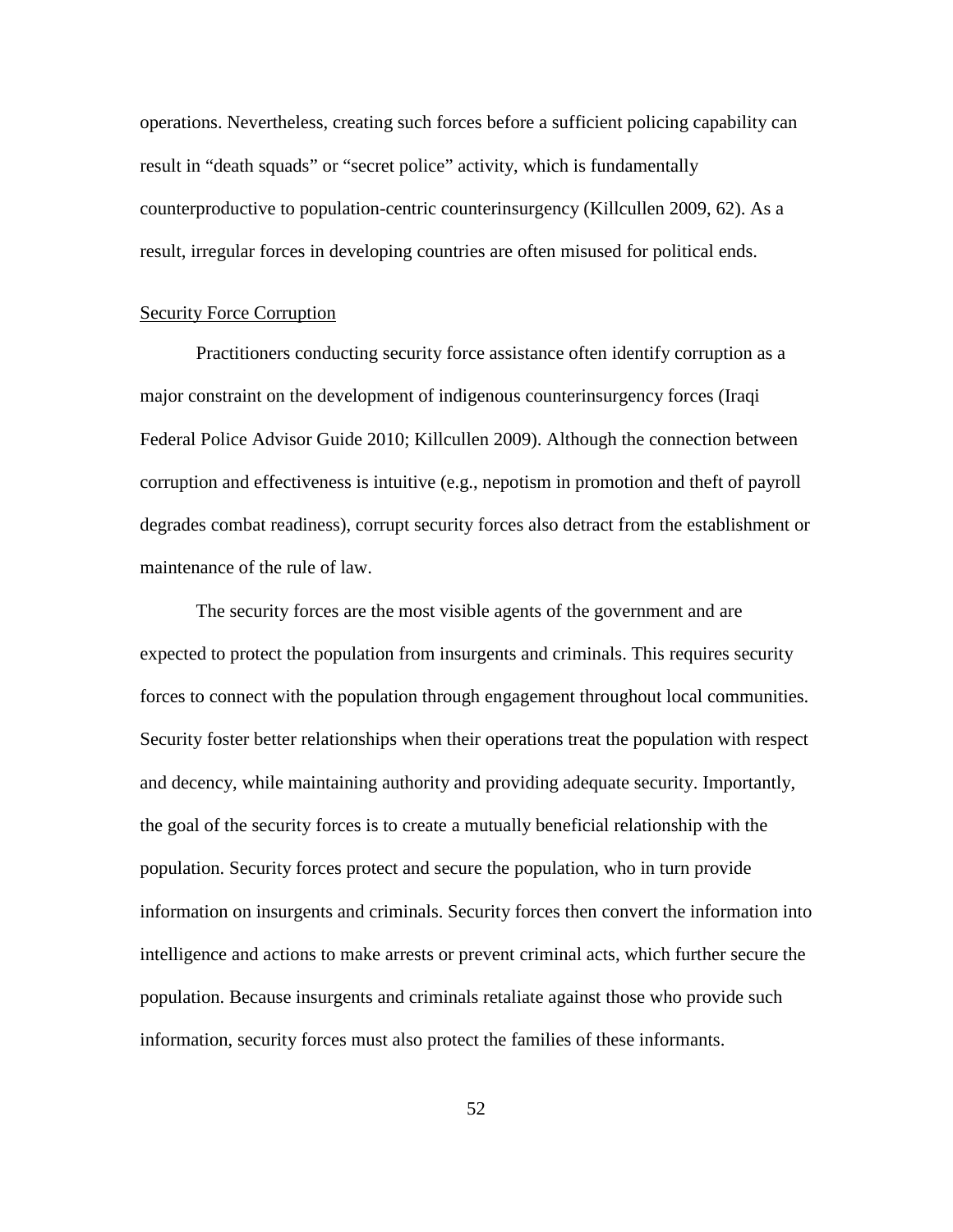The population is less likely to trust corrupt security forces. Specifically, security forces neglect their duty to protect the population when they use their position for personal financial gain or accept bribes from insurgent groups, criminals, or political elites. This is especially true in states where the security forces were used by political leaders to coerce and brutalize the population. Security forces are hindered by their own history in these circumstances. Corruption hinders security forces from adhering to the rule of law and foster legitimate governance.

Arguably, the corrupt practices described above are obvious and security forces are likely to take active measures to reduce or eliminate them. Yet, this assumes an ethnocentric view of counterinsurgency operations, i.e., that the security forces are the arbiters of what constitutes corruption. However, security forces are at risk to neglect the possible ways that their conduct may be interpreted by the indigenous population as being corrupt. As discussed previously, security forces often ignore or contravene judges' orders. The population perceives these acts as arbitrary and disrespectful of the legal process. Yet from the perspective of security forces, it is merely an effort to correct substantive defects in the judicial process.

For example, security forces may free suspects because they are convinced that the evidence against them was obtained through coerced confessions elicited after beatings or torture. At other times, security forces order the continued detention of suspects when they are convinced that judicial release orders were influenced by nepotism, bribery, or intimidation (Stromseth et al. 2006, 323). These acts are well intentioned and in accordance with the substantive values associated with the rule of law. Nevertheless, they have the inevitable appearance of being arbitrary and capricious from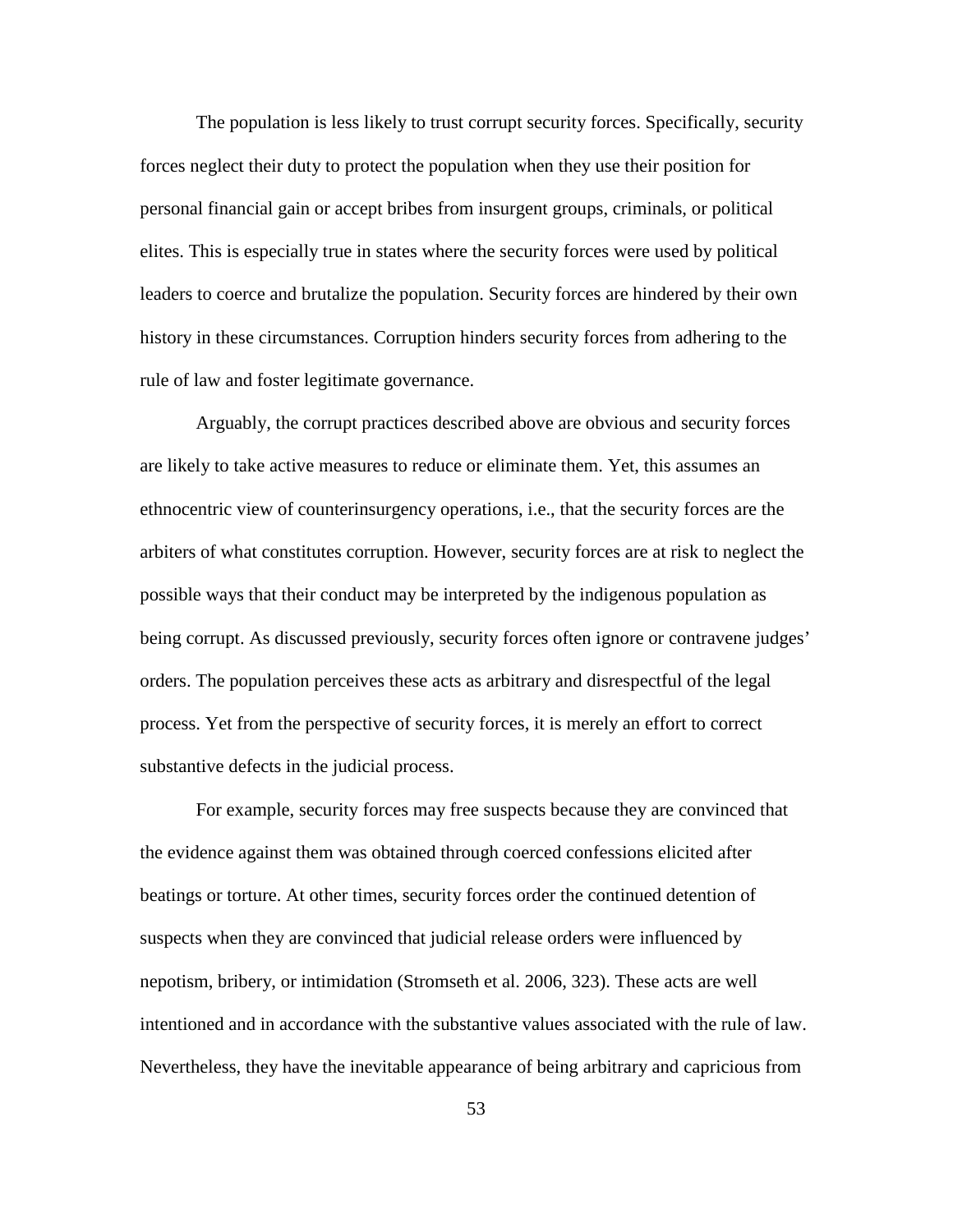the perspective of the indigenous population. Obviously, security forces do not intend this result.

# Institutional Logic

Similar to structural mechanisms that explain people's choices as a direct function of their position in a material landscape, i.e., an exogenous obstacle course of physical constraints and resources, institutional mechanisms employ a logic-of-position where rational individuals confront an obstacle course comprised of man-made organizations, rules, or conventions. To separate institutionalist claims from structural causality, these constraints must be unintended legacies of past choices made amid structural ambiguity or unpredictability, not intentional solutions or adaptations to structural conditions (Parsons 2007). I describe below two institutional mechanisms affecting counterinsurgency security forces: (1) their civil-military tradition, and (2) their force rotation schedule.

#### Civil-military tradition

A state's civil-military tradition has a significant impact on its ability to conduct counterinsurgency operations or to advice and assist host nation security forces to do the same. Specifically, two major Western traditions, based on national culture, have been used to produce forces for executing security tasks in post-conflict settings (Orr 2004; Record 2007). One is an Anglo-American model that avoids domestic paramilitary police forces; the second is the continental model that embraces domestic paramilitary forces.

The Anglo-American model results in a force structure that emphasizes regular military forces over paramilitary and police forces. Consequently, states such as the U.S.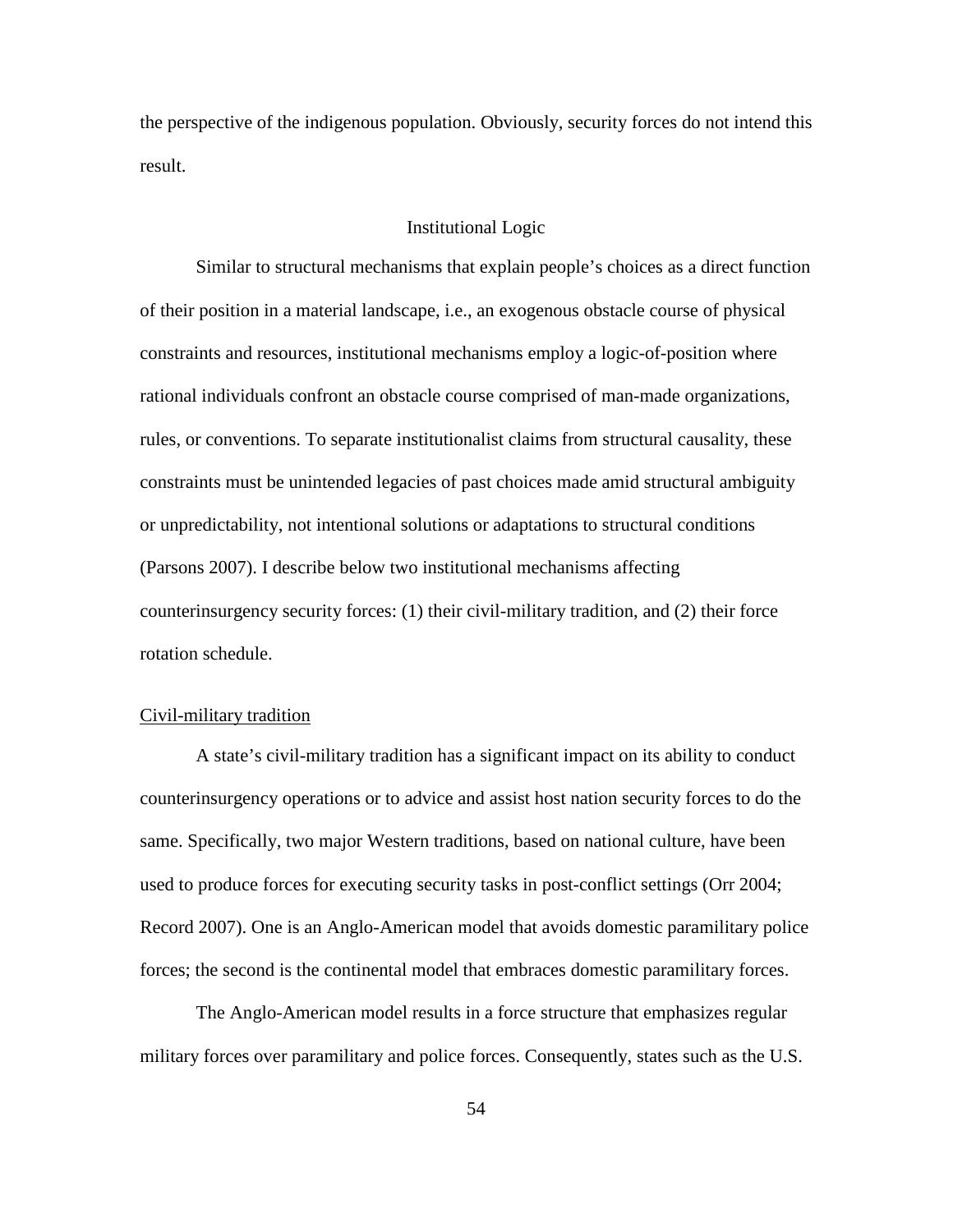take these traditional military forces organized, equipped, and trained for combat, and utilize them for counterinsurgency. Yet, military security forces lack the ability to perform normal, non-threatening neighborhood law enforcement and public safety functions. Moreover, as discussed above, military forces are inherently poorer at using rectitude and discriminate force. Thus, the simple two-tiered (police-and-military) model to which the U.S. utilizes, in part because of their civil-military tradition, it inherently limiting.

The second major Western tradition is illustrated by counties with a tradition of national police organizations that possess paramilitary skills (Orr 2004; Record 2007). Under the continental model, security forces offer capacity that spans the gap between normal policing and military forces. They are specially equipped and trained for either large-formation operations as an adjunct to the military or for more dispersed and localized police functions. The Italian Carabinieri, the French Gendarmarie, and the Spanish Guardia Civil are examples (Gompert and Gordon 2008, 187-88). These organizations are composed of policemen but are capable of military-like actions in situations in which local police lack the training, firepower, and other specialized equipment to overcome heavy insurgent resistance.

Under this tradition, paramilitary police are able to function with regular police, with regular military forces, and on their own. In the Balkans in the 1990s, for example, the Carabinieri and military police units from other nations, operating under Carabinieri control, were able to diffuse difficult, riot situations with minimal use of force, backing up less well-armed local police (Gompert and Gordon 2008, 188). The paramilitary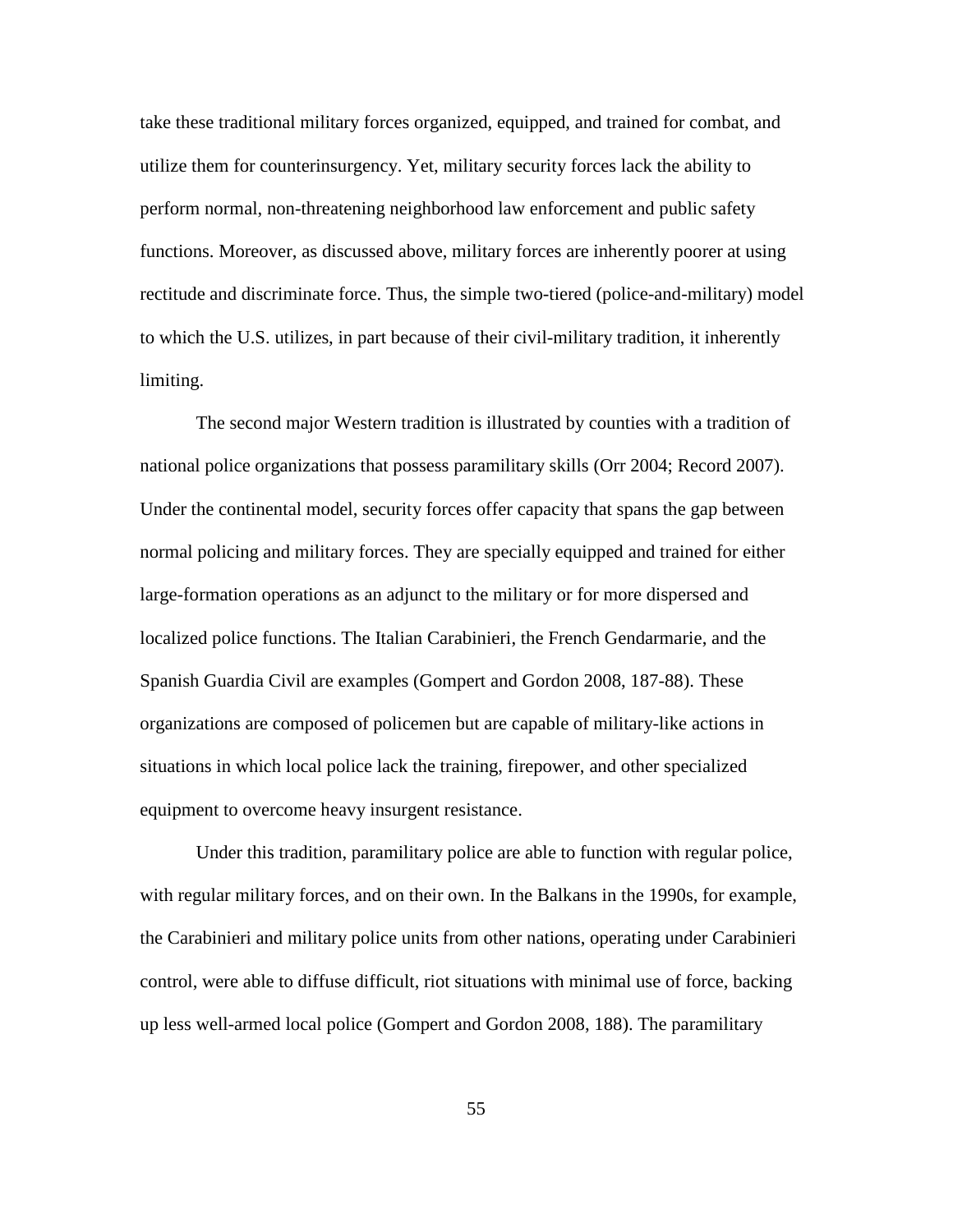nature of these constabulary units provided them the option of quickly transitioning to the use of more force if the need arose.

Consequently, a state's civil-military tradition can significantly assist or hinder their ability to conduct counterinsurgency operation in accordance with the rule of law. Importantly, a state's civil-military tradition is an unintended legacies of its past choices (socio-political and legal, to name just a few) made during the state's formation or as a product of political evolution. These traditions are not an intentional solutions or adaptation to the requirements of counterinsurgency force management.

#### Force Rotation Schedule

Another institutional constraint derives from a state's decision to rotate counterinsurgency forces in to and out of the theatre of operation. Scholars have critiqued the U.S. military's ability to build effective local forces, citing the performance of police in Iraq and Afghanistan (Gompert and Gordon 2008, 231). This deficiency, in part, stems from the U.S. policy that rotated units and advisors yearly. Such rotations hinder continuity and personal relationships, which are vital in developing local counterpart forces (Nagl 2005). Quality of the indigenous security forces is more important than quantity. Because it takes time to train high-quality forces, especially in countries that have not had such forces, short troop rotations that fail to provide continuity of training that would inculcate rule of law principles into indigenous security forces. In this way, U.S. policy, created to address unrelated force generation and retention concerns, unintentionally hindered the military's ability to conduct counterinsurgency operations.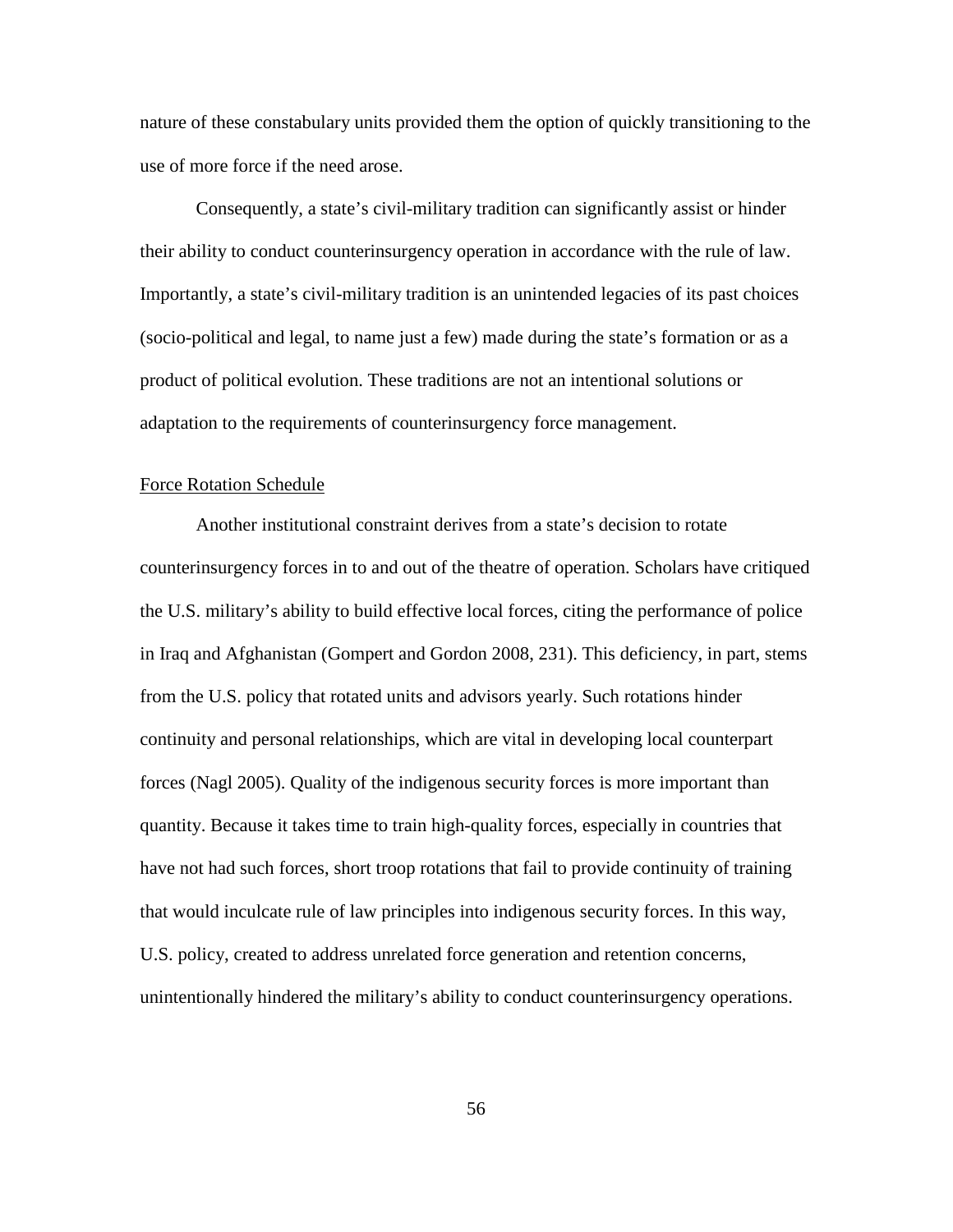# Ideational Logic

Ideational claims are a logic-of-interpretation that explains that individuals arrive at actions only through one interpretation of what is possible or desirable (Parsons 2007, 13). Ideational claims do so by asserting that persons have historically situated ways of interpreting things around them (Parsons 2007, 13). I describe below two ideational mechanisms that constrain security forces from adhering to the rule of law: (1) the preference to use conventional the security forces, and (2) the preference to conduct lethal operations. Both ideational mechanisms are counterintuitive and relate to how military commanders employ their security forces.

## Conventional Security Forces

Intuitively, we should expect that states would deploy and then utilize security forces that best support the circumstances just described, since it is in a state's interest to properly construct and train forces to accomplish their mission. In fact, a popular critique of the U.S. military is that it is generally not well prepared to conduct post-conflict security and counterinsurgency, because its forces are trained and equipped principally to fight and win wars. Critics support this critique by positing that maintaining the peace in the aftermath of war requires a different forces, doctrine, training, and equipment than fighting the war itself (Nagl 2005). However, we know empirically that states often deploy conventionally trained forces with the capacity to deliver massive firepower to conduct counterinsurgency despite the obvious incompatibility (Nagl 2005).<sup>[10](#page-63-0)</sup>

<span id="page-63-0"></span> $10$ It is arguable that another factor contributes to the use of conventional forces to conduct counterinsurgency. Namely, conventional forces are often the only forces available in a post-conflict environment, because they are already present in the theater of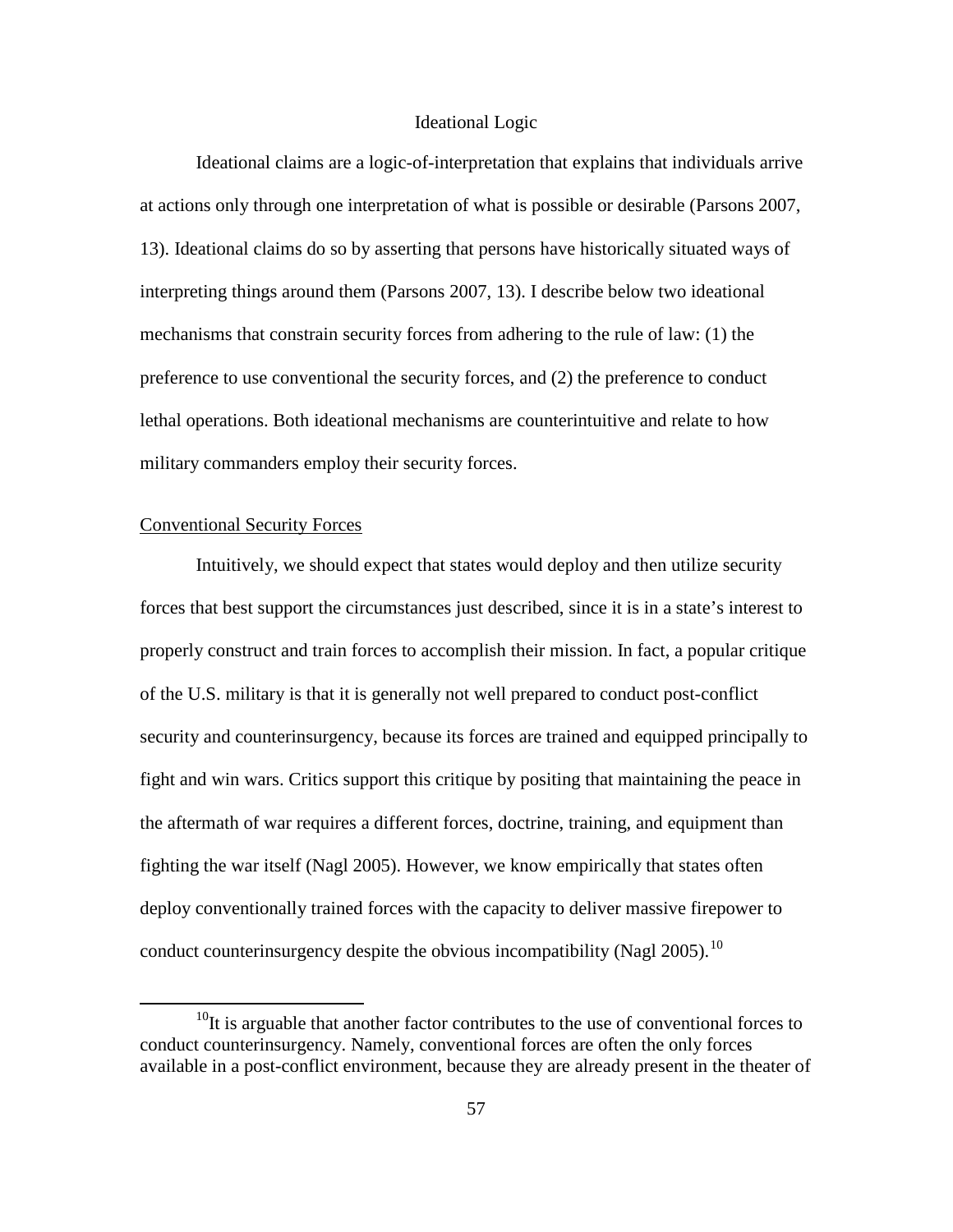Thus, the issue is not whether security forces are capable of using coercive power; rather, the issue is whether security forces will exercise rectitude and restraint in the exercise of that power. Yet, having deployed conventionally trained troops and large amounts of firepower, the counterinsurgency commander generally feels compelled to use them (Nagl 2005; Rid et al. 2010).<sup>[11](#page-64-0)</sup> In other words, the counterinsurgent commander is induced by a historical and social construction to employ security forces contrary to espoused doctrine, simply because those forces are available for use.

### Lethal Operations

 $\overline{a}$ 

Similarly, scholars have recognized that organizations favor policies that will increase the importance of the organization, seek to obtain and protect capabilities that they view as essential to their essence, and demonstrate comparative indifference to functions not viewed as essential (Allison and Halperin 1972). In other words, organizations develop an organizational culture. By virtue of long years of training and education, officers are inculcated with patterns of thinking that reflect this culture (Long 2006). Thus, military leaders are induced to favor the employment of forces and the conduct of operations in accordance to the military culture to which they are a part. However, for some these patterns are both incredibly useful in high-intensity conflict and incredibly inappropriate in counterinsurgency. Long provides several examples:

operations following the end of armed conflict. Nevertheless, it is conventional forces that find themselves tasked to conduct counterinsurgency operations.

<span id="page-64-0"></span><sup>&</sup>lt;sup>11</sup>Many special operations units were originally formed specifically to conduct counterterror missions. Rid acknowledges that when these units were deployed to Iraq and Afghanistan, it is only reasonable to expect them to do what they have been trained for (Rid et al. 2010, 132).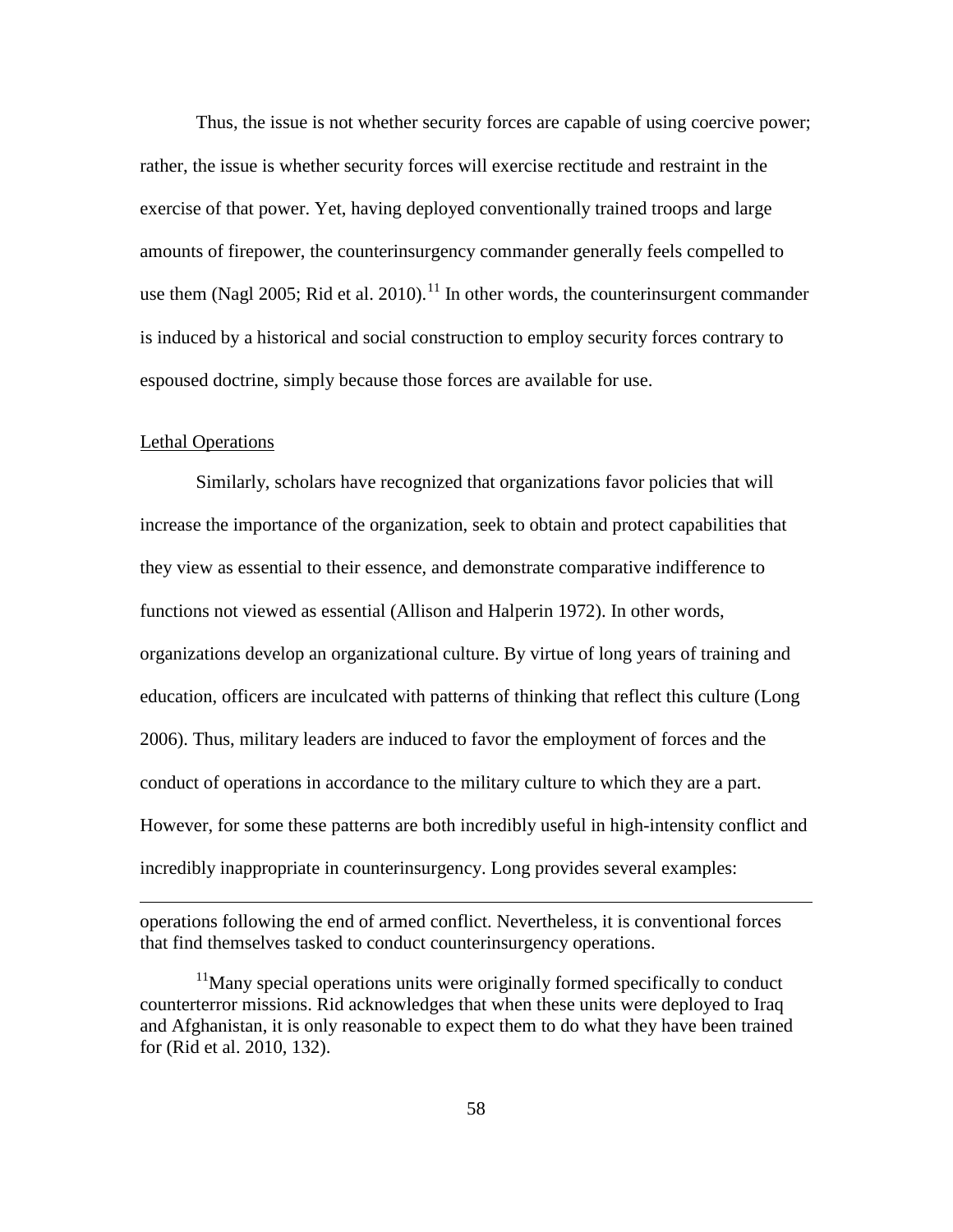One is the search for decisive battle. Another is the drive to maximize use of available firepower. The understandable desire to protect and provide comfort to their units encourages officers to (1) adopt force protection measures that limit effectiveness and (2) create large, comfortable bases away from the population. These patterns are so deeply inculcated that officers seldom recognize them, much less correct them. (Long 2006, 26-27)

Thus, the counterinsurgent commander induced to employ security forces contrary to espoused doctrine, because of the military culture to which he belongs.

# Psychological Logic

Psychological claims assert that people perceive the world around them through hard-wired instincts, affective commitments, and/or cognitive shortcuts (Parsons 2007, 13). With the exception of rare variants that are just about hard-wired preferences of rational actors, they always imply irrationality (Parsons 2007, 13). I describe below a psychological factor that explains why security forces deviate from the rule of law when conducting counterinsurgency. Namely, counterinsurgent forces that are violently attacked reciprocate with indiscriminate violence.

As expressed in the literature reviewed above, insurgent and counterinsurgent forces struggle for the control of the populace through their use of coercive power and their ability to foster legitimacy. These factors are not mutually exclusive and are often utilized by both sides of the conflict to various degrees simultaneously. The population's support for the government and, by extension counterinsurgency forces, is conditional. Force has the potential to weaken and strengthen both the insurgency and the perception of incumbent regime's legitimacy. Thus, the literature strongly suggests that counterinsurgency is likely to succeed when security forces use coercive force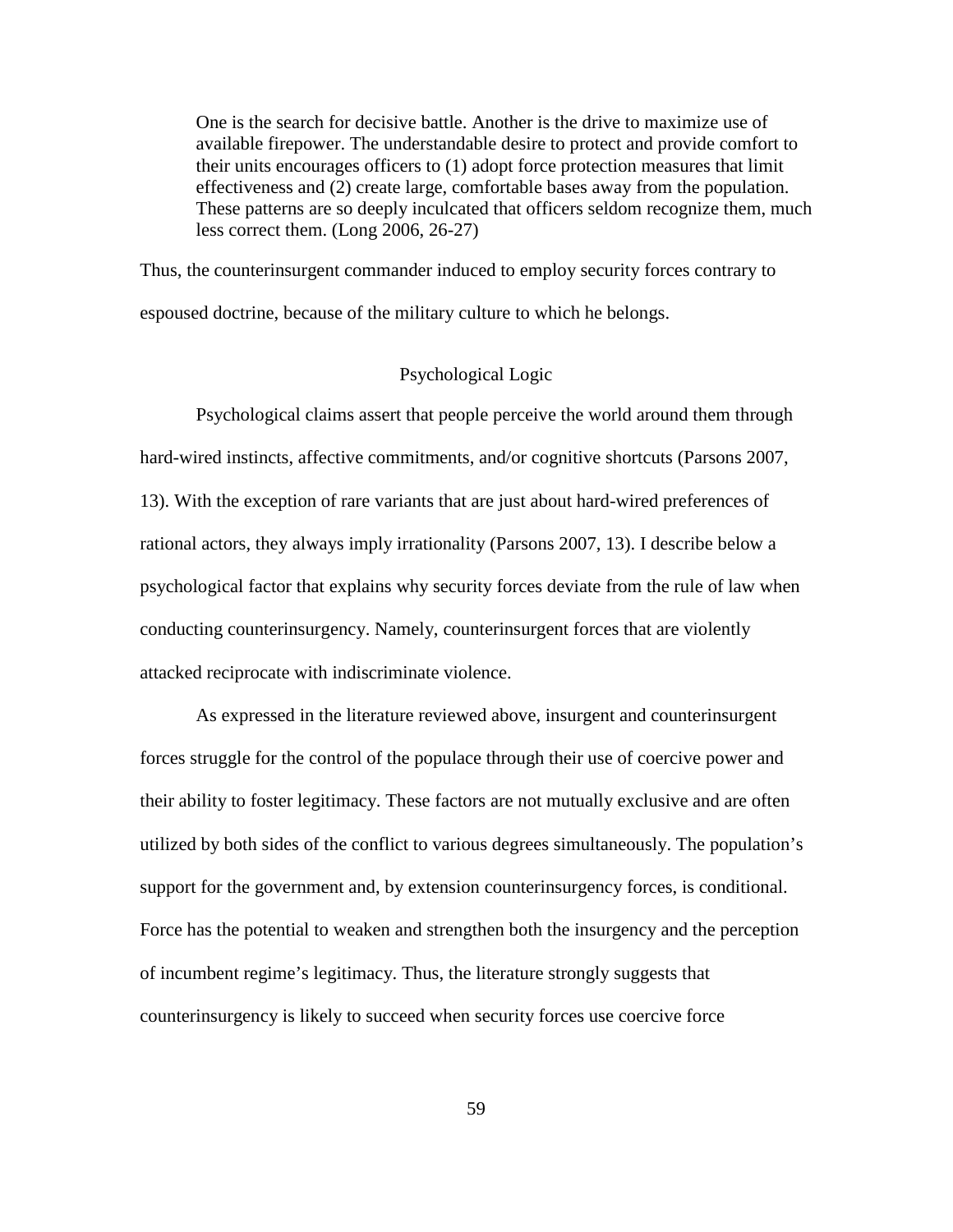legitimately, practice rectitude, and adhere to principles that foster legitimate governance, i.e., principles contributing to the rule of law.

Thus, we would expect to see security forces acting in accordance with the rule of law; specifically, security forces should use force only discriminately, even when attacked by insurgents. Nevertheless, security forces often do the opposite. O'Neil offers the examples of the Peruvian and Sri Lankan governments, whose armed forces were responsible for large-scale violence against civilians in the mid-1980s when responding to terrorist attacks (2005, 160). Similarly, he provides the example of Northern Ireland during 1960s. Here, the British initially responded with indiscriminate force, but modified their approach.

[The] British initially reacted to IRA violence by relying on military units and harsh policies such as internment without trial, which was perceived as unjust, indiscriminate, and abusive. When this backfired, contributing instead to increased Catholic support for the IRA, the British rethought their policy, opting for more judicious treatment of suspects, enhanced discipline for military units, and a gradual turnover of the antiterrorist mission to police forces that received support (especially intelligence) from the military. (O'Neil 2005, 175)

Contrast these operations with those of security forces conducting counterinsurgency in accordance with the enemy-centric theory. According to that approach, violence is effective and efficient. Yet, this approach is fundamentally at odds with populationcentric theory. Moreover, the aforementioned psychological claim provokes security forces to use indiscriminate violence even through theory and doctrine requires restraint.

The result of these psychological mechanisms is an escalating and indiscriminate use of military firepower. The expected derivative consequence of this escalation is often an increase in the security forces alienation from the population. Consequently,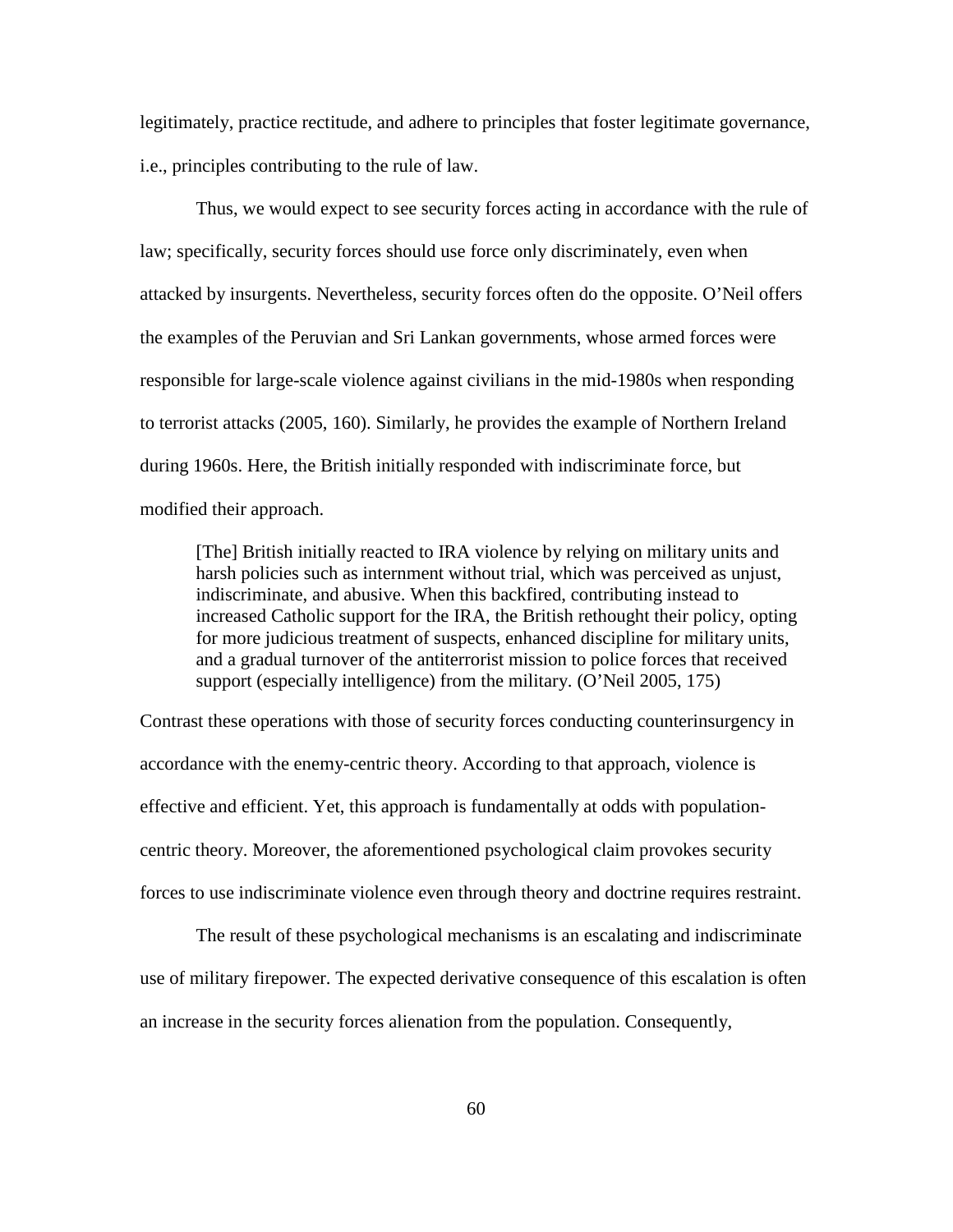counterinsurgency dominated by conventional forces and lethal operations fails to adhere to rule of law principles as prescribed by population-centric counterinsurgency theory.

#### Conclusion

In this chapter I utilize the counterinsurgency and rule of law literature described in chapter 2 to explain why U.S. Army rule of law doctrine contained in FM 3-07 and the *Rule of Law Handbook* is more suitable for counterinsurgency than the current rule of law doctrine contained in FM 3-24. As discussed above, the key aspects of the rule of law posited by FM 3-24 unnecessarily incorporate too much substantive rule of law theory. This reliance on substantive principles is contrary to other U.S. Army doctrine regarding the rule of law and inconsistent with the themes of counterinsurgency appearing throughout FM 3-24. Thus, I conclude that the rule of law framework found in other U.S. Army doctrine is more suitable for counterinsurgency and propose its use for the analysis conducted in the remaining sections of this chapter.

Building upon the counterinsurgency theory explained in chapter 2, I describe why security forces that follow the rule of law are more likely to defeat an armed insurgency in the second section of this chapter. This is true for two reasons. First, their coercive power is more credible when used with rectitude and used discriminately. Second, operations conducted under the rule of law foster perceptions of legitimacy. This is accomplished under the hearts and mind approach through our expanded notion of security, under the rational actor approach through the employment of the proper incentives and sanctions, and under the transformational approach through the creation of alternative grievance mechanisms.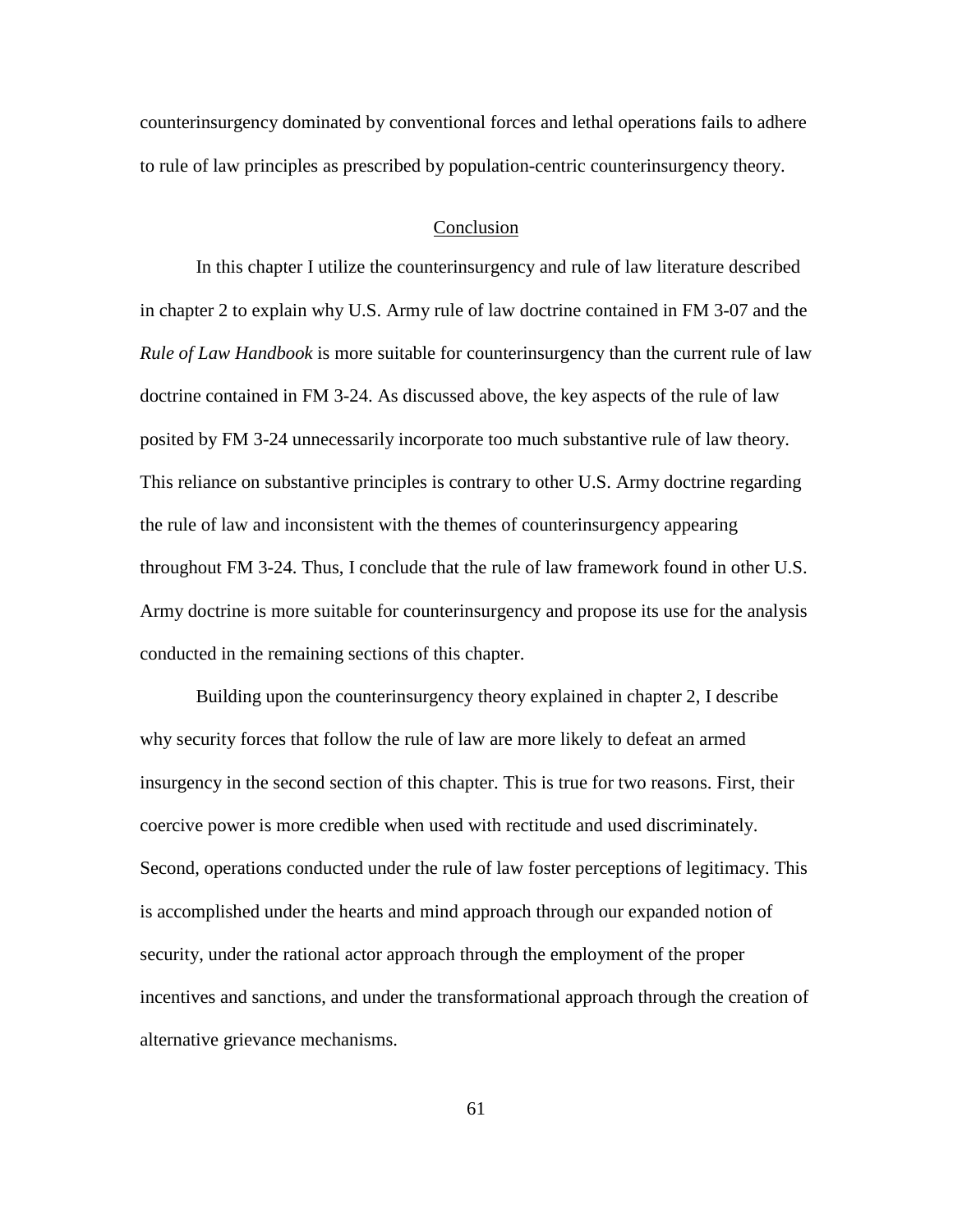Lastly, I identify and describe several hidden or counterintuitive factors that influence counterinsurgency forces from following the rule of law. Specifically I use structural, institutional, ideational, and psychological causal logics to show on factors such as force composition, rotation patterns, corruption, civil-military traditions, military culture, and irrational psychological motivations influence operations.

In chapter 5, I draw from this analysis and make specific conclusions and recommendations regarding U.S. Army doctrine. I will also offer suggestions for future study.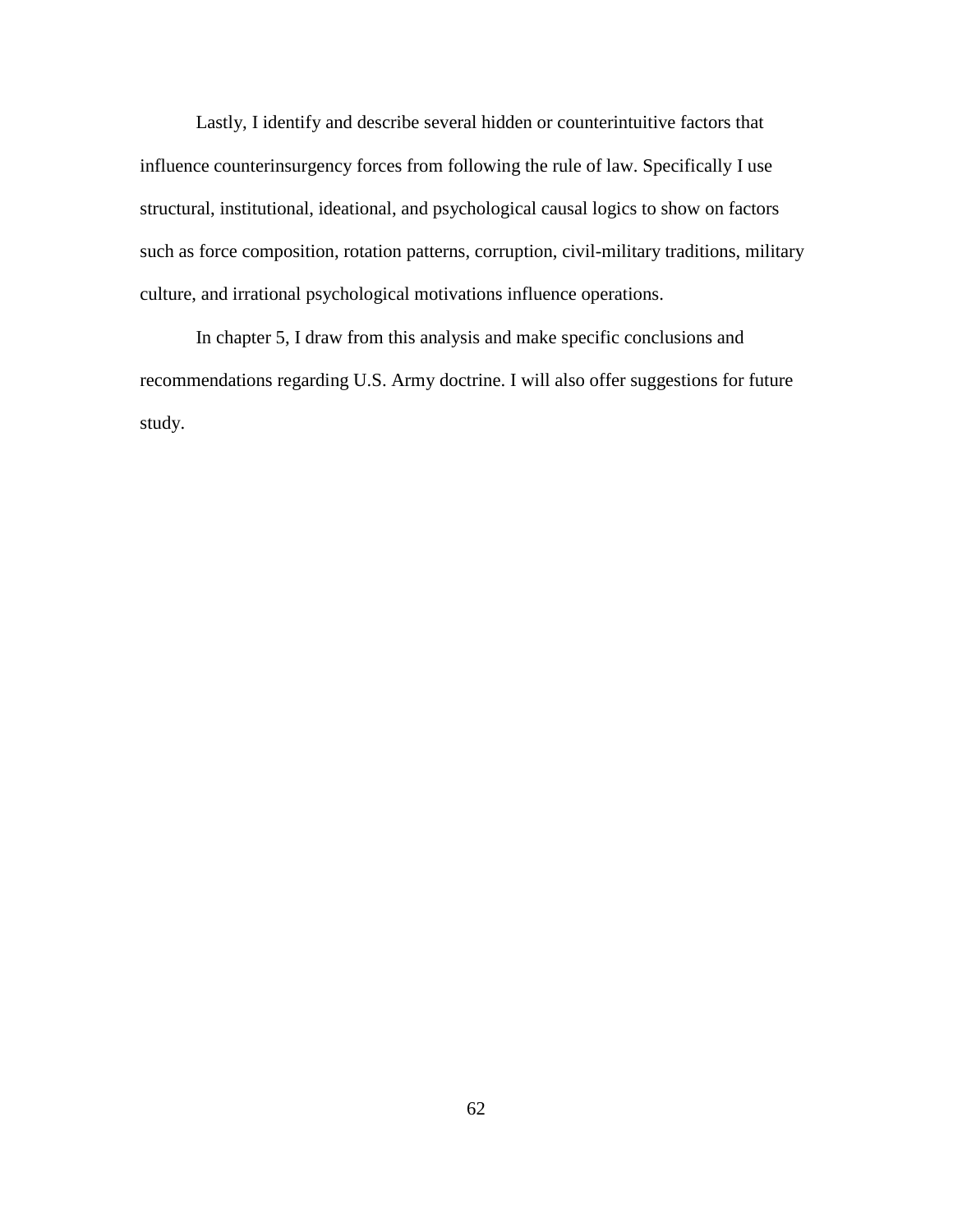# CHAPTER 5

#### CONCLUSIONS AND RECOMMENDATIONS

### **Conclusions**

I examined in the preceding chapters the insurgency and rule of law theories within the context of security forces conducting counterinsurgency operations. By examining and analyzing the relevant portions of these theories, I provide the conclusions listed below.

First, current U.S. Army doctrine regarding the rule of law contained in FM 3-24 conflicts with other U.S. Army rule of law doctrine, is internally inconsistent, and is unsuitable for use in counterinsurgency. I make this conclusion by illustrating how other U.S. Army rule of law doctrine, contained in FM 3-07 and the *Rule of Law Handbook*, more wisely incorporates competing rule of law theories and formulates a rule of law framework appropriate for counterinsurgency operations. This framework balances competing rule of law theories and takes a conservative approach regarding the inclusion of controversial and unnecessary substantive rule of law principles.

Second, security forces conducting counterinsurgency operations are more likely to defeat an armed insurgency if their operations are conducted in accordance with the rule of law framework described in FM 3-07 and the *Rule of Law Handbook*. I make this conclusion by describing how two critical aspects of population-centric counterinsurgency theory connect to the rule of law.

Specifically, security forces influence the population through two instruments – credible coercive power and popular perceptions of legitimacy. Thus, I determined that their coercive power is more credible when used with rectitude and used discriminately.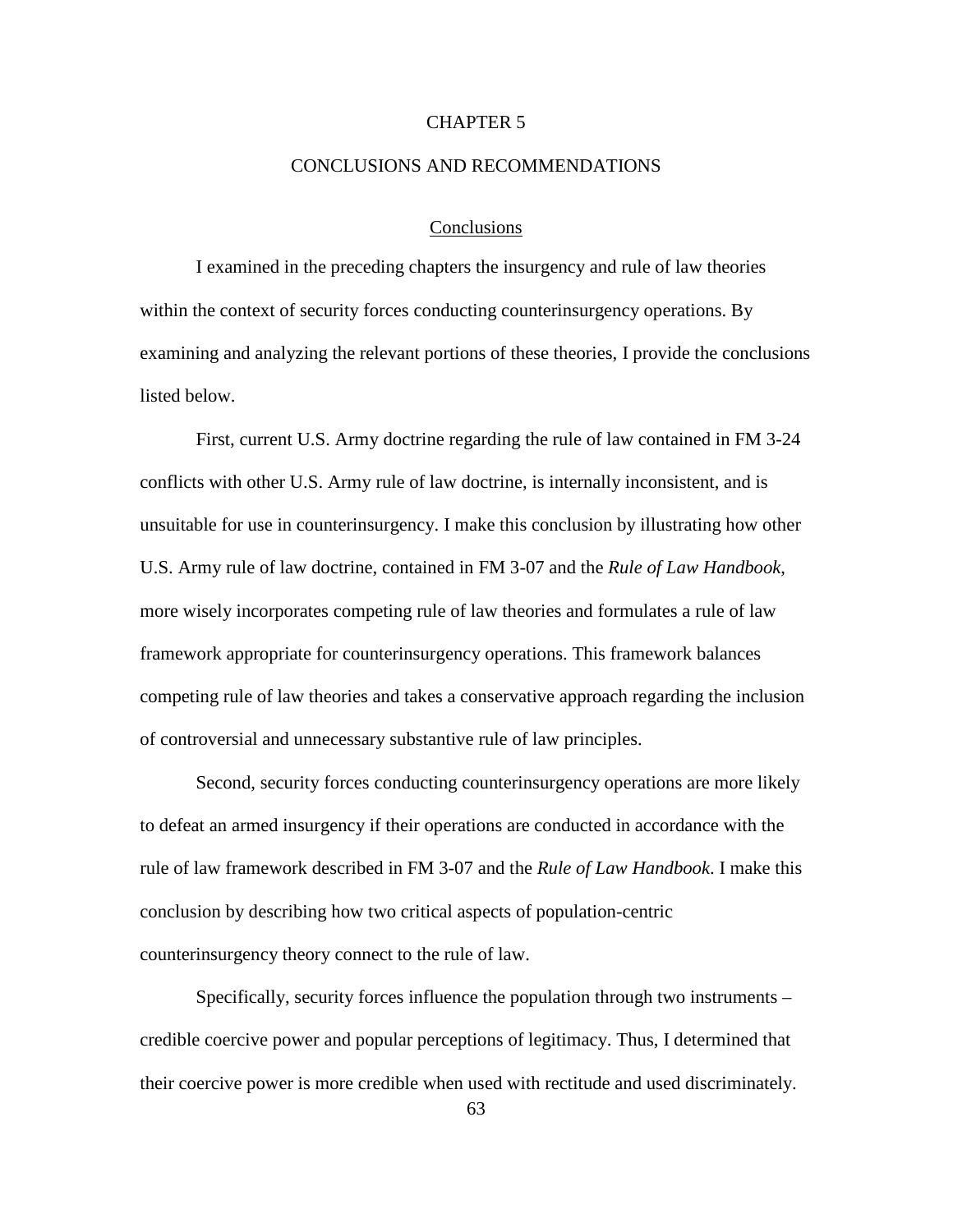These two factors are also tenets of the rule of law's principle that the state is bound to protect its populace in person and property. Additionally, by addressing the three approaches to population-centric counterinsurgency I found that operations conducted under the rule of law foster perceptions of legitimacy. This is accomplished under the hearts and mind approach through our expanded notion of security, under the rational actor approach through the employment of the proper incentives and sanctions, and under the transformational approach through the creation of alternative grievance mechanisms.

Lastly, I identified and described several hidden or counterintuitive factors that influence counterinsurgency forces from following the rule of law. Specifically I used structural, institutional, ideational, and psychological causal logics to describe how several factors such as force composition, rotation patterns, corruption, civil-military traditions, military culture, and irrational psychological motivations influence operations.

#### Recommendations

1. Based on my conclusion regarding the rule of law framework contained in U.S. Army doctrine, I recommend that FM 3-24 be revised. Specifically, I recommend that the aspect of the rule of law contained in FM 3-24 be removed and that the rule of law framework contained in FM 3-07 and the *Rule of Law Handbook* be inserted.

2. Based on my conclusion that security forces conducting counterinsurgency operations are more likely to defeat an armed insurgency if their operations are conducted in accordance with the rule of law, I recommend that U.S. Army rule of law doctrine emphasize the importance of security forces conducting operations in this manner. Consideration should be given to revising the *Rule of Law Handbook* to acknowledge the importance that the rule of law plays to security forces conducting counterinsurgency.

64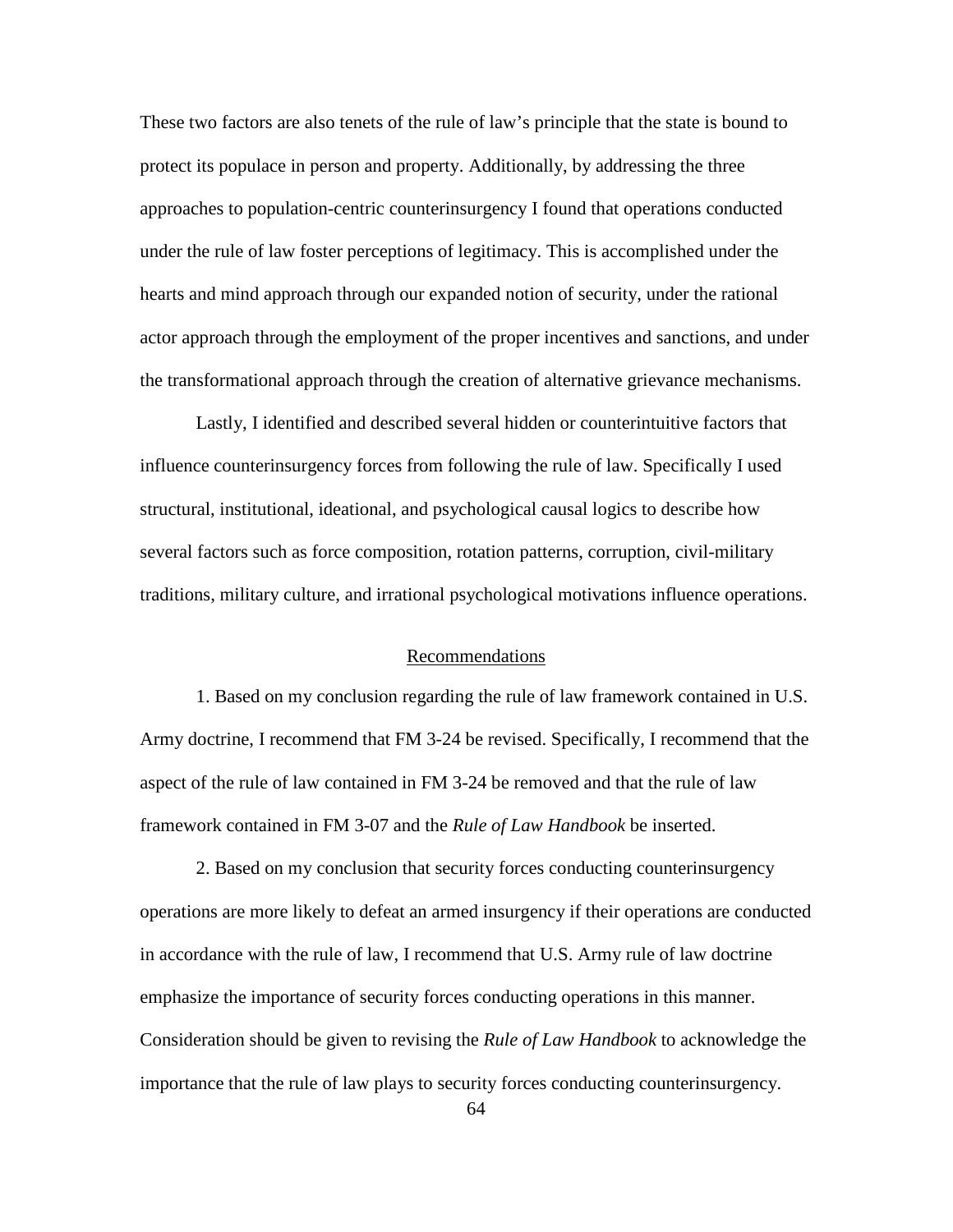This would constitute a much broader consideration of the rule of law to military practitioners, and would emphasize the importance of conducting security forces assistance to host nation security forces so that they conduct operations in this manner.

3. Based on my identification and examination of hidden and counterintuitive causal factors that assist or hinder security forces to conducting counterinsurgency operations under the rule of law, I recommend commanders consider these complex causal influences during the planning and conduct of operations in order to better conduct counterinsurgency operations. I also recommend that commanders encourage their staffs to utilize these causal logics in their planning and analysis.

4. I recommend that further research be conducted to examine whether there is empirical evidence that supports or contradicts my theoretical conclusion that security forces conduct counterinsurgency more effectively when adhering to the rule of law.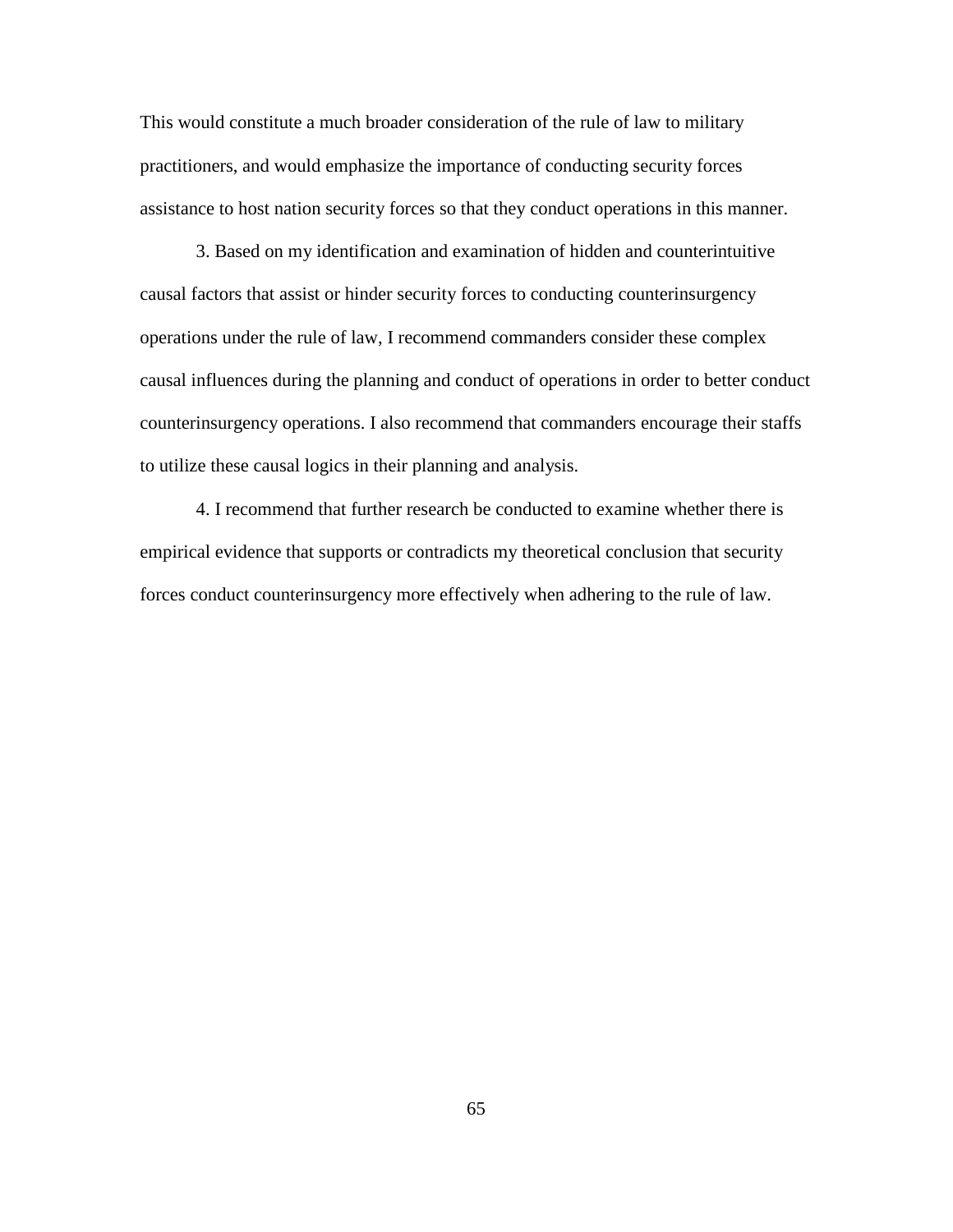## REFERENCE LIST

Allison, Graham T., and Morton H. Halperin. 1972. Bureaucratic politics: A paradigm and some policy implications. *World Politics*, vol. 24, *Supplement: Theory and Policy in International Relations* (Spring): 40-79

Arendt, Hannah. 1963. *On revolution.* New York: Viking

- Cohen, Eliot A., John Horvath, and John Nagl. 2006. Principles, imperatives, and paradoxes of counterinsurgency. *Military Review* (March-April): 49-53.
- Fallon, Richard H. 1997. The rule of law as a concept in international discourse. *Columbia Law Review*, 97: 7-8.
- Galula, David. 1964. *Counterinsurgency warfare: Theory and practice*. New York: Praeger.
- Gompert, David C., and John Gordon. 2008. *War by other means: Building complete and balanced capabilities for counterinsurgency*. Santa Monica, CA: RAND.
- Joes, Anthony James. 2006. *Resisting rebellion: The history and politics of counterinsurgency*. Lexington, KY: University of Kentucky.
- Kilcullen, David. 2009. *The accidental guerrilla: Fighting small wars in the midst of a big one*. Oxford: Oxford University Press.
- Kitson, Frank. 1991. *Low intensity operations: Subversion, insurgency and peacekeeping*. London: Faber and Faber.
- Long, Austin G. 2006. *On "other war": Lessons from five decades of RAND counterinsurgency research*. Santa Monica, CA: RAND, National Defense Research Institute.
- Mack, Andrew J.R. 1975. Why big nations lose small wars: The politics of asymmetric conflict. *World Politics* 27, no. 2: 175-200.
- McCuen, John J. 1966. *The art of counter-revolutionary war: The strategy of counterinsurgency*. Harrisburg, PA: Stackpole.
- Merom, Gil. 2003. *How democracies lose small wars: State, society, and the failures of France in Algeria, Israel in Lebanon, and the United States in Vietnam*. Cambridge, UK: Cambridge University Press.
- Murray, Williamson, and David H. Huntoon. 2006. *Strategic challenges for counterinsurgency and the global war on terrorism*. Carlisle, PA: Strategic Studies Institute, U.S. Army War College.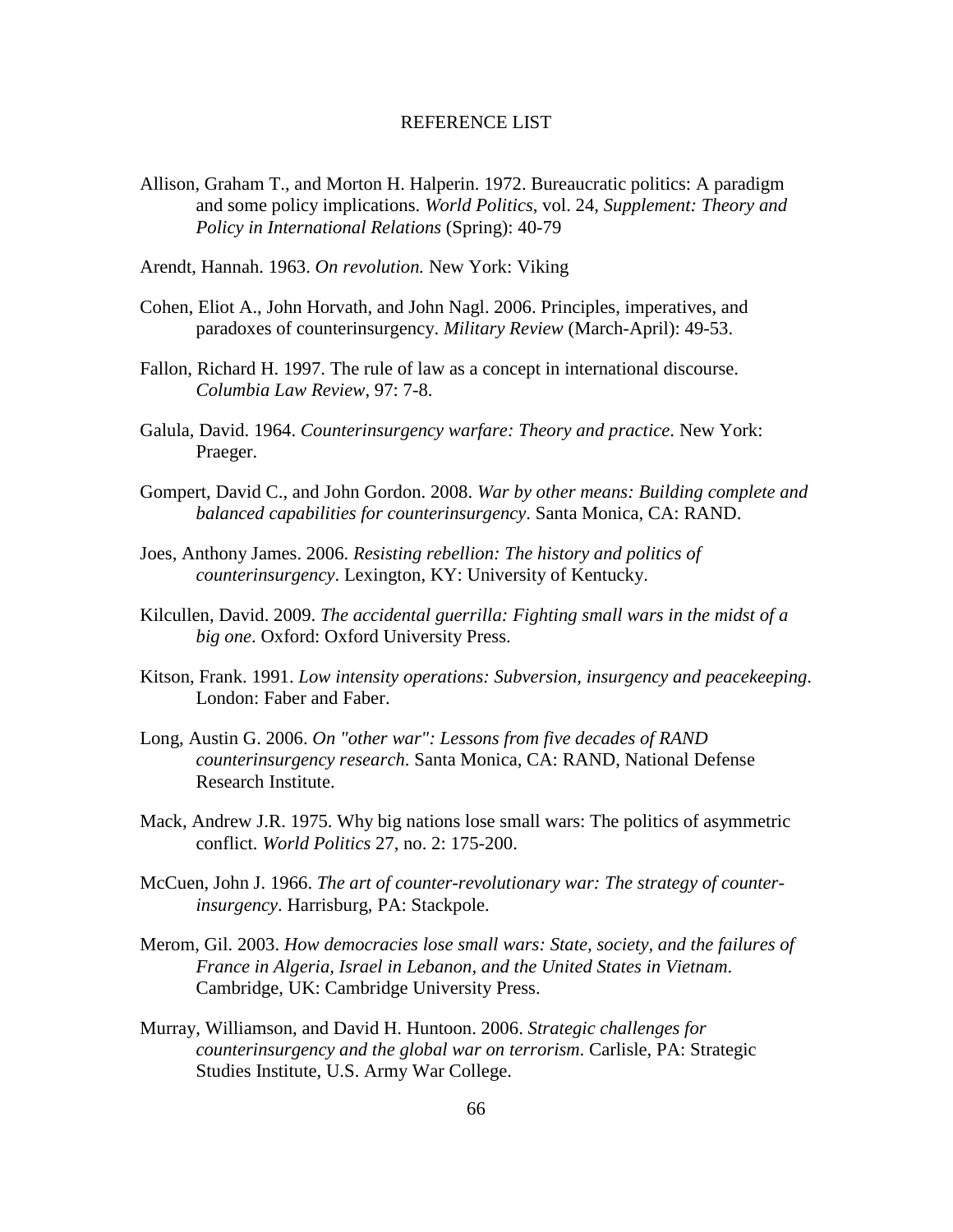- Nagl, John A. 2005. *Learning to eat soup with a knife: Counterinsurgency lessons from Malaya and Vietnam*. Chicago: University of Chicago.
- Nevin, John A. 2003. Retaliating against terrorists. *Behavior and Social Issues* 12: 109- 128.
- O'Neill, Bard E. 2005. *Insurgency and terrorism: From revolution to Apocalypse*. Washington, DC: Potomac.
- Orr, Robert C. 2004. *Winning the peace: An American strategy for post-conflict reconstruction*. Washington, DC: CSIS.
- Parsons, Craig. 2007. *How to map arguments in political science*. Oxford: Oxford University Press.
- Posner, Richard A. 2003. *Law, pragmatism, and democracy.* Cambridge: Harvard University Press.
- Record, Jeffrey. 2007. *Beating Goliath: Why insurgencies win*. Washington, DC: Potomac.
- Rid, Thomas, and Thomas A. Keaney. 2010. *Understanding counterinsurgency: Doctrine, operations and challenges*. London: Routledge.
- Scalia, Antonin. 1989. The rule of law as a law of rules. *University of Chicago Law Review*, 56: 1175.
- Sepp, Kalev I. 2010. Special forces. In *Understanding counterinsurgency: Doctrine, operations and challenges*, edited by Thomas Rid and Thomas A. Keaney, 128- 140. London: Routledge.
- Stromseth, Jane E., David Wippman, and Rosa Brooks. 2006. *Can might make rights?: Building the rule of law after military interventions*. Cambridge: Cambridge University Press.
- Summers, Robert S. 1993. A formal theory of the rule of law. *Ratio Juris* 6: 127-135.
- Thompson, Robert. 1966. *Defeating communist insurgency: The lessons of Malaya and Vietnam*. New York: F.A. Praeger.
- Tovo, Ken, 2006. From the ashes of the Phoenix: Lessons for contemporary counterinsurgency operations. In *Strategic Challenges for Counterinsurgency and the Global War on Terrorism*, edited by Williamson Murray and David H. Huntoon, 21-32. Carlisle, PA: Strategic Studies Institute, U.S. Army War College.
- Ucko, David H. 2009. *The new counterinsurgency era: Transforming the U.S. military for modern wars*. Washington, DC: Georgetown University Press.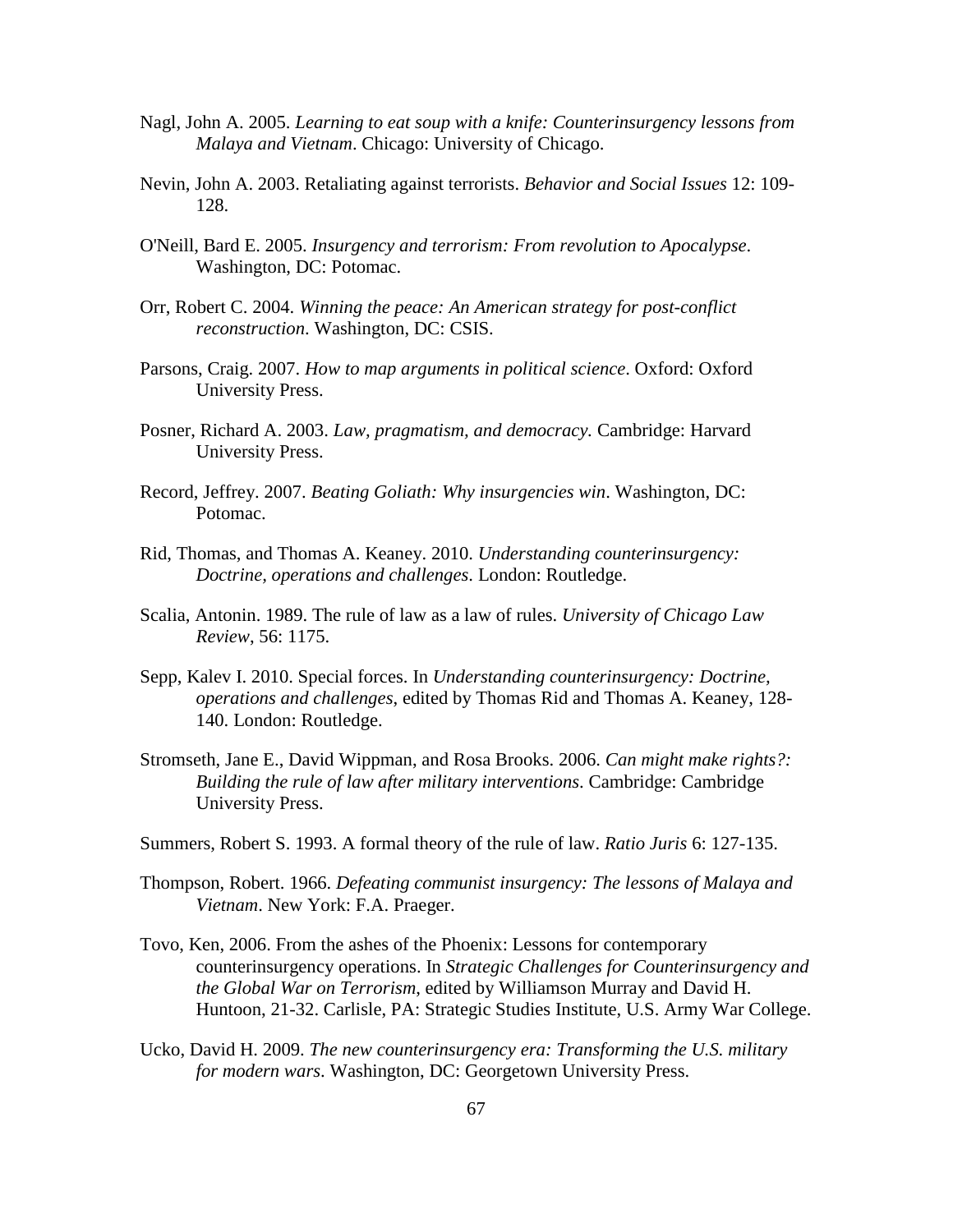- U.S. Army. Headquarters Department of the Army. 2006. FM 3-24, *Counterinsurgency*. Washington, DC: USA HQDA, December.
- ———. 2008. FM 3-07, *Stability operations*. Washington, DC: USA HQDA, October.
- U.S. Army. The Judge Advocate General's Legal Center and School, Center for Law and Military Operations. 2011. R*ule of law handbook: A practitioner's guide for judge advocates*. Charlottesville, VA: USA TJAGLCS.
- Waldron, Jeremy. 2002. One law for all? The logic of cultural accommodation, *Washington and Lee Law Review*, 59: 3.